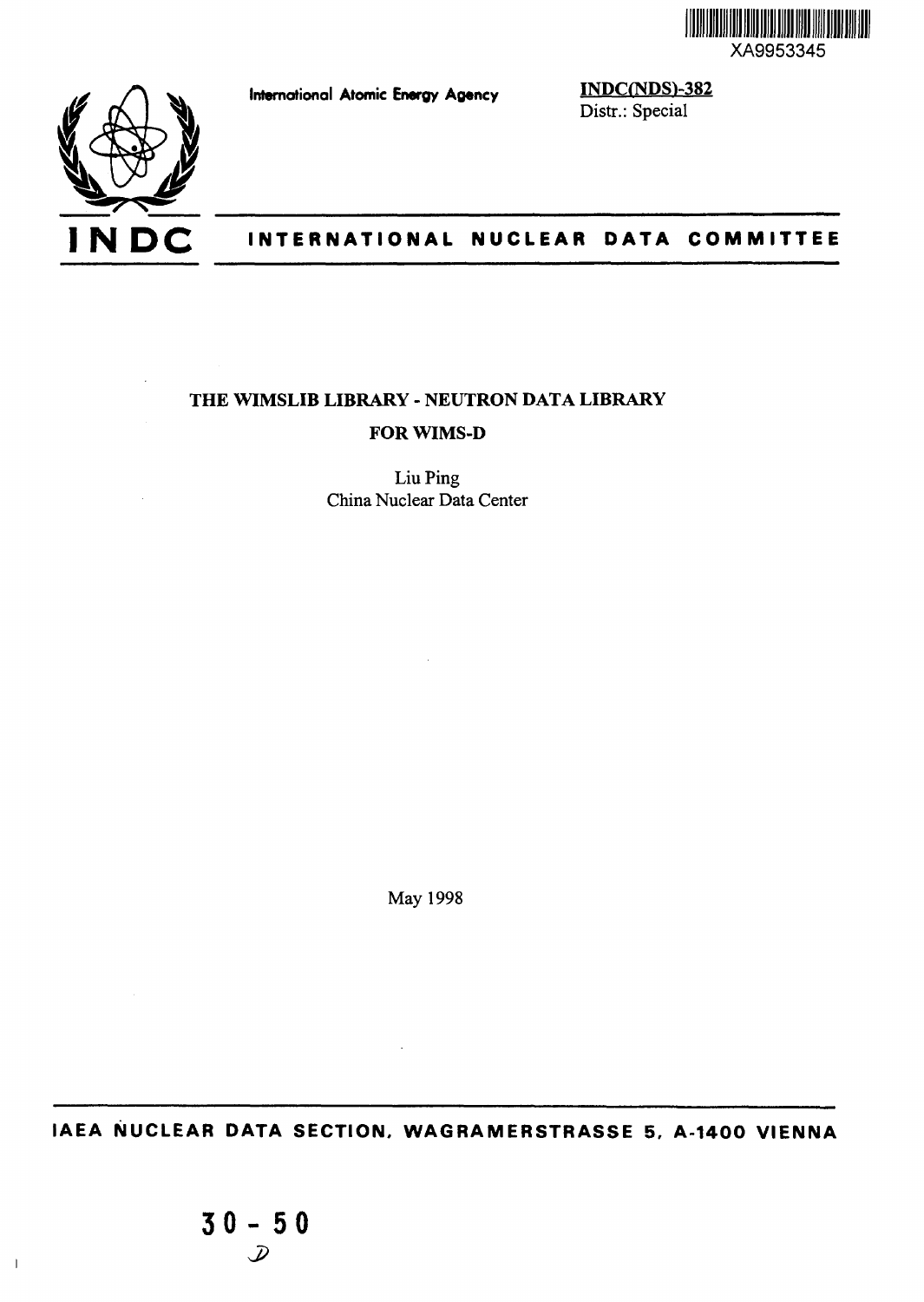Reproduced by the IAEA in Austria May 1998

 $\label{eq:2.1} \frac{1}{\sqrt{2}}\int_{\mathbb{R}^3}\frac{d\mu}{\mu} \left(\frac{d\mu}{\mu}\right)^2\frac{d\mu}{\mu} \left(\frac{d\mu}{\mu}\right)^2\frac{d\mu}{\mu} \left(\frac{d\mu}{\mu}\right)^2\frac{d\mu}{\mu} \left(\frac{d\mu}{\mu}\right)^2.$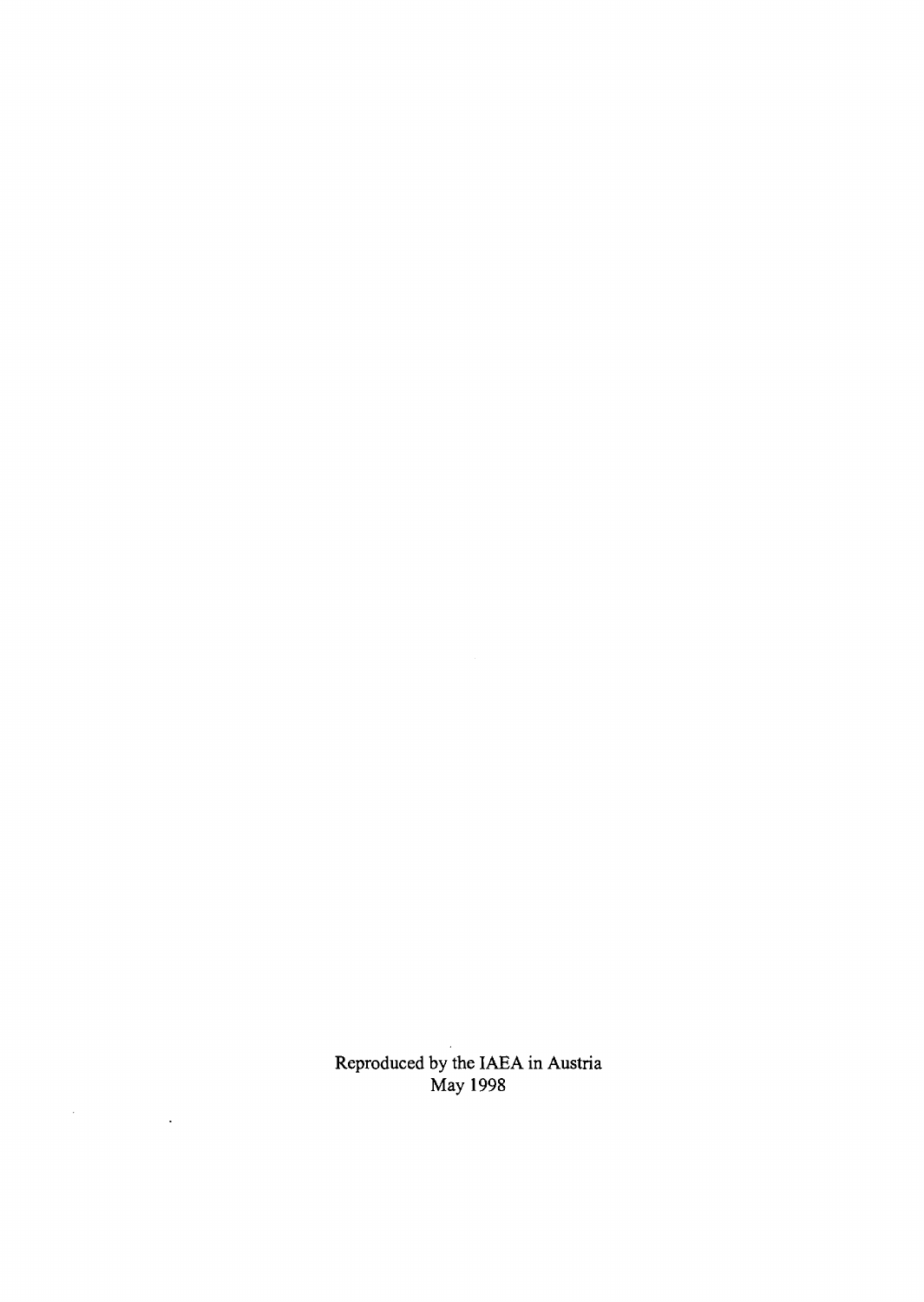### <u>INDC(NDS)-382</u> Distr.: Special

 $\bar{\omega}$  $\mathcal{L}_{\mathcal{A}}$   $\sim$ 

# **THE WIMSLIB LIBRARY - NEUTRON DATA LIBRARY FOR WIMS-D**

 $\mathcal{A}^{\mathcal{A}}$ 

 $\ddot{\phantom{a}}$ 

Liu Ping China Nuclear Data Center

May 1998

 $\sim$ 

 $\hat{\boldsymbol{\lambda}}$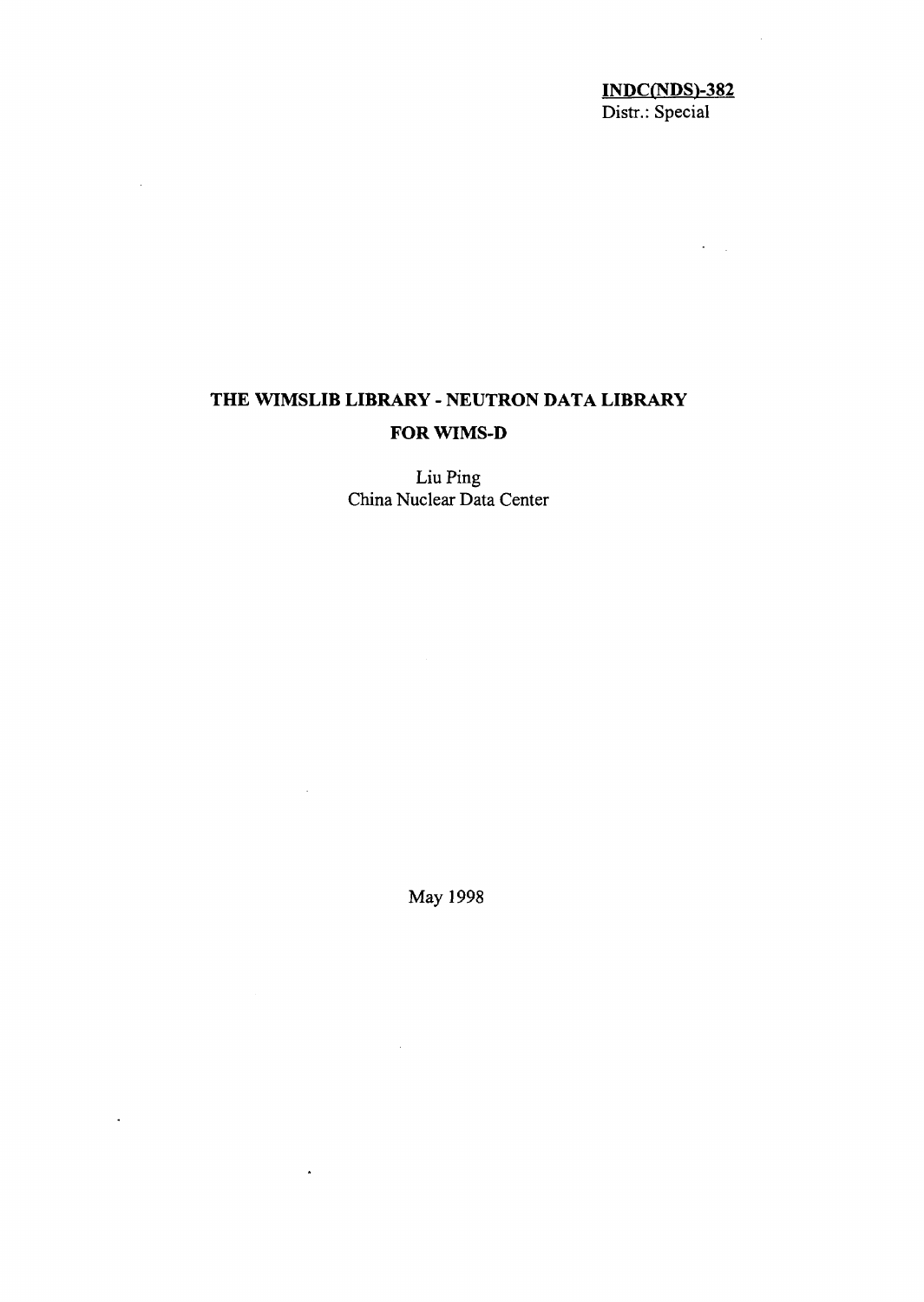## The WIMSLIB Library - Neutron Data Library for WIMS-D

Liu Ping

## *Abstract*

During a visit to the IAEA Nuclear Data Section from 13 June to 12 December 1997, the author processed the Chinese Evaluated Nuclear Data Library (CENDL), Version 2.1, using the NJOY Nuclear Data Processing System, Version 94.105, to generate the working library WIMSLIB for input to WIMS-D/4 and WIMS-D/5A. The WIMSLIB libary was then used to perform benchmark testing of CENDL-2.1.

### **I. Introduction**

WIMS-D/4 is a general lattice cell program (Ref. 1), which has been widely used around the world. However, the associated 69-group library, released earlier, is very old and is based on ENDF/B-IV data. Because of the need to update the WIMS library, we have processed Version 2.1 of the Chinese Evaluated Nuclear Data Library (CENDL) (Ref. 2) into WIMS format. To ensure that the new WIMS working library is reliable, it was decided to perform benchmark tests using the WIMS-D/4 code. The WIMS data processing was performed using the latest version of NJOY, NJOY94.105 (Ref. 3). A list of the contents of the WIMS library based on CENDL-2.1 is given in **Table I.**

### **II. Processing Code and Selection of Parameters**

Several modules of NJOY were executed: MODER, RECONR, BROADR, UNRESR, THERMR, GROUPR and WTMSR.

Some of the key input parameters are the following: the fractional reconstruction tolerance in RECONR is 0.002 (0.2%); the fractional tolerance for thinning in BROADR is also 0.002; the upper boundary of thermal energy group is 4.0 eV; a new weighting spectrum based on the spectrum from an MCNP calculation for a typical PWR fuel cell in the fast and thermal region and 1/E shape in the resonance region was used.

In this work, sigma-zero was derived from calculation according to normal reactor cells; for most materials, we selected three temperatures 300K, 600K, 900K, for some important materials, such as H, O, U-235, U-238, Pu-239, etc., we selected more than three temperatures. For hydrogen bound in water, the temperature list was extended to include 350 K and 450 K, which are present in the thermal scattering law data.

Regarding the selection of resonance-group Goldstein LAMBDAs, we referenced the old WIMS (WIMS "1981") library for some materials, and selected the recommended values for some materials.

The group constants of hydrogen bound in water and deuterium in heavy water were calculated by using the scatting law data of ENDF/B-VI.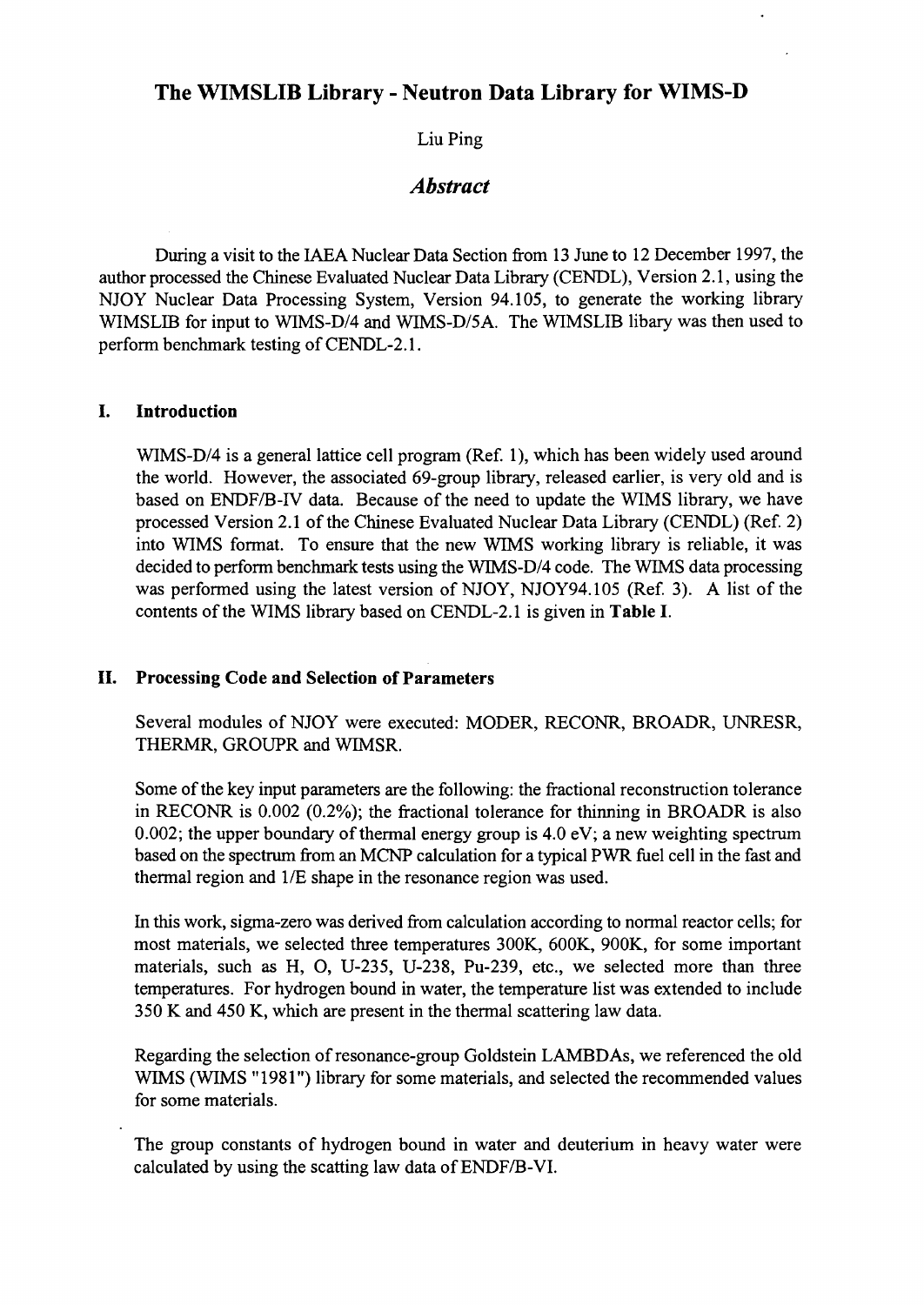| Material    | ID                       |                 |
|-------------|--------------------------|-----------------|
| $H-1$       | 2001                     | New             |
| $\mathbf D$ | 6002                     | New             |
| $\mathbf D$ | 7002                     | Q1d             |
| $He-3$      | $\overline{\mathbf{3}}$  | New             |
| $He-4$      | 4                        | New             |
| $Li-6$      | 6                        | New             |
| $Li-7$      | $\overline{\mathcal{U}}$ | <b>New</b>      |
| $Be-9$      | 9                        | New             |
| $B-10$      | 10                       | New             |
| $B-11$      | 11                       | New             |
| $C-12$      | 12                       | 0ld             |
| $C-12$      | 6012                     | $_{\text{old}}$ |
| $N-14$      | 14                       | New             |
| $O-16$      | 16                       | New             |
| $F-19$      | 19                       | New             |
| $Na-23$     | 23                       | New             |
| $Al-27$     | 27                       | <b>New</b>      |
| Si          | 29                       | New             |
| $Cr-52$     | 52                       | New             |
| $Mn-55$     | 55                       | New             |
| $Fe-56$     | 56                       | New             |
| $Fe-56$     | 1056                     | New             |
| $Ni-58$     | 58                       | New             |
| $Cu-63$     | 63                       | New             |
| $z_{r}$     | 91                       | New             |

Table I . The WIMS Library

 $\mathcal{L}_{\text{max}}$ 

 $\ddot{\phantom{0}}$ 

 $\label{eq:2} \frac{1}{\sqrt{2}}\frac{1}{\sqrt{2}}\frac{1}{\sqrt{2}}\frac{1}{\sqrt{2}}\frac{1}{\sqrt{2}}\frac{1}{\sqrt{2}}\frac{1}{\sqrt{2}}\frac{1}{\sqrt{2}}\frac{1}{\sqrt{2}}\frac{1}{\sqrt{2}}\frac{1}{\sqrt{2}}\frac{1}{\sqrt{2}}\frac{1}{\sqrt{2}}\frac{1}{\sqrt{2}}\frac{1}{\sqrt{2}}\frac{1}{\sqrt{2}}\frac{1}{\sqrt{2}}\frac{1}{\sqrt{2}}\frac{1}{\sqrt{2}}\frac{1}{\sqrt{2}}\frac{1}{\sqrt{2}}\frac{$ 

 $\sim$   $\sim$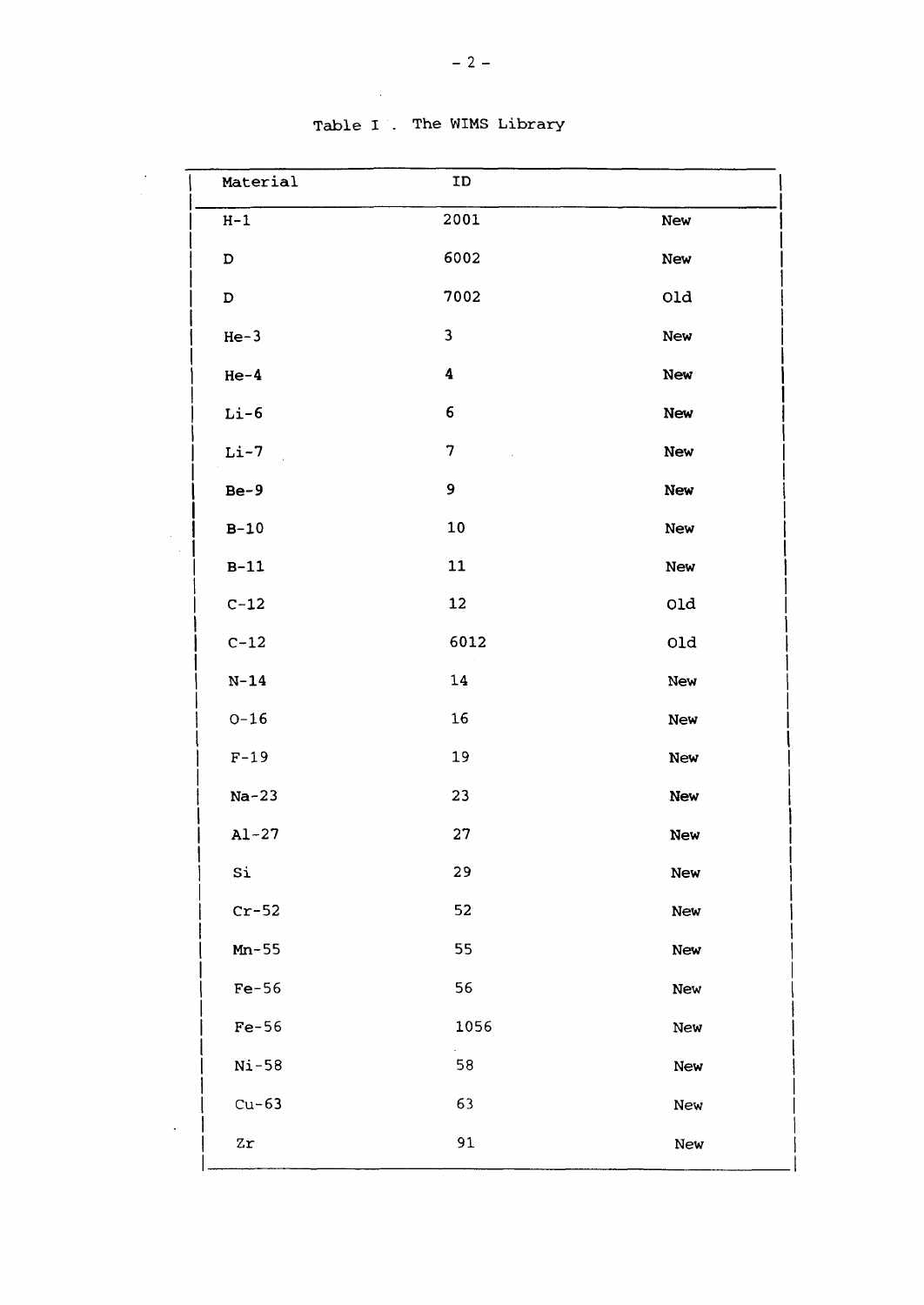| Material   | ID   |              |
|------------|------|--------------|
| $Cd-112$   | 112  | 01d          |
| Dy-164     | 164  | 0ld          |
| $Lu-176$   | 176  | 0ld          |
| $Hf-178$   | 178  | New          |
| $Kr-83$    | 83   | 01d          |
| $Mo-95$    | 95   | 0ld          |
| $Tc-99$    | 99   | 0ld          |
| Ru-101     | 101  | 0ld          |
| Ru-103     | 1103 | 0ld          |
| Rh-103     | 103  | 0ld          |
| $Rh-105$   | 105  | 0ld          |
| Pd-105     | 1105 | 0ld          |
| $Pd - 108$ | 108  | 0ld          |
| Ag-109     | 109  | New          |
| $Cd-113$   | 113  | 0ld          |
| $In-115$   | 115  | 0ld          |
| $I-127$    | 127  | 01d          |
| $Xe-131$   | 131  | 0ld          |
| $Cs-133$   | 133  | $_{\rm O1d}$ |
| $Cs-134$   | 134  | 0ld          |
| $Xe-135$   | 135  | 0ld          |
| $Cs - 135$ | 1135 | 0ld          |
| Nd-143     | 143  | 0ld          |
| Nd-145     | 145  | 01d          |
| $Pm-147$   | 147  | 0ld          |
|            |      |              |

Table I (cont.) The WIMS Library

 $\sim 10^7$ 

 $\hat{\textbf{z}}$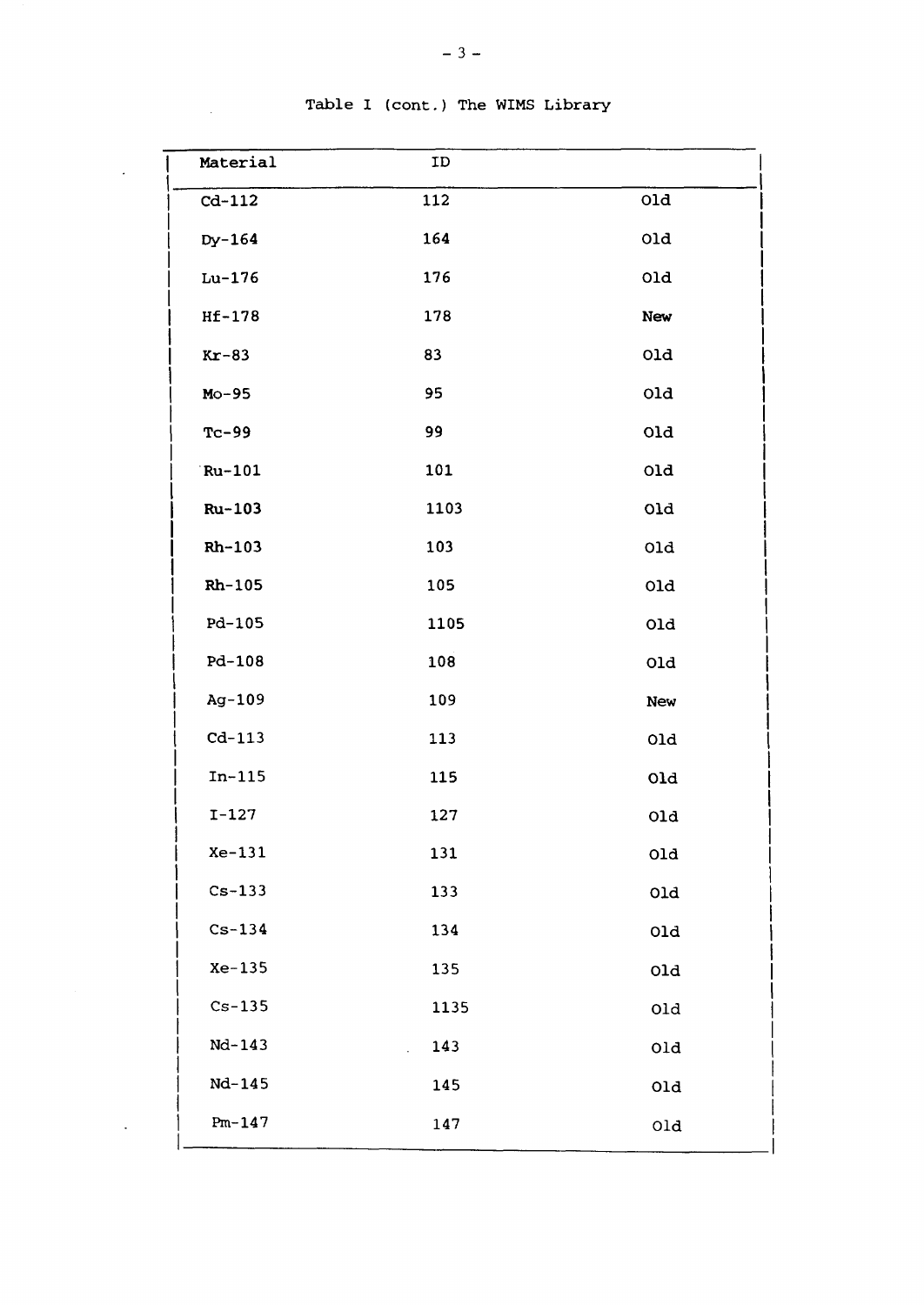| Material   | ID   |     |
|------------|------|-----|
| $Pm-147$   | 1147 | 0ld |
| $Sm-147$   | 2147 | 0ld |
| $Pm-148$   | 148  | old |
| $Pm-148$   | 1148 | 0ld |
| $Sm-149$   | 149  | Old |
| $Sm-150$   | 150  | 0ld |
| $Sm-151$   | 151  | 0ld |
| $Sm-152$   | 152  | 01d |
| Eu-153     | 153  | 01d |
| Eu-154     | 154  | 0ld |
| Eu-155     | 155  | 01d |
| Gd-155     | 1155 | 0ld |
| $Gd - 157$ | 157  | Old |
| Pd         | 902  | 0ld |
| $Pb-207$   | 207  | New |
| $U - 232$  | 232  | 0ld |
| $Th-232$   | 1232 | New |
| $Th-232$   | 2232 | 0ld |
| $U - 233$  | 233  | New |
| $U - 233$  | 9233 | 0ld |
| $Pa-233$   | 1233 | New |
| $U - 234$  | 234  | New |
| $U - 235$  | 235  | New |
| $U - 236$  | 236  | New |
| $U - 238$  | 2238 | New |
|            |      |     |

Table I (cont.) The WIMS Library

 $\overline{1}$ 

 $\ddot{\phantom{a}}$ 

 $\overline{a}$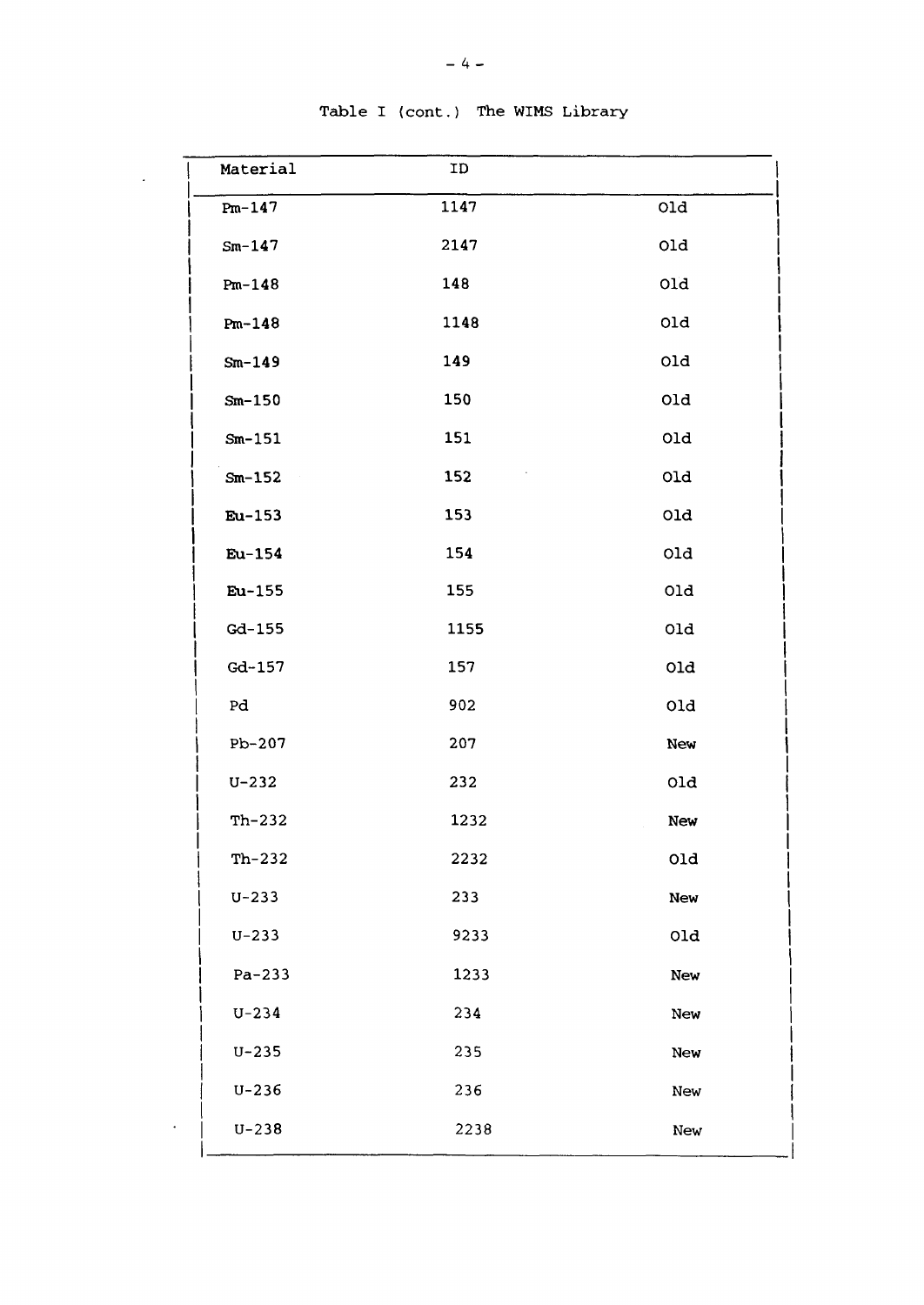| Material      | ID   |              |
|---------------|------|--------------|
| Pu-239        | 3239 | New          |
| Pu-240        | 1240 | New          |
| Pu-241        | 241  | New          |
| Pu-242        | 242  | New          |
| $Sb-121$      | 121  | 01d          |
| $Sb-123$      | 123  | 01d          |
| $Cu-63$       | 1063 | 01d          |
| $Er-167$      | 167  | 01d          |
| $H-1$         | 4001 | 0ld          |
| Ag-107        | 4107 | New          |
| Ag-109        | 4109 | New          |
| $cd-112$      | 4112 | 01d          |
| $In-115$      | 4115 | 01d          |
| $U - 234$     | 4234 | 0ld          |
| $U - 235$     | 4235 | 01d          |
| Pu-239        | 4239 | 0ld          |
| $Pu-240$      | 4240 | 01d          |
| $Pu-241$      | 4241 | $_{\rm old}$ |
| $U - 238$     | 4238 | 0ld          |
| Mg            | 24   | New          |
| $H-3$         | 1003 | New          |
| $P-31$        | 31   | New          |
| S             | 32   | New          |
| $\mathtt{C}1$ | 35   | New          |
| ${\bf K}$     | 1900 | New          |

### Table I (cont.) The WIMS Library

 $\bar{A}$  $\mathcal{L}^{\mathcal{L}}$ 

 $\bar{z}$ 

 $\bar{\phantom{a}}$ 

 $\ddot{\phantom{0}}$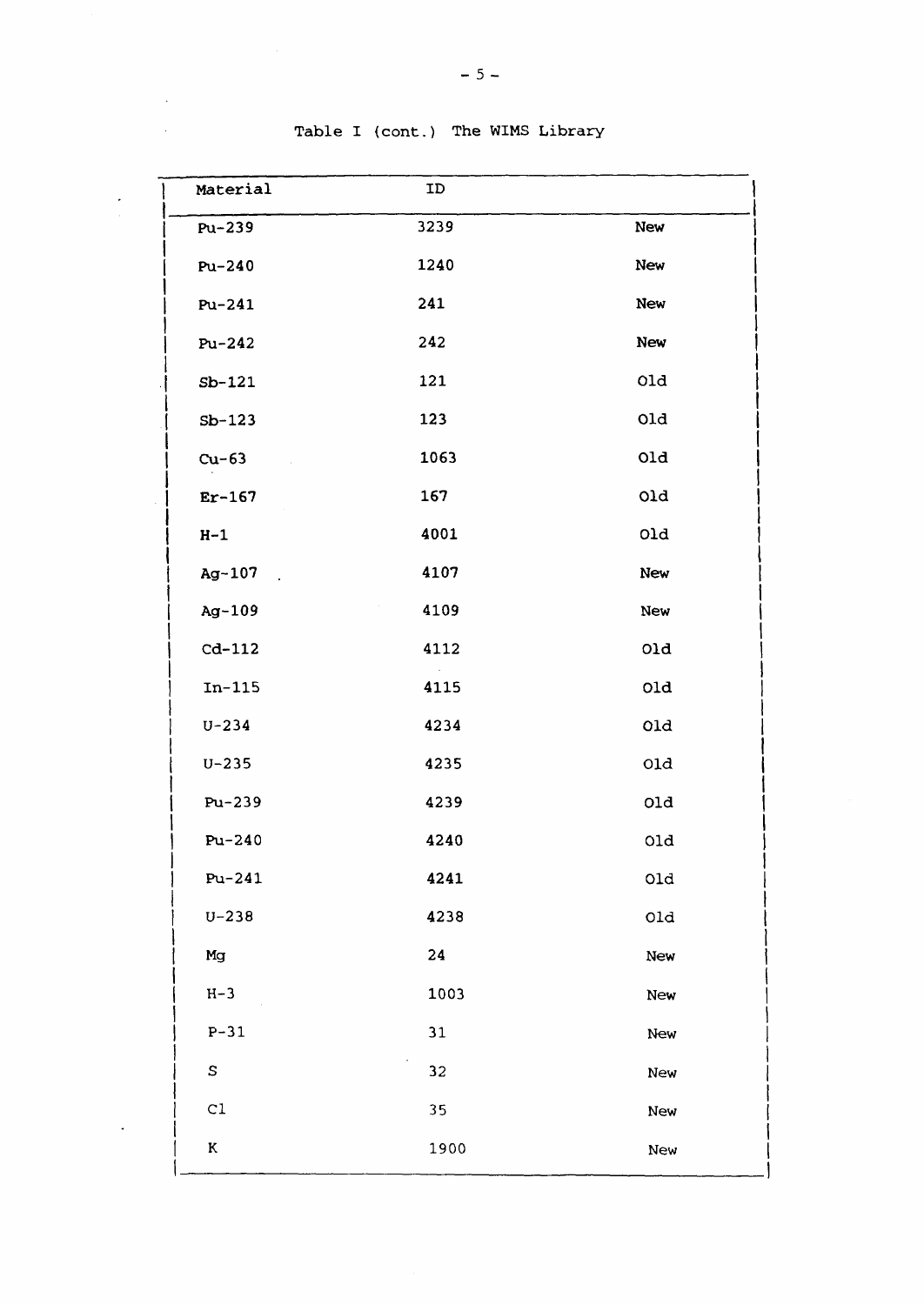| Material       | ID    |            |
|----------------|-------|------------|
| Ti             | 2200  | New        |
| $\mathbf V$    | 2300  | New        |
| $Co-59$        | 2759  | <b>New</b> |
| $Nb-93$        | 4193  | <b>New</b> |
| In             | 4900  | New        |
| Sn             | 5000  | <b>New</b> |
| S <sub>b</sub> | 5100  | New        |
| $Ta-181$       | 73181 | <b>New</b> |
| W              | 7400  | <b>New</b> |
| Hg             | 8000  | New        |
| T1             | 8100  | New        |
| $Pu-238$       | 9428  | New        |
| $Am-241$       | 9521  | New        |
| Bk-249         | 9729  | New        |
| $Cf-249$       | 9829  | New        |
|                | 1000  | 01d        |
|                | 2000  | 01d        |
|                | 1999  | 01d        |
|                | 3000  | Old        |

 $\mathcal{L}_{\mathcal{A}}$ 

Table I (cont.) The WIMS Library

 $\frac{1}{2}$ 

 $\ddot{\phantom{a}}$ 

 $\bullet$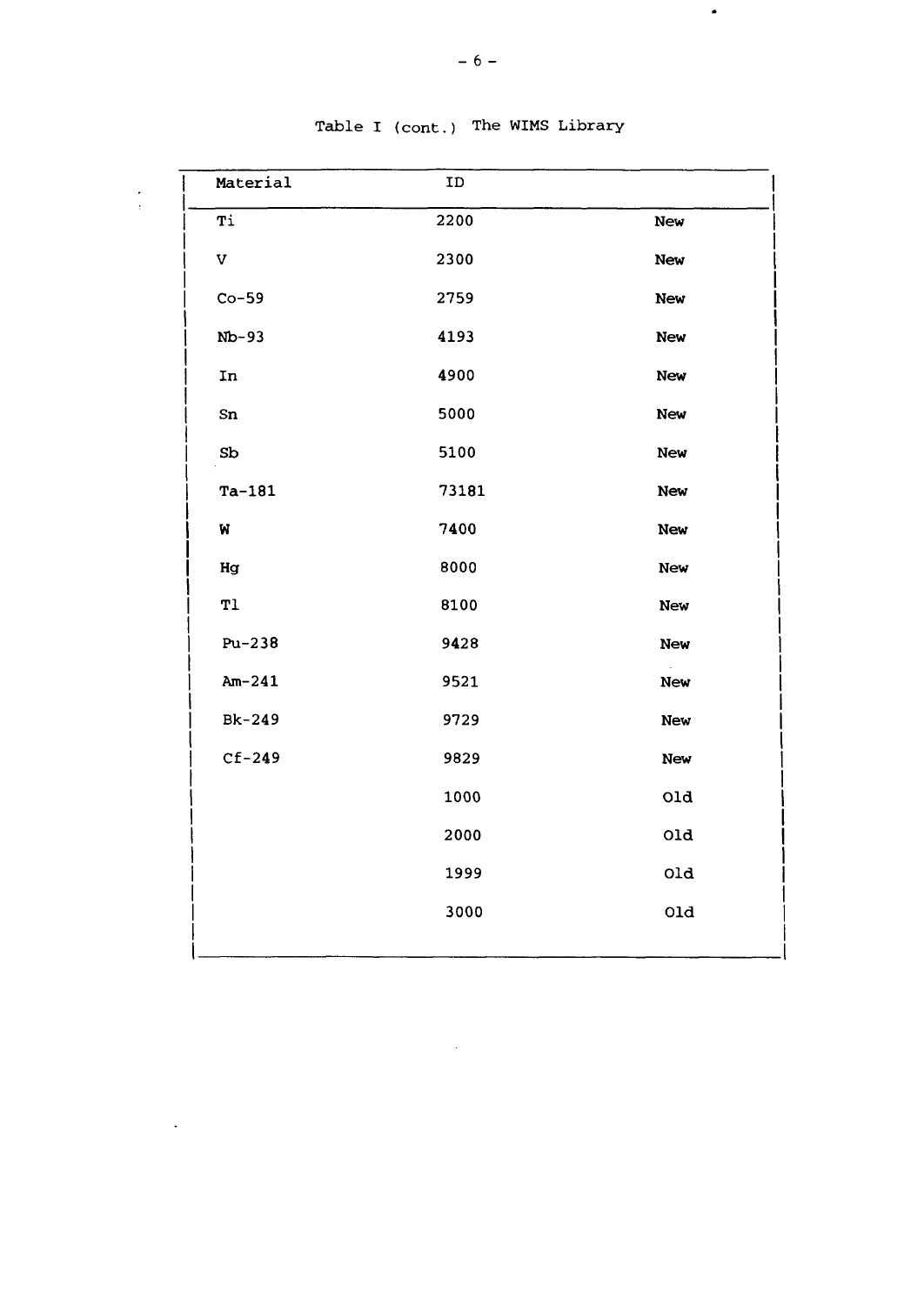### **III. Modification of WIMSR of NJOY94.66**

When processing a resonance nuclide, such as U-235, execution stopped at subroutine RSIOUT of WIMSR module, which is used to write resonance integrals. The responsible variables were located using the Open VMS Fortran debugger, and it turned out that the variable IGEB is used before its value has been defined. We added the line call findex ('egb',iegb,a) at the beginning of subroutine RSIOUT, and this allowed WIMSR to run.

In general, U-235 fission source spectrum was used in WIMS library, because only less than 10% fission neutron derived from U-238 for most uranium-fueled thermal reactor. When processing U-235 using NJOY94.66, we found the fission source spectrum of U-235 is different from old WIMS library, especially the value of the 69th group (energy range is from 6.0655 MeV to 10 MeV) is about 30 times of the fission spectrum of old WIMS library but for other groups, the values are lower than those of old WIMS library. We changed the statement

Iocc=locchi+ngnd-ig2

to read

locc=locchi+ngnd-k

in the subroutine XSECS of WIMSR. Then we got a reasonable result for the fission source spectrum.

### **IV. Data testing**

In order to test the WIMS library based on CENDL-2.1, we did some benchmark testing on reactor-relevant benchmark assemblies. In order to be able to compare the performance of CENDL-2.1 with other available data libraries, certain evaluations from ENDF/B-VI, JEF-2.2 and JENDL-3.2 were processed with NJOY94.105, using the same NJOY input instructions as in the processing of CENDL-2.1.

### IV.l TRX-1,2 BAPL-1,2,3 and DIMPLE-S01 benchmarks

We did the benchmarks calculation based on CENDL-2.1, ENDF/B-VI, Rev. 4, JEF-2.2 and JENDL-3.2 data. A comparison of the results is shown in **Table II. 1.**

### *Conclusions:*

The DIMPLE-S01 case should be excluded from the comparison, because it involves some materials which were not processed for ENDF/B-VI, JEF-2.2, JENDL-3.2.

The cross sections for Zr-nat from JENDL-3.2 behave rather strangely and are negative just above the unresolved resonance range. For JENDL-3.2, this material was not replaced in the original WIMS library.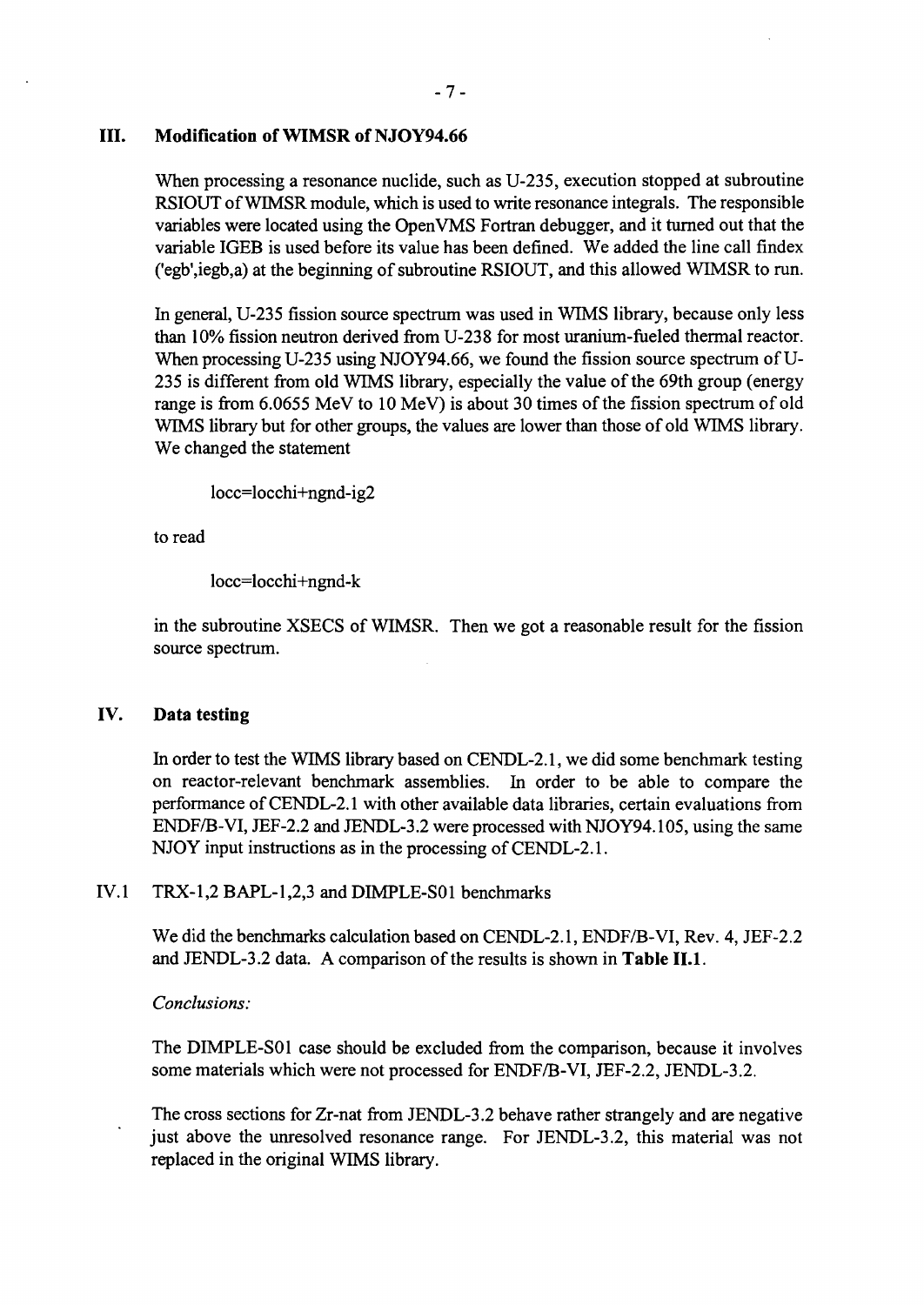**Table** II. **1**

**SMRDIF Integral parameter comparison**

**Reference file :refexp.smr Compared file :bnce6.smr Compared file :bncc2.smr Compared file :bncf2.smr Compared file :bncj3.smr**

 $\sim$ 

| <b>LATTICE</b> | $K$ -eff               | Rho <sub>28</sub> | <b>Del25</b>   | Del28                                                                    | ConvR          |
|----------------|------------------------|-------------------|----------------|--------------------------------------------------------------------------|----------------|
|                | TRX-1 $1.00000(-.30)$  | $1.320(-1.6)$     | $0.0987(-1.0)$ | $0.0946(-4.3)$                                                           | $0.797(-1.0)$  |
|                | $0.98853(-1.2)$        | $1.377(+4.3)$     | $0.0977(-1.1)$ | $0.0974 (+3.0)$                                                          | $0.808(+1.3)$  |
|                | $0.99717(-.28)$        | $1.379(+4.5)$     | $0.0974(-1.3)$ | $0.0930(-1.7)$                                                           | $0.800 (+.34)$ |
|                | $0.99153(-.86)$        | $1.370(+3.8)$     | $0.0982(-.54)$ | $0.0966(+2.1)$                                                           | $0.809(+1.6)$  |
|                | $0.99242(-.77)$        | $1.370(+3.8)$     | $0.0972(-1.5)$ | $0.0944(-.18)$                                                           | $0.807(+1.2)$  |
|                | TRX-2 $1.00000(-.10)$  | $0.837(-1.9)$     | $0.0614(-1.3)$ | $0.0693(-5.1)$                                                           | $0.647(-.93)$  |
|                | $0.99113(-.90)$        | $0.863(+3.1)$     | $0.0600(-2.4)$ | $0.0690(-.42)$                                                           | $0.650 (+.49)$ |
|                | $0.99842(-.16)$        | $0.866(+3.5)$     | $0.0599(-2.4)$ | $0.0667(-3.7)$                                                           | $0.644(-.43)$  |
|                | $0.99256(-.75)$        | $0.860 (+2.7)$    | $0.0603(-1.7)$ | $0.0688(-.79)$                                                           | $0.653 (+.87)$ |
|                | $0.99474(-.53)$        | $0.860 (+2.7)$    | $0.0598(-2.6)$ | $0.0674(-2.8)$                                                           | $0.650 (+.46)$ |
|                | BAPL-1 1.00000(~.10)   | $1.390(-.72)$     | $0.0840(-2.4)$ | $0.0780(-5.1)$                                                           | 0.000          |
|                | $0.99431(-.57)$        | $1.429(+2.8)$     | $0.0824(-1.9)$ | $0.0751(-3.7)$                                                           | 0.819          |
|                | $1.00205 (+.20)$       | $1.435(+3.3)$     | $0.0823(-2.1)$ | $0.0714(-8.5)$                                                           | 0.812          |
|                | $0.99730(-.27)$        | $1.421(+2.2)$     | $0.0827(-1.5)$ | $0.0748(-4.1)$                                                           | 0.821          |
|                | $0.99880(-.12)$        | $1.422(+2.3)$     | $0.0822(-2.1)$ | $0.0734(-5.9)$                                                           | 0.818          |
|                | BAPL-2 1.00000(~.10)   | $1.120(-.89)$     | $0.0680(-1.5)$ | $0.0700(-5.7)$                                                           | 0.000          |
|                | $0.99459(-.54)$        | $1.188(+6.1)$     | $0.0672(-1.2)$ | $0.0645(-7.8)$                                                           | 0.746          |
|                | $1.00215 (+.21)$       | $1.195(+6.7)$     | $0.0671(-1.3)$ | $0.0617(-12)$                                                            | 0.740          |
|                | $0.99710(-.29)$        | $1.183(+5.6)$     | $0.0675(-.69)$ | $0.0644(-8.0)$                                                           | 0.748          |
|                | $0.99893(-.11)$        | $1.183(+5.6)$     | $0.0671(-1.3)$ | $0.0632(-9.7)$                                                           | 0.745          |
|                | BAPL-3 1.00000(~.10)   | $0.906(-1.1)$     | $0.0520(-1.9)$ | $0.0570(-5.3)$                                                           | 0.000          |
|                | $0.99565(-.44)$        | $0.933(+3.0)$     | $0.0516(-.67)$ | $0.0528(-7.3)$                                                           | 0.666          |
|                | $1.00235 (+.23)$       | $0.939 (+3.6)$    | $0.0516(-.67)$ | $0.0509(-11)$                                                            | 0.661          |
|                | $0.99744(-.26)$        | $0.929 (+2.5)$    | $0.0519(-.13)$ | $0.0528(-7.4)$                                                           | 0.668          |
|                | $0.99966(-.03)$        | $0.929 (+2.6)$    | $0.0516(-.75)$ | $0.0519(-9.0)$                                                           | 0.665          |
|                | DIMP1A $1.00000(-.10)$ | 0.000             | 0.0000         | $0.0962(-3.3)$                                                           | $0.647(-.46)$  |
|                | $0.99265(-.74)$        | 4.045             | 0.2341         | $0.0862(-10)$                                                            | $0.658(+1.7)$  |
|                | $1.00246 (+.24)$       | 4.060             | 0.2340         | $0.0836(-13)$                                                            | $0.653(+.90)$  |
|                | $0.99782(-.22)$        | 4.025             | 0.2351         | $0.0852(-11)$                                                            | $0.658(+1.7)$  |
|                | $0.99989(-.01)$ 4.019  |                   | 0.2328         | $0.0836(-13)$ $0.656(+1.4)$                                              |                |
|                |                        |                   |                |                                                                          |                |
| Average        | 0.15                   | 1.32              | 1.69           | 4.86                                                                     | 0.83           |
|                |                        |                   |                | $-0.73(-0.25)$ $3.85(-1.25)$ $-1.44(-0.62)$ $-4.45(-4.60)$ $1.16(-0.49)$ |                |
|                | $0.08(-0.21)$          | $4.30(-1.26)$     |                | $-1.54(-0.63) -8.27(-4.19)$                                              | $0.27(-0.54)$  |
|                | $-0.44(-0.26)$         | $3.38(-1.22)$     |                | $-0.92(-0.60)$ $-4.94(-4.57)$                                            | $1.36(-0.35)$  |
|                | $-0.26(-0.28)$         | $3.40(-1.23)$     |                | $-1.66(-0.65) -6.78(-4.35)$ 1.02(~0.40)                                  |                |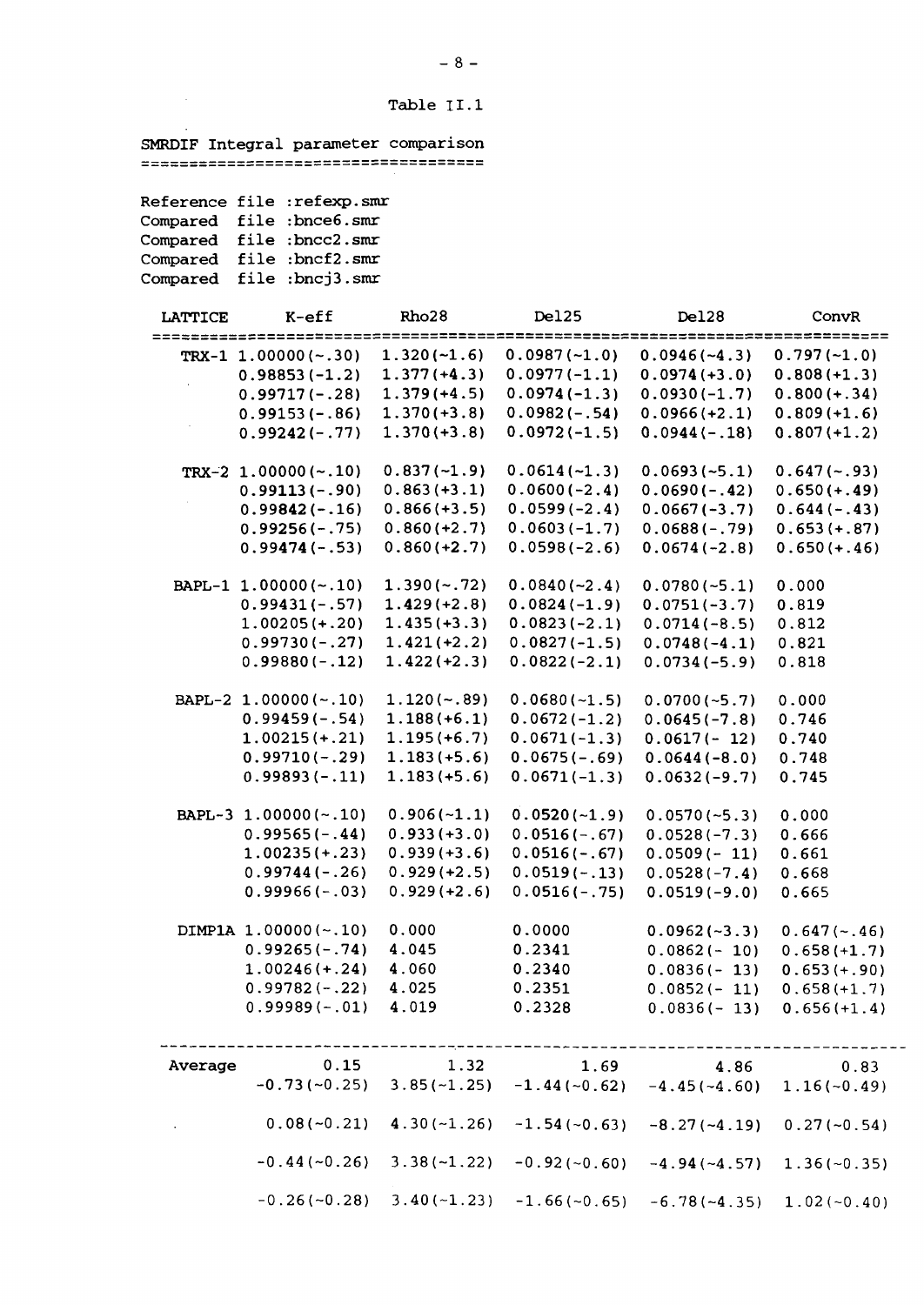We find that CENDL-2.1 performs with better results for k-eff than other evaluated libraries by comparing with the experimental results.

For other integral parameters, such as Rho28, Del25, and Convr, CENDL-2.1 performs with good results, but the Del28 is lower than those of ENDF/B-VI, JEF-2.2 and JENDL-3.2, we find that CENDL-2.1 underestimates the fission of U-238 in the resonance energy range.

We find that the U-235, U-238, H-l, and 0-16 of CENDL-2.1 produces good results for thermal reactor calculations.

IV.2 Rowlands Pin-cell benchmarks

The Rowlands pin-cell benchmarks input was converted to WIMS-D format and optimised for WTMS-D/5A code. Because zirconium represents the cladding in the Rowlands pin-cell benchmarks, it was processed using JEF-2.2 and CENDL-2.1. The results were compared to those results presented in the JEF/DOC-532 (calculated with LWR-WIMS and WIMS6) to those results presented by ECN Petten (calculated with MCNP-4A).

IV.3 Rowlands Uranium Pin-cell benchmarks

The comparisons of results for Rowlands Uranium pin-cell benchmarks using CENDL-2.1 and JEF-2.2 are shown in **Table II.2 - Table II.3.**

#### *Conclusions:*

Because the reference calculations were done on JEF-2.2, and the Rowlands Pin-cell benchmark is a numerical benchmark which is aimed at verifying the data processing methods, the actual results based on CENDL-2.1 are not very important.

JEF-2.2 performs better results of k-inf value and reaction rates of U-235 and U-238 than those results of CENDL-2.1.

IV.4 Rowlands Plutonium Pin-cell benchmarks. The listing of procedure for processing the plutonium data from JEF-2.2 is shown in **Table II.4.** The comparisons of results are shown in **Table II.5 to Table II.9.**

#### *Conclusions:*

The JEF-2.2 appears results as good as the results of MCNP4A (calculated by ECN, Petten, and quoted in JEF/DOC-532), and better results than LWR-WIMS.

CENDL-2.1 also gives similar results to those of JEF-2.2.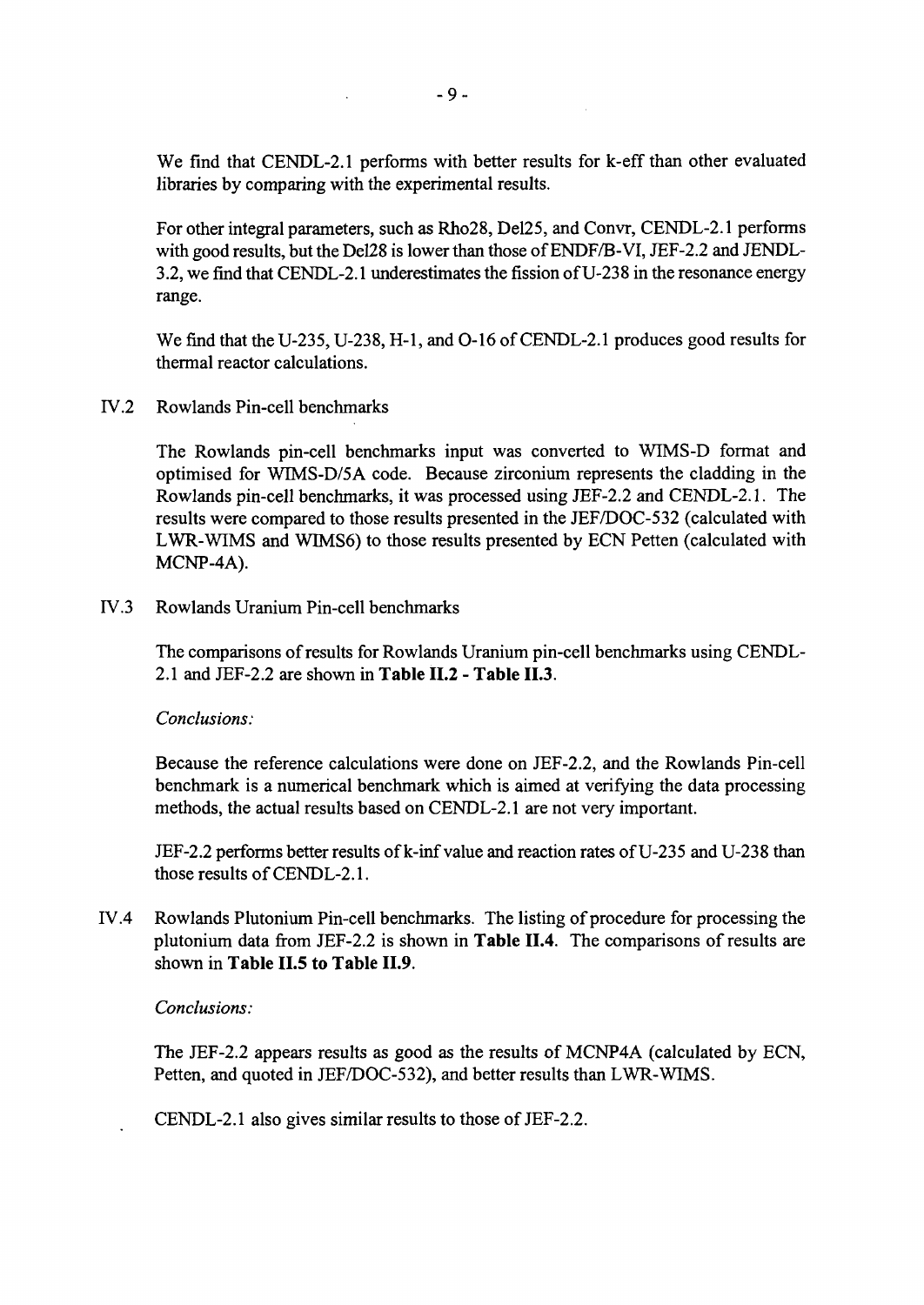Table II.2

\*\*\*\*\* \* i r\*\*\*\*\*\*\*\*\*\*\*\*\*\*\*\*\*\*\*\*\* \* \* Rowlands Pin-cell Benchmark - Case 1 \* PWR fuel pin in water (normal density) **k-inf** k-eff  $\frac{1}{2}$ **MCNP(ECN) 1.38774(-.03) WIMS(AEA) 1.38797(+.02) 0.98390** WLUP(JEF-2) 1.38411(-.26) **0.98446(+.06)**

**U-235 Capture Reactions** -----------------------

 $\bullet$ 

**WLUP(CENDL) 1.38551(-.22)**

 $\overline{\mathbf{1}}$  $\overline{2}$ **3 Fast Total Group MCNP(ECN) 0.00114(~.05) 0.02264(-.13) 0.08519(~.08) 0.02378 0.10897 WIMS(AEA) 0.00110(-3.5) 0.02258(-.26) 0.08527(+.09)** 0.02368 **0.10895 WLUP(JEF-2) 0.00113(-.88) 0.02318(+2.4) 0.08518(-.01) 0.02431 0.10949 WLUP(CENDL) 0.00112(-1.75)0.02346(+3.6) 0.08505(-.16) 0.02458 0.10963**

**0.98906(+.5O)**

**U-235 Fission Reactions**

| Group      |                                                                           |                                                                      | 3 | Fast | Total |
|------------|---------------------------------------------------------------------------|----------------------------------------------------------------------|---|------|-------|
| MCNP (ECN) |                                                                           | $0.00685$ (~.05) $0.04135$ (~.10) $0.48860$ (~.08) $0.04820$ 0.53680 |   |      |       |
| WIMS (AEA) | $0.00687$ (+.29) $0.04078$ (-1.4) $0.48895$ (+.07) $0.04765$ 0.53660      |                                                                      |   |      |       |
|            | WLUP(JEF-2) 0.00681(-.58) 0.04064(-1.7) 0.48868(+.02) 0.04745 0.53613     |                                                                      |   |      |       |
|            | WLUP (CENDL) 0.00674 (-1.6) 0.04073 (-1.5) 0.49039 (+.37) 0.04747 0.53786 |                                                                      |   |      |       |

U-238 **Capture Reactions**

| Group             | $\mathbf{1}$ | 2.                                                               | ્વ | Fast | Total   |
|-------------------|--------------|------------------------------------------------------------------|----|------|---------|
| MCNP (ECN)        |              | $0.02239$ (~.06) $0.15440$ (~.15) $0.08254$ (~.07) $0.17844$     |    |      | 0.25933 |
| <b>WIMS (AEA)</b> |              | $0.02152(-3.9)$ $0.15428(-.08)$ $0.08249(-.06)$ $0.17580$        |    |      | 0.25829 |
|                   |              | WLUP(JEF-2) 0.02231(-.36) 0.15544(+.67) 0.08268(+.17) 0.17775    |    |      | 0.26043 |
|                   |              | WLUP (CENDL) $0.02197(-1.88)0.15547(+.69) 0.08179(-.91) 0.17744$ |    |      | 0.25923 |

U-238 Fission Reactions ------------------------

 $\ddot{\phantom{a}}$ 

| Group      | $\mathbf{1}$                         | 2 | ્વ      | Fast    | Total   |
|------------|--------------------------------------|---|---------|---------|---------|
| MCNP (ECN) | $0.02777$ (~.12) $0.00001$           |   | 0.00000 |         |         |
|            |                                      |   |         | 0.02717 | 0.02777 |
| WIMS (AEA) | $0.02829 (+1.9) 0.00001$             |   | 0.00000 | 0.02829 | 0.02829 |
|            | WLUP (JEF-2) $0.02738(-1.4) 0.00000$ |   | 0.00000 | 0.02738 | 0.02738 |
|            | WLUP (CENDL) $0.02708(-2.48)0.00000$ |   | 0.00000 | 0.02708 | 0.02708 |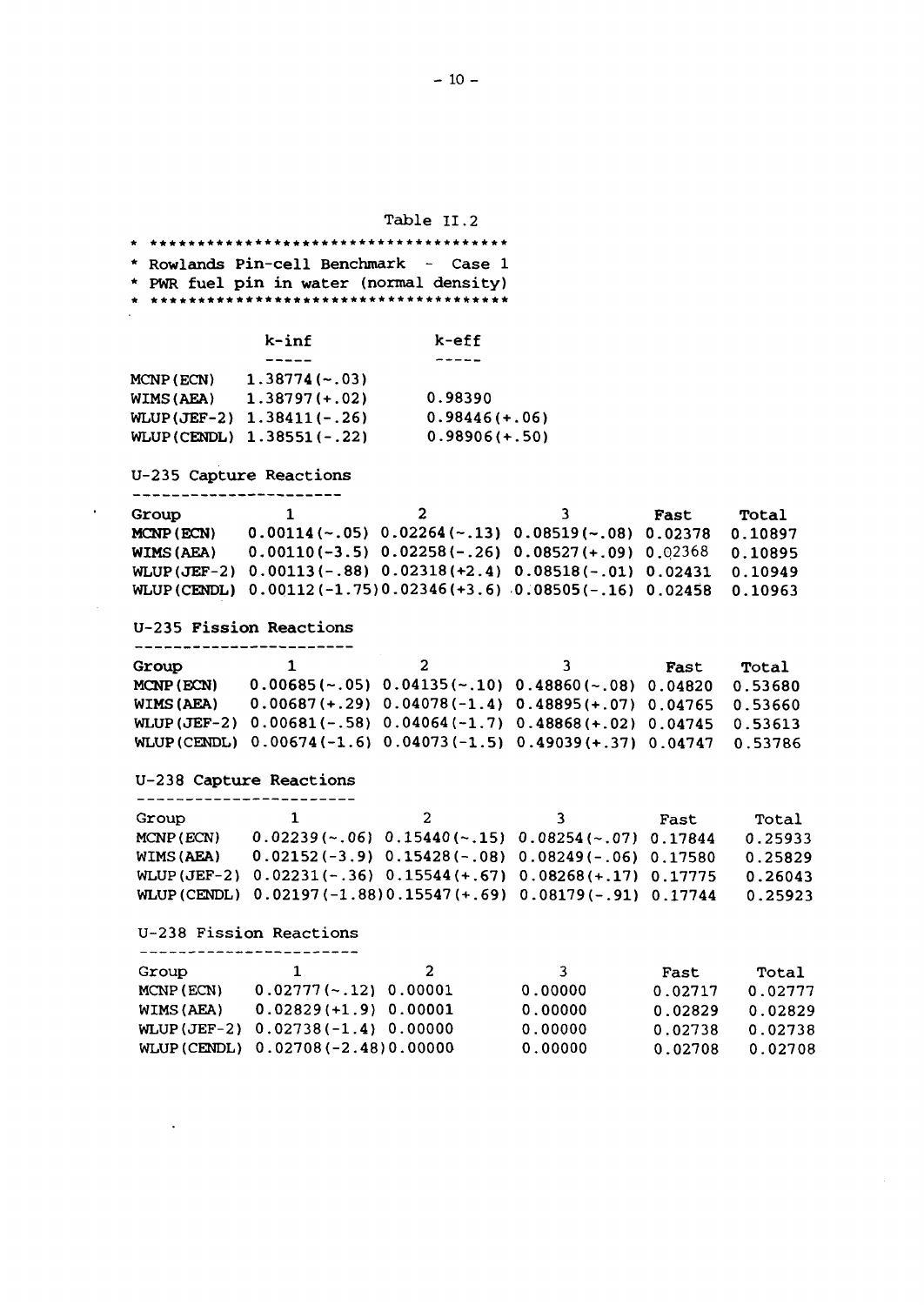|                         |                                   | Table II.3                                                                                          |              |                   |            |
|-------------------------|-----------------------------------|-----------------------------------------------------------------------------------------------------|--------------|-------------------|------------|
|                         |                                   |                                                                                                     |              |                   |            |
|                         |                                   | * Rowlands Pin-cell Benchmark - Case 2<br>* PWR fuel pin in water (reduced density)                 |              |                   |            |
|                         |                                   |                                                                                                     |              |                   |            |
|                         |                                   |                                                                                                     |              |                   |            |
|                         | $k$ -inf                          | k-eff                                                                                               |              |                   |            |
|                         |                                   |                                                                                                     |              |                   |            |
|                         | MCNP (ECN) $1.33452$ (~.03)       | WLUP (CENDL) $1.33283(-.22)$ 0.80307 (+.06)                                                         |              |                   |            |
|                         |                                   |                                                                                                     |              |                   |            |
| U-235 Capture Reactions |                                   |                                                                                                     |              |                   |            |
|                         |                                   |                                                                                                     |              |                   |            |
| Group                   | $\mathbf{1}$                      | $\overline{2}$                                                                                      | 3            | <b>Fast Total</b> |            |
|                         |                                   | MCNP (ECN) $0.00156 \times .05$ ) $0.02921 \times .12$ ) $0.07817 \times .08$ ) $0.03077$ $0.10894$ |              |                   |            |
|                         |                                   | WLUP (CENDL) $0.00154(-1.28)0.03039(+4.0) 0.07810(-.09) 0.03193$                                    |              |                   | 0.11003    |
|                         | U-235 Fission Reactions           |                                                                                                     |              |                   |            |
|                         |                                   |                                                                                                     |              |                   |            |
| Group                   | 1                                 | $\overline{2}$                                                                                      | 3            | <b>Fast Total</b> |            |
|                         |                                   | MCNP(ECN) $0.00910\,(-05)$ $0.05400\,(-09)$ $0.44440\,(-08)$ $0.06310$ $0.50750$                    |              |                   |            |
|                         |                                   | WLUP (CENDL) $0.00895(-1.65)0.05334(-1.2)$ $0.44668(+.51)$ $0.06230$                                |              |                   | 0.50897    |
|                         | U-238 Capture Reactions           |                                                                                                     |              |                   |            |
|                         |                                   |                                                                                                     |              |                   |            |
| Group                   | 1                                 | $\overline{2}$                                                                                      | 3.           |                   | Fast Total |
|                         |                                   | MCNP(ECN) $0.03106(-.05)$ $0.19310(-.13)$ $0.07733(-.08)$ $0.22416$ $0.30149$                       |              |                   |            |
|                         |                                   | WLUP (CENDL) $0.02999(-3.4)$ $0.19350(+.21)$ $0.07681(-.67)$ $0.22349$ $0.30030$                    |              |                   |            |
|                         | U-238 Fission Reactions           |                                                                                                     |              |                   |            |
|                         |                                   |                                                                                                     |              |                   |            |
| Group                   | 1                                 | $2 -$                                                                                               | $\mathbf{3}$ |                   | Fast Total |
|                         |                                   | MCNP (ECN) $0.03417$ (~.11) 0.00000 0.00000                                                         |              | 0.03417           | 0.03417    |
|                         | WLUP(CENDL) 0.03336(-2.37)0.00000 |                                                                                                     | 0.00000      | 0.03336           | 0.03336    |

 $\label{eq:2.1} \mathcal{L}(\mathcal{L}^{\mathcal{L}}_{\mathcal{L}}(\mathcal{L}^{\mathcal{L}}_{\mathcal{L}})) \leq \mathcal{L}(\mathcal{L}^{\mathcal{L}}_{\mathcal{L}}(\mathcal{L}^{\mathcal{L}}_{\mathcal{L}})) \leq \mathcal{L}(\mathcal{L}^{\mathcal{L}}_{\mathcal{L}}(\mathcal{L}^{\mathcal{L}}_{\mathcal{L}}))$ 

 $\mathcal{L}^{\mathcal{L}}(\mathcal{L}^{\mathcal{L}}(\mathcal{L}^{\mathcal{L}}(\mathcal{L}^{\mathcal{L}}(\mathcal{L}^{\mathcal{L}}(\mathcal{L}^{\mathcal{L}}(\mathcal{L}^{\mathcal{L}}(\mathcal{L}^{\mathcal{L}}(\mathcal{L}^{\mathcal{L}}(\mathcal{L}^{\mathcal{L}}(\mathcal{L}^{\mathcal{L}}(\mathcal{L}^{\mathcal{L}}(\mathcal{L}^{\mathcal{L}}(\mathcal{L}^{\mathcal{L}}(\mathcal{L}^{\mathcal{L}}(\mathcal{L}^{\mathcal{L}}(\mathcal{L}^{\mathcal{L$ 

 $-11 -$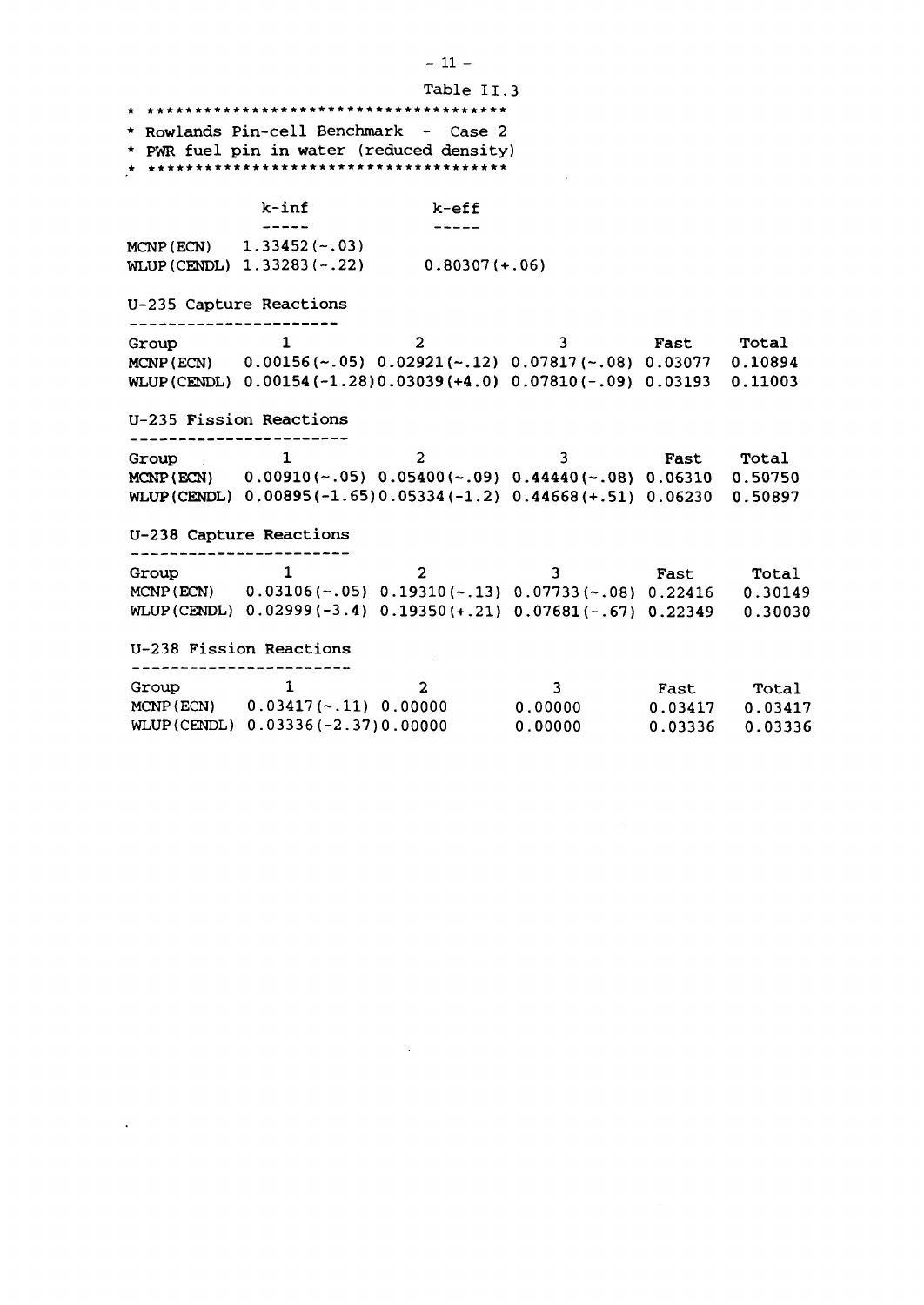Table TI.4

```
$ SET VERIFY
$ SET DEF UD1:[LIUPING.WLUP.PU]
S<sub>1</sub>$ PUS:<br>$ IF$ IF P1.NES."" .AND. P1.NES."PU8" THEN GOTO PU9<br>$ SET DEF [.PU8]
   SET DEF [.PU8]
S !
$ ! Process PU-238 from JEF-2.2
$ ASS/USER UD4: [SCR.LIU] PU238JF.DAT TAPE20
$ ASS/USER PU238JF.XSG TAPE25
$ ASS/USER PU238JF.XSW TAPE27
$ ASS/USER PU238JF.OUT OUTPUT
$ ! Begin calculations
$ RUN UD8: [TMP. WIENKE. NJOY94]XNJOY_TRKOV
0 / Batch mode input
6 / ENDF-6 formatted library processed
*moder* / Convert data to binary to Unit-21
1 -21
•JEF-2.2 PU-238* /
20 9434
0<sub>1</sub>*reconr* / Reconstruct x-sect from resonance parameters to Unit-22
-21 -22*PENDF TAPE FOR PU-238 FROM JEF-2.2 */
9434 2 /
0.002 0. 9 0.005/ Reconstruction 0.1% (0.5% max), 9 digits
*94-PU-238 FROM JEF-2.2 */
* PROCESSED BY NJOY94.105 */
0 /*broadr* / Doppler broaden to Unit-23
-21 -22 -239434 4 0 10 /
0.002 /
293. 600. 900. 1100.
0 /*unresr* / Doppler broaden & self-shield URP data to Unit-24
-21 -23 -249434 4 6 1
293. 600. 900. 1100.
1.E10 1.E5 3.5E4 1.E4 1.E3 1.E2 / Revised SigO mesh
0 /*thermr* / Add thermal scattering data to Unit-26
0 -24 -260 9434 12 4 1 0 1 221 1
293. 600. 900. 1100.
0.005 4.0
*groupr* / Generate group averaged data on Unit-25
-21 -26 0 -259434 9 0-1146 1
*94-PU-238 FROM JEF-2.2 */
293'. 600. 900. 1100.
1.E10 1.E5 3.5E4 1.E4 1.E3 1.E2 / Revised SigO mesh
906.9 11.0 10000 / Homogeneous
      .0000 .0000 0 0 1 89
         89 5
```
 $-12 -$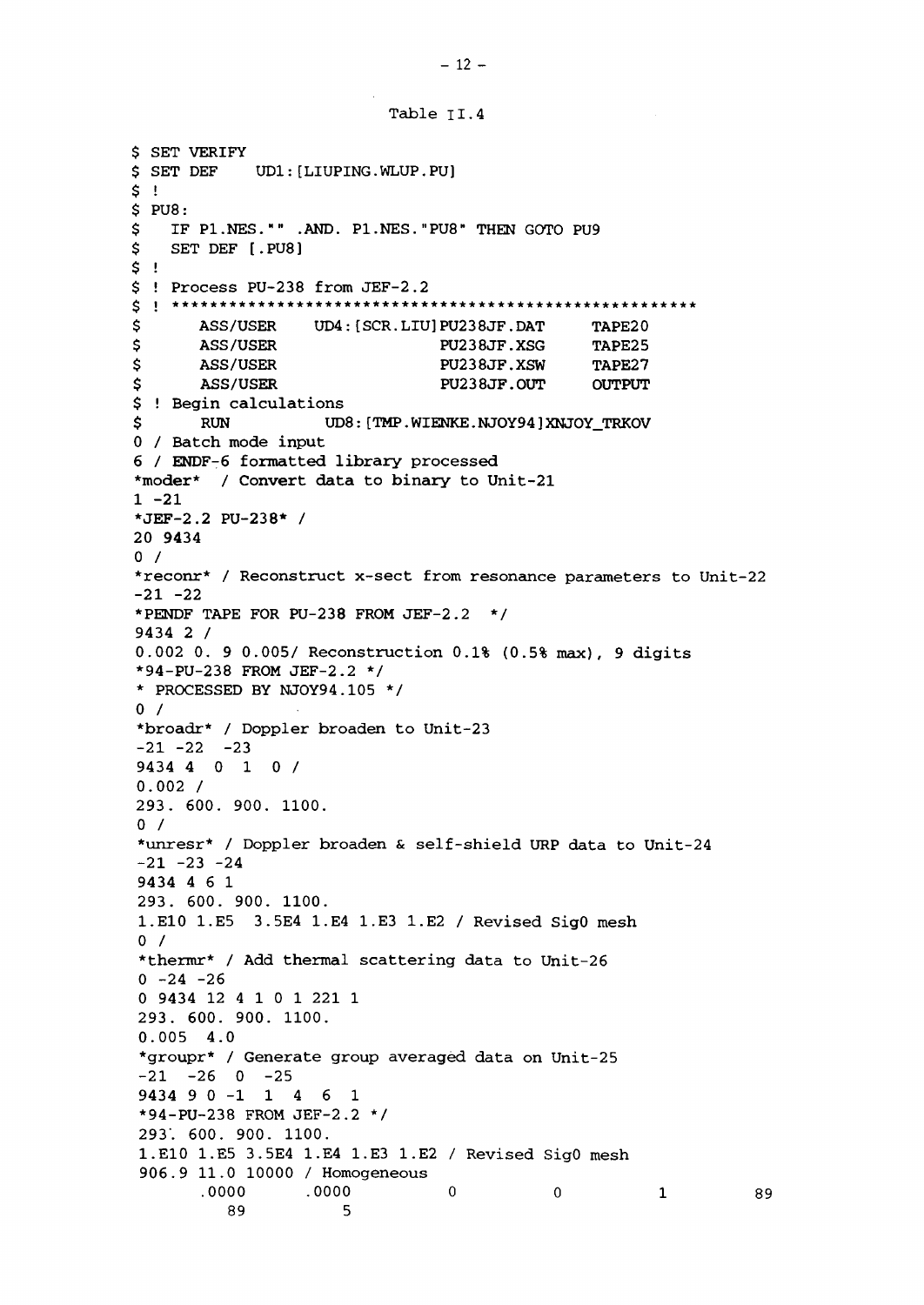| 1.0000E-5           | $5.250E-04$        | 9.0000E-3   | 3.550E-01   | 1.6000E-2                |
|---------------------|--------------------|-------------|-------------|--------------------------|
| 2.4000E-2           | 7.120E-01          | 2.9000E-2   | 7.850E-01   | 3.3000E-2                |
| 4.3000E-2           | 8.980E-01          | $5.0000E-2$ | 9.180E-01   | 5.4000E-2                |
| 5.9000E-2           | 9.180E-01          | $7.0000E-2$ | 8.920E-01   | 9.0000E-2                |
| 1.1200E-1           | 6.860E-01          | 1.4000E-1   | 5.200E-01   | 1.7000E-1                |
|                     |                    |             |             |                          |
| 2.1000E-1           | 2.520E-01          | $3.0000E-1$ | 1.080E-01   | 4.0000E-1                |
| 4.9000E-1           | 5.100E-02          | 5.7000E-1   | 4.370E-02   | $6.0000E-1$              |
| 1.0000E+0           | 2.491E-02          | 4.0000E+0   | 6.786E-03   | 9.1180E+3                |
| 2.0000E+4           | 1.413E-06          | 3.0700E+4   | 9.884E-07   | 6.0700E+4                |
| 1.2000E+5           | 3.677E-07          | 2.0100E+5   | 2.770E-07   | 2.8300E+5                |
|                     |                    |             |             |                          |
| 3.5600E+5           | 2.344E-07          | 3.7700E+5   | 2.160E-07   | 3.9900E+5                |
| 4.4200E+5           | 6.395E-08          | 4.7400E+5   | 1.381E-07   | 5.0200E+5                |
| 5.4000E+5           | 1.936E-07          | 6.5000E+5   | 1.872E-07   | 7.7000E+5                |
| 9.0000E+5           | 1.363E-07          | 9.4100E+5   | 1.134E-07   | 1.0000E+6                |
| 1.0500E+6           | 9.139E-08          | 1.1200E+6   | 1.083E-07   | 1.1900E+6                |
|                     |                    |             |             |                          |
| 1.2100E+6           | 1.192E-07          | 1.3100E+6   | 5.451E-08   | 1.4000E+6                |
| 2.2200E+6           | 4.684E-08          | 2.3500E+6   | 5.814E-08   | 2.6300E+6                |
| 3.0000E+6           | 2.965E-08          | 4.0000E+6   | 1.626E-08   | 5.0000E+6                |
| $6.0000E + 6$       | 4.490E-09          | 8.0000E+6   | 1.169E-09   | 1.0000E+7                |
| 1.2570E+7           | 2.344E-10          | 1.2600E+7   | 3.307E-10   | 1.2700E+7                |
|                     |                    |             |             |                          |
| 1.2800E+7           | 2.708E-09          | 1.2900E+7   | 6.847E-09   | 1.3000E+7                |
| 1.3100E+7           | 3.439E-08          | 1.3200E+7   | $6.843E-08$ | 1.3300E+7                |
| 1.3400E+7           | 2.143E-07          | 1.3500E+7   | 3.381E-07   | 1.3600E+7                |
| 1.3700E+7           | 6.711E-07          | 1.3800E+7   | 8.458E-07   | 1.3900E+7                |
| 1.4070E+7           | 1.099E-06          | 1.4200E+7   | 1.035E-06   | 1.4300E+7                |
| 1.4400E+7           | 7.408E-07          | 1.4500E+7   |             |                          |
|                     |                    |             | 5.751E-07   | 1.4600E+7                |
| 1.4700E+7           | 2.765E-07          | 1.4800E+7   | 1.734E-07   | 1.4900E+7                |
|                     |                    |             |             |                          |
| 1.5000E+7           | 5.602E-08          | 1.5100E+7   | 2.890E-08   | 1.5200E+7                |
|                     |                    |             |             |                          |
| 1.5300E+7           | 6.350E-09          | 1.5400E+7   | 2.709E-09   | 1.5500E+7                |
| 1.5676E+7           | 1.883E-10          | 2.0000E+7   | 1.474E-10   | $\overline{\phantom{a}}$ |
| $\prime$<br>3       | Temperature 293.K  |             |             |                          |
| 3<br>221 /          |                    |             |             |                          |
| 3<br>252 /          |                    |             |             |                          |
| 452 /<br>3.         |                    |             |             |                          |
|                     |                    |             |             |                          |
| 6<br>$\overline{1}$ |                    |             |             |                          |
| 6221/               |                    |             |             |                          |
| 0 /                 |                    |             |             |                          |
| 3 /                 | Temperature 600.K  |             |             |                          |
| 3221 /              |                    |             |             |                          |
| 3252 /              |                    |             |             |                          |
|                     |                    |             |             |                          |
| 3452/               |                    |             |             |                          |
| 6 /                 |                    |             |             |                          |
| 6221 /              |                    |             |             |                          |
| 0 /                 |                    |             |             |                          |
| 3 / 1               | Temperature 900.K  |             |             |                          |
|                     |                    |             |             |                          |
| 3221 /              |                    |             |             |                          |
| 3252/               |                    |             |             |                          |
| 3452/               |                    |             |             |                          |
| 6/                  |                    |             |             |                          |
| 6221/               |                    |             |             |                          |
|                     |                    |             |             |                          |
| 0 /                 |                    |             |             |                          |
| 3 / 1               | Temperature 1100.K |             |             |                          |
| 3221 /              |                    |             |             |                          |
| 3252 /              |                    |             |             |                          |
| 3452/               |                    |             |             |                          |
|                     |                    |             |             |                          |
| 6/<br>6221 /        |                    |             |             |                          |

5 .520E-01 8.290E-01 **CTl** .210E-01 7 .990E-01 3 .830E-01 6 .870E-02 4 .130E-02 2 .977E-06 5 .814E-07 2 .432E-07 1 .738E-07 1 .672E-07 1 .587E-07 7 .268E-08 1 .228E-07 9 .666E-08 3 .807E-08 8 .634E-09 2 .947E-10 9 .861E-10 1 .597E-08 1 .259E-07 4 .946E-07 9 .910E-07 9 .118E-07 4 .124E-07 1 .019E-07 1 .398E-08 1 .086E-09

 $\sim$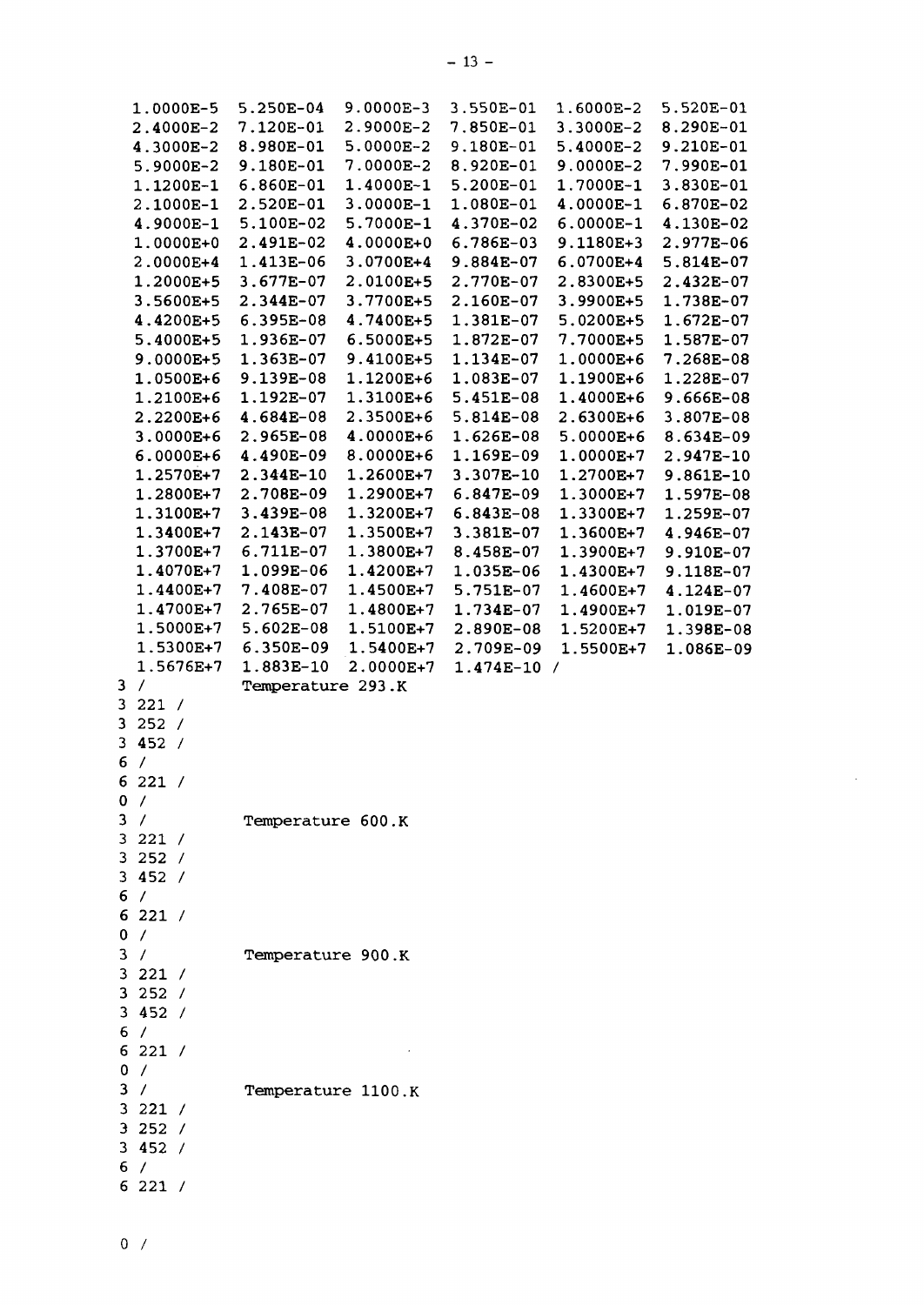```
0 /*wimsr* / Process data for WIMS
-25 27
2 4 9
69 14 13 10
9434 0 9428 -1
0 0 3.5E4 0 11.0 221 0 1 1 0 0 27 / Jl, Fixed SigP, All x-sect at SigO=3.5E4 b
 .2 .2 .2 .2 .2 .2 .2 .2 .2 .2 .2 .2 .2 / Const (WIMS-D"1986")
1.18 2.763 4.922 3.964 2.517 2.121 1.199 .964 .7172 .5436
 .4331 .3631 .3168 .2871 .2677 .231 .2214 .2143 .2105 .4124
 .4056 .3008 .2002 .2432 .2416 .2094 .3891 / British current spectrum
*stop*
\frac{5}{5} !
    DEL/NOCON TAPE*.DAT; *
\begin{array}{c} 5 \\ 5 \end{array} !
$ SET DEF [-]
    $ GOTO PU9
S !
$ PU9:
$ IF P1.NES."" .AND. P1.NES."PU9" THEN GOTO PU240<br>$ SET DEF [.PU9]
    $ SET DEF [.PU9]
$ !
\begin{array}{c} 5 \\ 5 \end{array} !
 ! Process PU-239 from JEF-2.2
g i *******************************************************
$ ASS/USER UD4:[SCR.LIU]PU9JF.DAT TAPE20<br>$ ASS/USER PU9JF.XSG TAPE25
$ ASS/USER PU9JF.XSG TAPE25<br>$ ASS/USER PU9JF.XSW TAPE27
                                 PU9JF.XSW TAPE27
$ ASS/USER PU9JF.OUT OUTPUT
$ ! Begin calculations
$ RUN UD8:[TMP.WIENKE.NJOY94]XNJOY_TRKOV
0 / Batch mode input
6 / ENDF-6 formatted library processed
*moder* / Convert data to binary to Unit-21
1 - 21*JEF-2.2 PU-239* /
20 9437
0 /*reconr* / Reconstruct x-sect from resonance parameters to Unit-22
-21 -22*PENDF TAPE FOR PU-239 FROM JEF-2.2 */
9437 2 /
0.001 0. 9 0.005/ Reconstruction 0.1% (0.5% max), 9 digits
*94-PU-239 FROM JEF-2.2 */
* PROCESSED BY NJOY94.105 */
0 /*broadr* / Doppler broaden to Unit-23
-21 -22 -239437 3 0 10 /
0.003 /
293. 600. 1100.
0 /*unresr* / Doppler broaden & self-shield URP data to Unit-24
-21 -23 -249437 3 8 1
293. 600. 1100.
1.E10 1.E4 2.E3 1563. 1117. 800. 350. 100. / Revised SigO mesh
0 /
```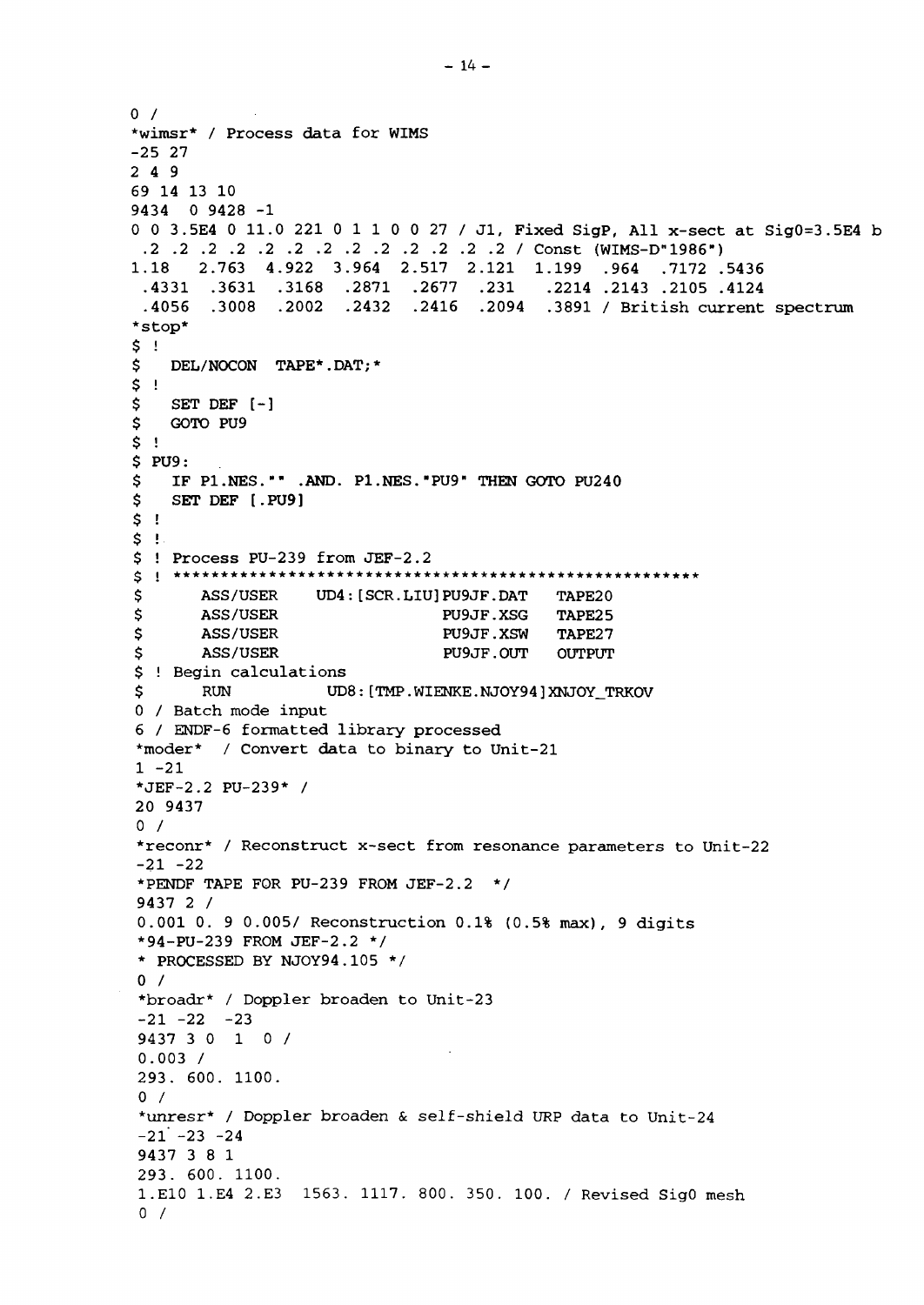\*thermr\* / Add thermal scattering data to Unit-26  $0 -24 -26$ 0 9437 12 3 1 0 1 221 1 293. 600. 1100. 0.005 4.0 \*groupr\* / Generate group averaged data on Unit-25  $-21$   $-26$  0  $-25$ 1 9437 9 0-1 1 3 8 .2 \*/ \*94-PU-239 FROM JEF-2. 293. 600. 1100. 1.E10 1.E4 2.E3 1563. 1117. 800. 350. 100. / Revised SigO mesh 906.9 11.246 15000 / Homogeneous / 221 / 252 / 452 / 455 / 455 / 221 /  $0 /$  / 221 / 252 / 452 / 455 / .0000E-5 .4000E-2 .3000E-2 .9000E-2 .1200E-1 .1000E-1 .9000E-1 .0000E+0 .0000E+4 .2000E+5 .5600E+5 .4200E+5 .4000E+5 .0000E+5 .0500E+6 .2100E+6 .2200E+6 .OO00E+6 .0000E+6 .2570E+7 .2800E+7 .3100E+7 .3400E+7 .3700E+7 .4070E+7 .4400E+7 .4700E+7 .5000E+7 .5300E+7 .5676E+7 .0000 .250E-04 .120E-01 .980E-01 .180E-01 .860E-01 .520E-01 .100E-02 •491E-02 .413E-06 .677E-07 .344E-07 .395E-08 .936E-07 .363E-07 .139E-08 .192E-07 .684E-08 .965E-08 .490E-09 .344E-10 .708E-09 .439E-08 .143E-07 .711E-07 .099E-06 .408E-07 .765E-07 .602E-08 .350E-09 .883E-10 .0000 9, .0000E-3 2. .9000E-2 5. .00O0E-2 7. .0000E-2 .4000E-1 .0000E-1 .7000E-1 .0000E+0 .0700E+4 .0100E+5 .7700E+5 .7400E+5 .5000E+5 .4100E+5 .1200E+6 .3100E+6 .350OE+6 .O00OE+6 .0000E+6 .2600E+7 .2900E+7 .3200E+7 .3500E+7 .3800E+7 .4200E+7 .4500E+7 .4800E+7 .5100E+7 .5400E+7 .OOOOE+7 Temperature 293.K Temperature 600.K  $\Omega$ 3. 550E-01 7. 850E-01 9. 180E-01 8. 920E-01 5. 200E-01 1. 080E-01 4. 370E-02 6. 786E-03 9. 884E-07 2. 770E-07 2. 160E-07 1. 381E-07 1. 872E-07 1. 134E-07 1. 083E-07 5. 451E-08 5. 814E-08 1. 626E-08 1. 169E-09 3. 307E-10 6. 847E-09 6. 843E-08 3. 381E-07 8. 458E-07 1. 035E-06 5. 751E-07 1. 734E-07 2. 890E-08 2. .709E-09 1. .474E-10 /  $\Omega$  .6000E-2 .3000E-2 .4000E-2 .0000E-2 .7000E-1 .0000E-1 .0000E-1 .1180E+3 .0700E+4 .8300E+5 .9900E+5 .0200E+5 .7000E+5 .0000E+6 .1900E+6 .4000E+6 .6300E+6 .0000E+6 .0000E+7 .2700E+7 .3000E+7 .3300E+7 .3600E+7 .3900E+7 .4300E+7 .4600E+7 .4900E+7 .5200E+7 .5500E+7 .520E-01 .290E-01 .210E-01 .990E-01 .830E-01 .870E-02 .130E-02 .977E-06 .814E-07 .432E-07 .738E-07 .672E-07 .587E-07 .268E-08 .228E-07 .666E-08 .807E-08 .634E-09 .947E-10 .861E-10 .597E-08 .259E-07 .946E-07 .910E-07 .118E-07 .124E-07 .019E-07 .398E-08 .086E-09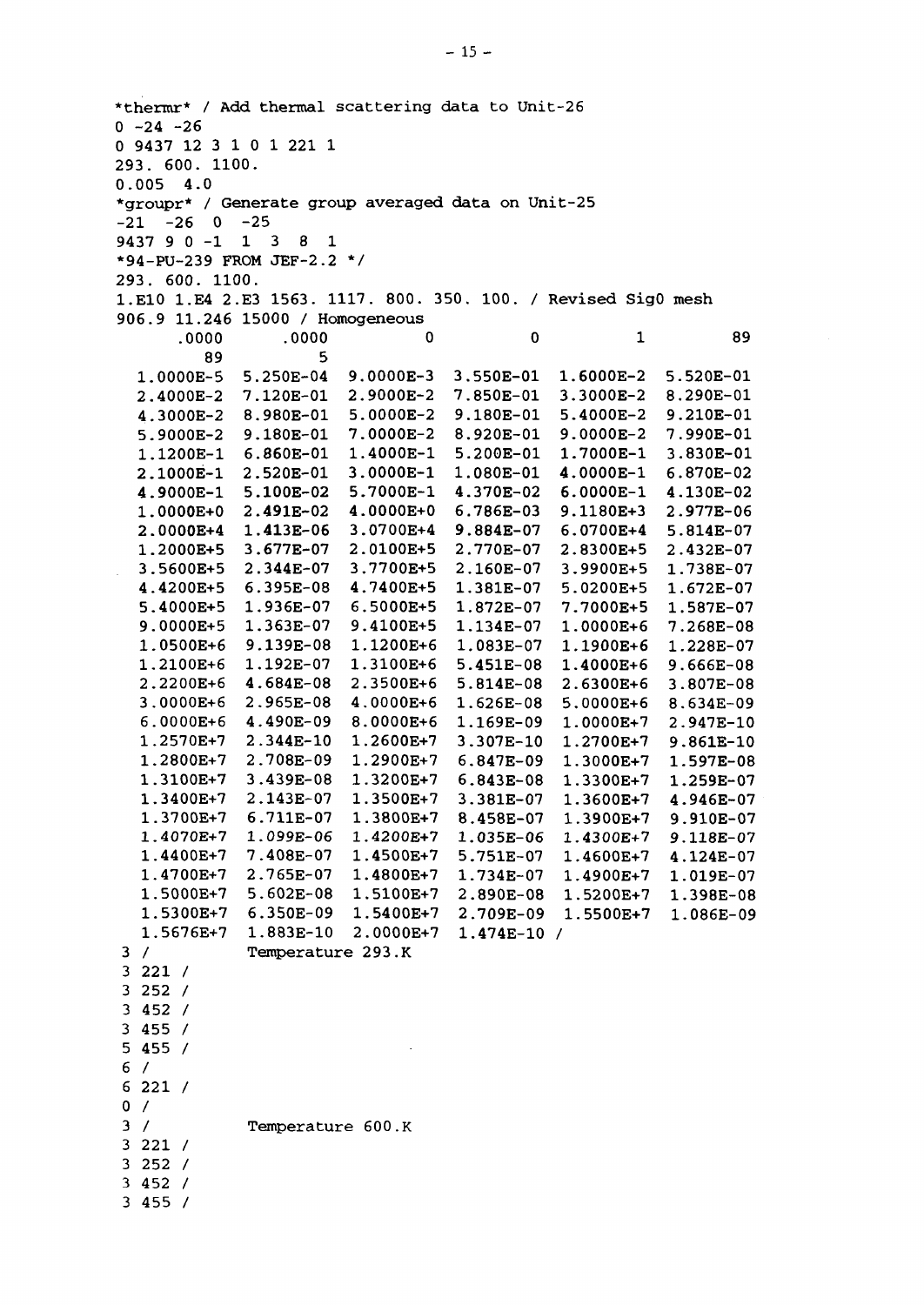**5 455 / 6 / 6 221 / 0 / 3 / Temperature 1100.K 3 221 / 3 252 / 3 452 / 3 455 / 5 455 / 6 / 6 221 / 0 / 0 / \*wimsr\* / Process data for WIMS -25 27 2 4 9 69 14 13 10 9437 0 3239.1 -1 0 0 1117. 3 11.246 221 0 1 0 0 0 27 /Jl, Fixed SigP, All x-sect at SigO=1117 b .2 .2 .2 .2 .2 .2 .2 .2 .2 .2 .2 .2 .2 / Const (WIMS-D"1986") 1.18 2.763 4.922 3.964 2.517 2.121 1.199 .964 .7172 .5436 .4331 .3631 .3168 .2871 .2677 .231 .2214 .2143 .2105 .4124 .4056 .3008 .2002 .2432 .2416 .2094 .3891 / British current spectrum \*stop\* \$ ! \$ DEL/NOCON TAPE\*.DAT;\* \$ ! \$ SET DEF [-] \$ GOTO PU240 \$ ! \$ ! \$ PU240:** \$ IF P1.NES."" .AND.P1.NES."PU240" THEN GOTO PU241<br>\$ SET DEF [.PU240] **\$ SET DEF [.PU240] \$ ! \$ ! Process PU-240 from JEF-2.2 \$ ASS/USER UD4:[SCR.LIU]PU0.DAT TAPE20 \$ ASS/USER PUOjf.XSG TAPE25 \$ ASS/USER PUOjf.XSW TAPE27 \$ ASS/USER PUOjf.OUT OUTPUT \$ ! Begin calculations \$ RUN UD8:[TMP.WIENKE.NJOY94]XNJOY\_TRKOV 0 / Batch mode input 6 / ENDF-6 formatted library processed \*moder\* / Convert data to binary to Unit-21 1 -21 \*JEF-2.2 PU-240\* / 20 9440**  $0 /$ \*reconr\* / Reconstruct x-sect from resonance parameters to Unit-22 -21 **-22** \*PENDF TAPE **FOR** PU-240 FROM JEF-2.2 \*/ **9440** 2 / 0.001 0. 9 0.005/ Reconstruction 0.1% (0.5% max), 9 digits \*94-PU-240 FROM JEF-2.2 \*/ \* PROCESSED BY NJOY94.105 \*/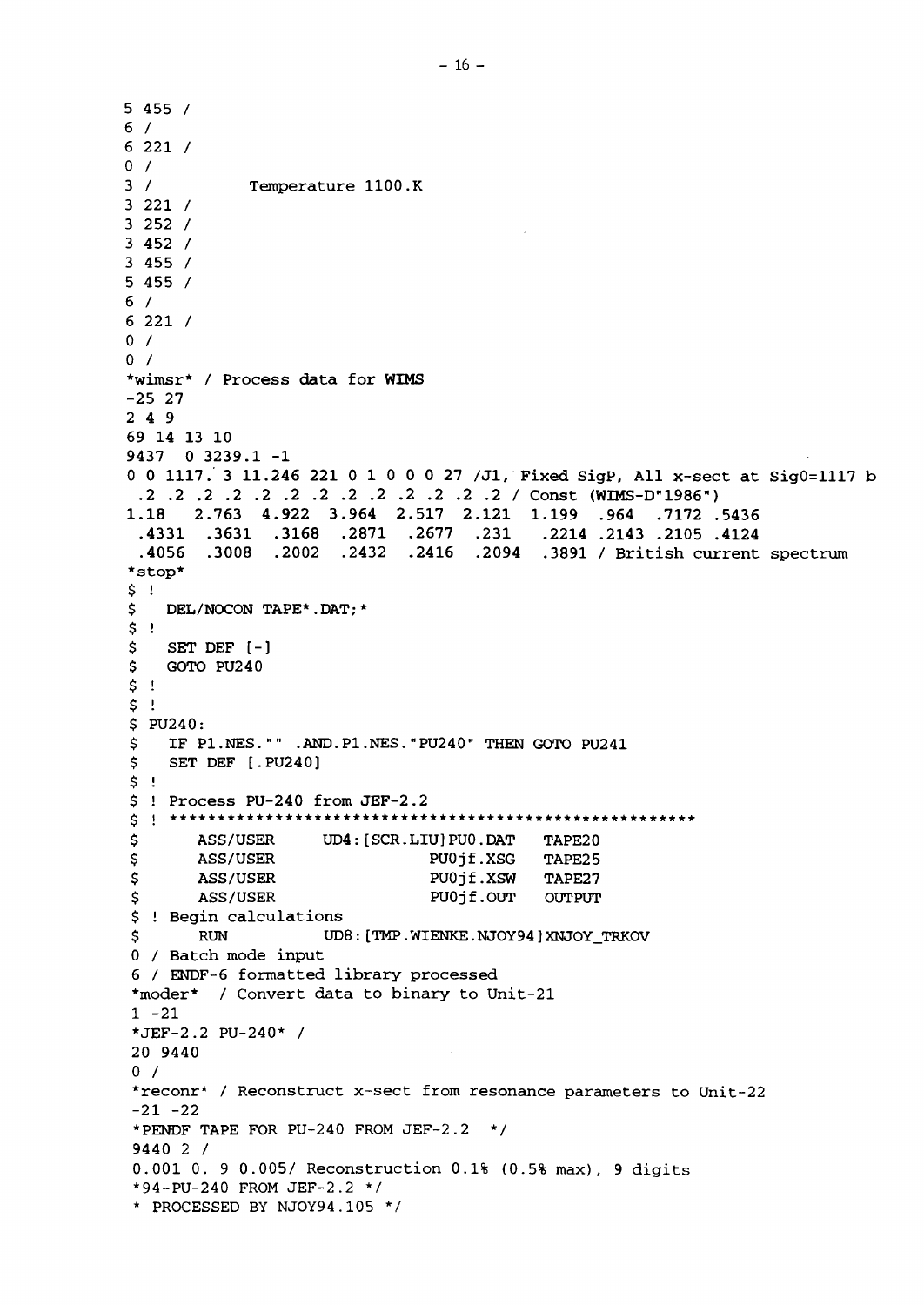$0 /$ \*broadr\* / Doppler broaden to Unit-23  $-21 -22 -23$ 9440 4 0 10 / 0.001 / 293. 600. 900. 1100.  $0 /$ \*unresr\* / Doppler broaden & self-shield URP data to Unit-24  $-21 -23 -24$ 9440 4 10 1 293. 600. 900. 1100. 1.E10 1.E5 1.E4 3600. 2800. 2000. 260. 140. 56. 28. / Revised SigO mesh  $0 /$ \*thermr\* / Add thermal scattering data to Unit-26  $0 -24 -26$ 0 9440 12 4 1 0 1 221 1 293. 600. 900. 1100. 0.005 4.0 \*groupr\* / Generate group averaged data on Unit-25  $-21$   $-26$  0  $-25$ 9440 9 0-1 1 4 10 1 •94-FU-240 FROM JEF-2.2 \*/ 293. 600. 900. 1100. 1.E10 4.E4 1.E4 3600. 2800. 2000. 260. 140. 56. 28. / Revised SigO mesh 906.9 10.6 15000 / Homogeneous .0000 89 1.0000E-5 2.4000E-2 4.3000E-2 5.9000E-2 1.1200E-1 2.1000E-1 4.9000E-1 1.0000E+0 2.0000E+4 1.2000E+5 3.5600E+5 4.4200E+5 5.4000E+5 9.0000E+5 1.0500E+6 1.2100E+6 2.2200E+6 3.0000E+6 6.0000E+6 1.2570E+7 1.2800E+7 1.3100E+7 1.3400E+7 1.3700E+7 1.4070E+7 1.4400E+7 . 1.4700E+7 1.5000E+7 1.5300E+7 1.5676E+7 3 / 5 .250E-04 7 .120E-01 8 .980E-01 9 .180E-01 6 .860E-01 2 .520E-01 5 .100E-02 2 .491E-02 1 .413E-06 3 .677E-07 2 .344E-07 6 .395E-08 1 .936E-07 1 .363E-07 9 .139E-08 1 .192E-07 4 .684E-08 2 .965E-08 4 .490E-09 2 .344E-10 2 .708E-09 3 .439E-08 2 .143E-07 6 .711E-07 1 .099E-06 7 .408E-07 2 .765E-07 5 .602E-08 6 .350E-09 1 .883E-10 Temperatu<mark>re</mark> 293.K .0000 5  $\Omega$ 9.0000E-3 2.9000E-2 5.0000E-2 7.0000E-2 1.4000E-1 3.0000E-1 5.7000E-1 4.0000E+0 3.0700E+4 2.0100E+5 3.7700E+5 4.7400E+5 6.5000E+5 9.4100E+5 1.1200E+6 1.3100E+6 2.3500E+6 4.0000E+6 8.0000E+6 1.2600E+7 1.2900E+7 1.3200E+7 1.3500E+7 1.3800E+7 1.4200E+7 1.4500E+7 1.4800E+7 1.5100E+7 1.5400E+7 2.0000E+7 3 .550E-01 7 .850E-01 9 .180E-01 8 .920E-01 5 .200E-01 1 .080E-01 4 .370E-02 6 .786E-03 9 .884E-07 2 .770E-07 2 .160E-07 1 .381E-07 1 .872E-07 1 .134E-07 1 .083E-07 5 .451E-08 5 .814E-08 1 .626E-08 1 .169E-09 3 .307E-10 6 .847E-09 6 .843E-08 3 .381E-07 8 .458E-07 1 .035E-06 5 .751E-07 1 .734E-07 2 .890E-08 2 .709E-09 1 .474E-10 / 0 1. 6000E-2 3. 3000E-2 5. 4000E-2 9. OOOOE-2 1. 7000E-1 4. 0000E-1 6. 0000E-1 9. 1180E+3 6. 0700E+4 2. 8300E+5 3. 9900E+5 5. 0200E+5 7. 7000E+5 1. 0000E+6 1. 1900E+6 1. 4000E+6 2. 6300E+6 5. 0000E+6 1. 0000E+7 1. 2700E+7 1. 3000E+7 1. 3300E+7 1. 3600E+7 1. 3900E+7 1. 4300E+7 1. 4600E+7 1. .4900E+7 1. .5200E+7 1. 5500E+7 1 5 .520E-01 8 .290E-01 9 .210E-01 7 .990E-01 3 .830E-01 6 .870E-02 4 .130E-02 2 .977E-06 5 .814E-07 2 .432E-07 1 .738E-07 1 .672E-07 1 .587E-07 7 .268E-08 1 .228E-07 9 .666E-08 3 .807E-08 8 .634E-09 2 .947E-10 9 .861E-10 1 .597E-08 1 .259E-07 4 .946E-07 9 .910E-07 9 .118E-07 4 .124E-07 1 .019E-07 1 .398E-08 1 .086E-0989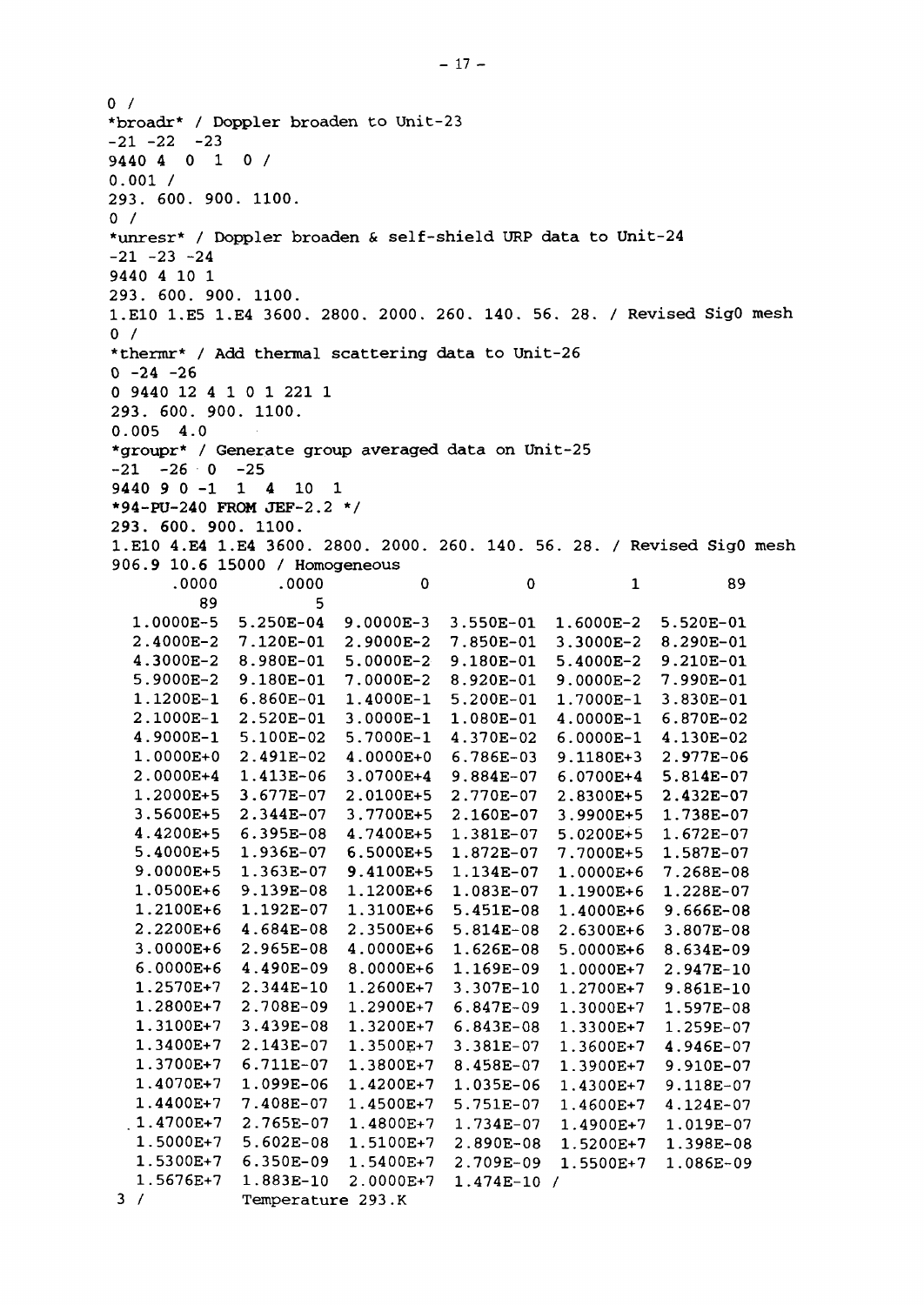3 221 / 3 252 / 3 452 / 3 455 / 6 / 6 221 / 0 / 3 / 3 221 / 3 252 / 3 452 / 3 455 / 6 / 6 221 /  $0 /$ 3 / 3 221 / 3 252 / 3 452 / 3 455 / 6 / 6 221 / 0 / 3 / 3 221 / 3 252 / 3 452 / 3 455 / 6 / 6 221 / 0 / 0 / Temperature 600.K Temperature 900.K Temperature 1100.K \*wimsr\* / Process data for WIMS -25 27 2 4 9 69 14 13 10 9440 0 1240 -1 0 0 2800. 0 10.6 221 0 1 1 0 0 27/Jl, Fixed SigP, All x-sect at Sig0=2800 b .2 .2 .2 .2 .2 .2 .2 .2 .2 .2 .2 .2 .2 / Const (WIMS-D"1986") 1.18 2.763 4.922 3.964 2.517 2.121 1.199 .964 .7172 .5436 .4331 .3631 .3168 .2871 .2677 .231 .2214 .2143 .2105 .4124 .4056 .3008 .2002 .2432 .2416 .2094 .3891 / British current spectrum \*stop\*  $\frac{5}{5}$  ! DEL/NOCON TAPE\*.DAT; \*  $\begin{array}{cc} 5 & 1 \\ 5 & 1 \end{array}$ \$ SET DEF [-]<br>\$ GOTO PU241 \$ GOTO PU241  $$$ !  $$$ !  $$ PU241:  
\n $$ F P$$ \$ IF Pl.NES."" .AND. P1.NES."PU241" THEN GOTO PU242 SET DEF [.PU241]  $$ 1.$ \$ ! Process PU-241 from JEF-2.2 \$ ASS/USER UD4: [SCR.LIU]PU241JF.DAT TAPE20<br>\$ ASS/USER PU241JF.XSG TAPE25 ASS/USER PU241JF.XSG TAPE25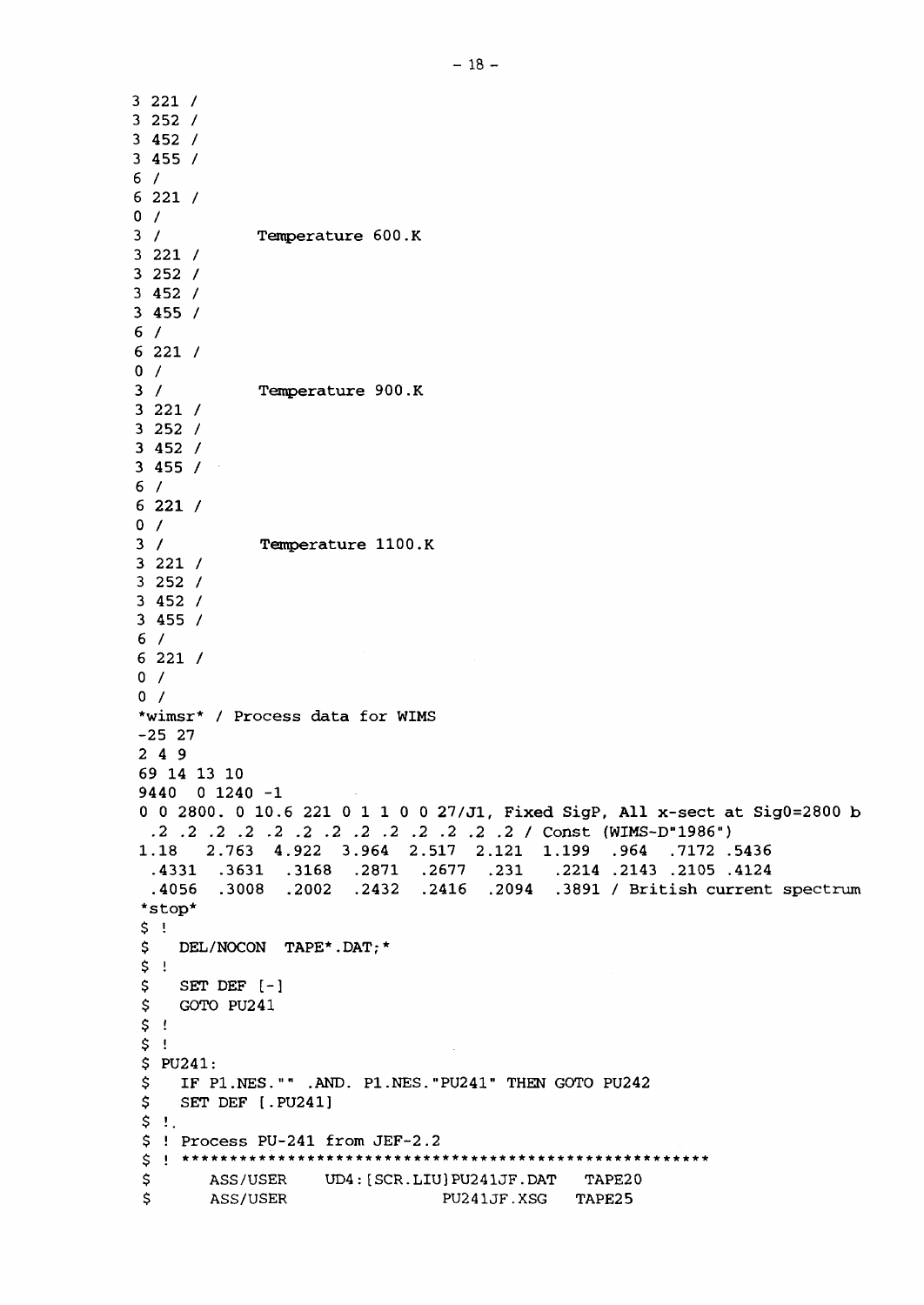TAPE27 OUTPUT \$ ASS/USER PU241JF.XSW \$ ASS/USER PU241JF.OUT \$ ! Begin calculations \$ RUN UD8: [TMP.WIENKE.NJOY94]XNJOY\_TRKOV 0 / Batch mode input 6 / ENDF-6 formatted library processed \*moder\* / Convert data to binary to Unit-21  $1 - 21$ \*JEF-2.2 PU-241\* / 20 9443  $0 /$ \*reconr\* / Reconstruct x-sect from resonance parameters to Unit-22  $-21 -22$ **•PENDF TAPE FOR PU-241 FROM JEF-2.2 \*/ 9443 2 /** 0.001 0. 9 0.005/ Reconstruction 0.1% (0.5% max), 9 digits •94-PU-241 FROM JEF-2.2 \*/ \* PROCESSED BY NJOY94.105 \*/  $0 /$ \*broadr\* / Doppler broaden to Unit-23 -23 -21 -22 9443 4 0 1 0 900. 1100. 293. 600. \*unresr\* / Doppler broaden & self-shield URP data to Unit-24  $0.001 /$  $0/$  $-21 -23 -24$ 9443 4 9 1 293. 600. 900. 1100. 1.E10 1.E4 6044. 5305. 3136. 1563. 700. 350. 100. / Revised SigO mesh  $0 /$ \*thermr\* / Add thermal scattering data to Unit-26  $0 -24 -26$ 0 9443 12 4 1 0 1 221 1 293. 600. 900. 1100. 0.005 4.0 \*groupr\* / Generate group averaged data on Unit-25  $-21$   $-26$  0  $-25$ 9443 9 0-1149 1 \*94-PU-241 FROM JEF-2.2 \*/ 293 . 600. 900. 1100. 1.E10 1.E4 6044. 5305. 3136. 1563. 700. 350. 100. / Revised SigO mesh 906.9 11.437 15000 / Homogeneous .0000 89 1.0000E-5 2.4000E-2 7.120E-01 2.9000E-2 7.850E-01 3.3000E-2 8.290E-01 4.3000E-2 8.980E-01 5.0000E-2 9.180E-01 5.4000E-2 9.210E-01 5.9000E-2 9.180E-01 7.0000E-2 8.920E-01 1.1200E-1 6.860E-01 2.1000E-1 2.520E-01 3.0000E-1 1.080E-01 4.9000E-1 5.100E-02 5.7000E-1 4.370E-02 1.0000E+0 2.491E-02 4.0000E+0 6.786E-03 2.0000E+4 1.413E-06 1.2000E+5 3.5600E+5 2.344E-07 3.7700E+5 2.160E-07 4.4200E+5 6.395E-08 4.7400E+5 1.381E-07 5.4000E+5 1.936E-07 6.5000E+5 1.872E-07 7.7000E+5 1.587E-07.0000 C D 5.250E-04 9.0000E-3 3.550E-01 1.6000E-2 5.520E-01 3.677E-07 2.0100E+5 2.770E-07  $\Omega$ 1.4000E-1 5.200E-01 3.0700E+4 9.884E-07 0 1 9.0000E-2 7.990E-01 1.7000E-1 4.0000E-1 6.870E-02 6.0000E-1 4.130E-02 9.1180E+3 6.0700E+4 2.8300E+5 2.432E-07 3.9900E+5 1.738E-07 5.0200E+5 1.672E-07 89 3.830E-01 2.977E-06 5.814E-07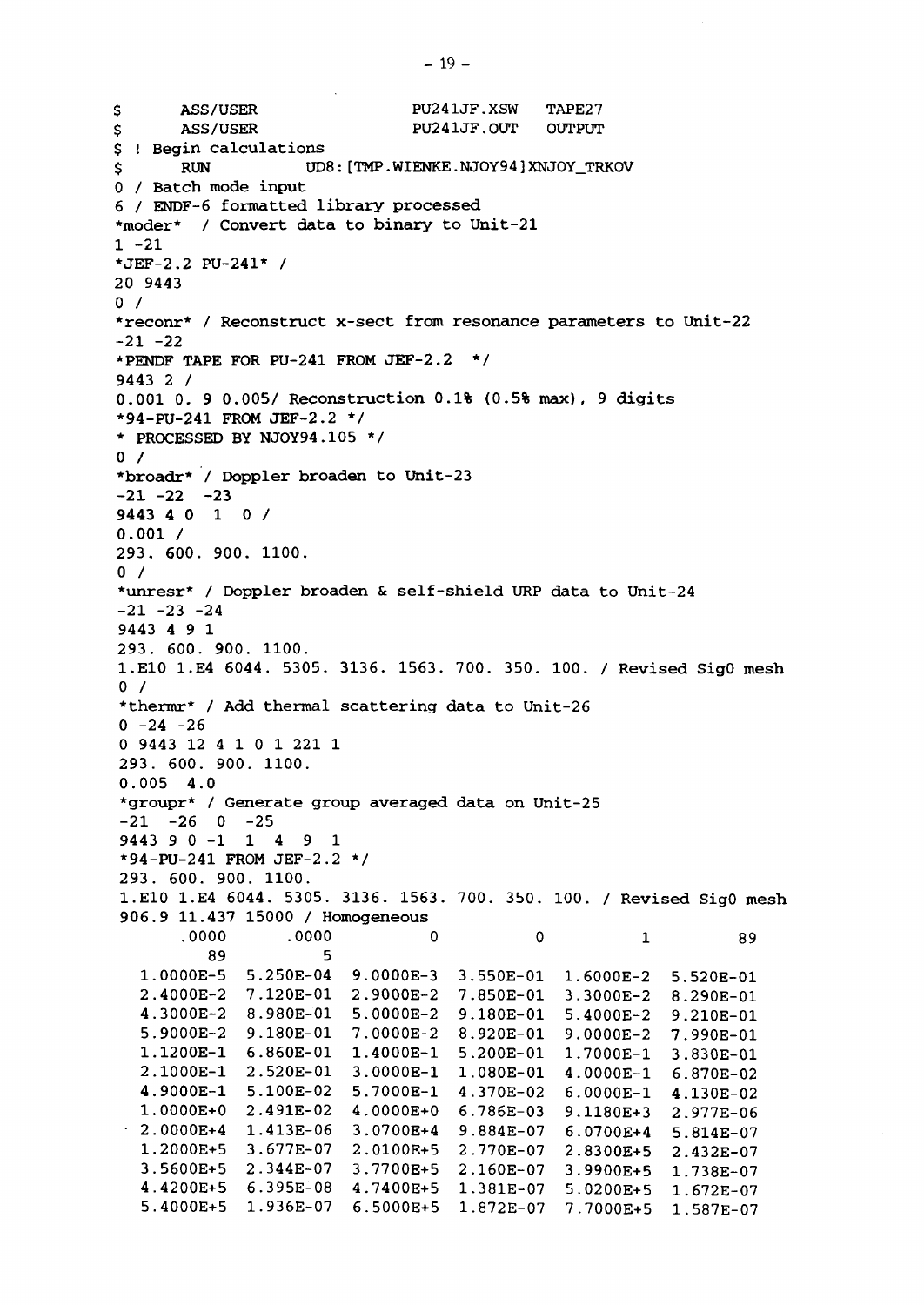| 9.0000E+5<br>1.0500E+6<br>1.2100E+6<br>2.2200E+6<br>3.0000E+6<br>$6.0000E + 6$<br>1.2570E+7<br>1.2800E+7<br>1.3100E+7<br>1.3400E+7<br>1.3700E+7<br>1.4070E+7<br>1.4400E+7<br>1.4700E+7<br>1.5000E+7<br>1.5300E+7<br>1.5676E+7 | 1.363E-07<br>9.139E-08<br>1.192E-07<br>4.684E-08<br>2.965E-08<br>4.490E-09<br>2.344E-10<br>2.708E-09<br>3.439E-08<br>2.143E-07<br>6.711E-07<br>1.099E-06<br>7.408E-07<br>2.765E-07<br>$5.602E-08$<br>6.350E-09<br>1.883E-10 | 9.4100E+5<br>1.1200E+6<br>1.3100E+6<br>2.3500E+6<br>4.0000E+6<br>8.0000E+6<br>1.2600E+7<br>1.2900E+7<br>1.3200E+7<br>1.3500E+7<br>1.3800E+7<br>1.4200E+7<br>1.4500E+7<br>1.4800E+7<br>1.5100E+7<br>1.5400E+7<br>2.0000E+7 | 1.134E-07<br>1.083E-07<br>5.451E-08<br>$5.814E-08$<br>1.626E-08<br>1.169E-09<br>3.307E-10<br>6.847E-09<br>6.843E-08<br>3.381E-07<br>8.458E-07<br>1.035E-06<br>5.751E-07<br>1.734E-07<br>2.890E-08<br>2.709E-09<br>$1.474E-10/$ | 1.0000E+6<br>1.1900E+6<br>1.4000E+6<br>2.6300E+6<br>$5.0000E + 6$<br>1.0000E+7<br>1.2700E+7<br>1.3000E+7<br>1.3300E+7<br>1.3600E+7<br>1.3900E+7<br>1.4300E+7<br>1.4600E+7<br>1.4900E+7<br>1.5200E+7<br>1.5500E+7 | 7.268E-08<br>1.228E-07<br>$9.666E-08$<br>$3.807E-08$<br>8.634E-09<br>2.947E-10<br>9.861E-10<br>1.597E-08<br>1.259E-07<br>4.946E-07<br>9.910E-07<br>9.118E-07<br>4.124E-07<br>1.019E-07<br>1.398E-08<br>1.086E-09 |
|-------------------------------------------------------------------------------------------------------------------------------------------------------------------------------------------------------------------------------|-----------------------------------------------------------------------------------------------------------------------------------------------------------------------------------------------------------------------------|---------------------------------------------------------------------------------------------------------------------------------------------------------------------------------------------------------------------------|--------------------------------------------------------------------------------------------------------------------------------------------------------------------------------------------------------------------------------|------------------------------------------------------------------------------------------------------------------------------------------------------------------------------------------------------------------|------------------------------------------------------------------------------------------------------------------------------------------------------------------------------------------------------------------|
| $\prime$<br>3                                                                                                                                                                                                                 | Temperature 293.K                                                                                                                                                                                                           |                                                                                                                                                                                                                           |                                                                                                                                                                                                                                |                                                                                                                                                                                                                  |                                                                                                                                                                                                                  |
| 3221 /<br>$\mathcal{L}$                                                                                                                                                                                                       |                                                                                                                                                                                                                             |                                                                                                                                                                                                                           |                                                                                                                                                                                                                                |                                                                                                                                                                                                                  |                                                                                                                                                                                                                  |
| 252 /<br>3<br>3452/                                                                                                                                                                                                           |                                                                                                                                                                                                                             |                                                                                                                                                                                                                           |                                                                                                                                                                                                                                |                                                                                                                                                                                                                  |                                                                                                                                                                                                                  |
| 3455/                                                                                                                                                                                                                         |                                                                                                                                                                                                                             |                                                                                                                                                                                                                           |                                                                                                                                                                                                                                |                                                                                                                                                                                                                  |                                                                                                                                                                                                                  |
| 5455/                                                                                                                                                                                                                         |                                                                                                                                                                                                                             |                                                                                                                                                                                                                           |                                                                                                                                                                                                                                |                                                                                                                                                                                                                  |                                                                                                                                                                                                                  |
| 6 <sup>1</sup><br>$\prime$                                                                                                                                                                                                    |                                                                                                                                                                                                                             |                                                                                                                                                                                                                           |                                                                                                                                                                                                                                |                                                                                                                                                                                                                  |                                                                                                                                                                                                                  |
| 6221 /<br>$\prime$<br>0                                                                                                                                                                                                       |                                                                                                                                                                                                                             |                                                                                                                                                                                                                           |                                                                                                                                                                                                                                |                                                                                                                                                                                                                  |                                                                                                                                                                                                                  |
| 3<br>$\sqrt{2}$                                                                                                                                                                                                               | Temperature 600.K                                                                                                                                                                                                           |                                                                                                                                                                                                                           |                                                                                                                                                                                                                                |                                                                                                                                                                                                                  |                                                                                                                                                                                                                  |
| 3<br>221 /                                                                                                                                                                                                                    |                                                                                                                                                                                                                             |                                                                                                                                                                                                                           |                                                                                                                                                                                                                                |                                                                                                                                                                                                                  |                                                                                                                                                                                                                  |
| 3252 /                                                                                                                                                                                                                        |                                                                                                                                                                                                                             |                                                                                                                                                                                                                           |                                                                                                                                                                                                                                |                                                                                                                                                                                                                  |                                                                                                                                                                                                                  |
| 3<br>452 /<br>3455/                                                                                                                                                                                                           |                                                                                                                                                                                                                             |                                                                                                                                                                                                                           |                                                                                                                                                                                                                                |                                                                                                                                                                                                                  |                                                                                                                                                                                                                  |
| 5455/                                                                                                                                                                                                                         |                                                                                                                                                                                                                             |                                                                                                                                                                                                                           |                                                                                                                                                                                                                                |                                                                                                                                                                                                                  |                                                                                                                                                                                                                  |
| 6<br>$\prime$                                                                                                                                                                                                                 |                                                                                                                                                                                                                             |                                                                                                                                                                                                                           |                                                                                                                                                                                                                                |                                                                                                                                                                                                                  |                                                                                                                                                                                                                  |
| 6221/                                                                                                                                                                                                                         |                                                                                                                                                                                                                             |                                                                                                                                                                                                                           |                                                                                                                                                                                                                                |                                                                                                                                                                                                                  |                                                                                                                                                                                                                  |
| $\prime$<br>0                                                                                                                                                                                                                 |                                                                                                                                                                                                                             |                                                                                                                                                                                                                           |                                                                                                                                                                                                                                |                                                                                                                                                                                                                  |                                                                                                                                                                                                                  |
| 3<br>$\prime$<br>3221/                                                                                                                                                                                                        | Temperature 900.K                                                                                                                                                                                                           |                                                                                                                                                                                                                           |                                                                                                                                                                                                                                |                                                                                                                                                                                                                  |                                                                                                                                                                                                                  |
| 3252/                                                                                                                                                                                                                         |                                                                                                                                                                                                                             |                                                                                                                                                                                                                           |                                                                                                                                                                                                                                |                                                                                                                                                                                                                  |                                                                                                                                                                                                                  |
| 3452/                                                                                                                                                                                                                         |                                                                                                                                                                                                                             |                                                                                                                                                                                                                           |                                                                                                                                                                                                                                |                                                                                                                                                                                                                  |                                                                                                                                                                                                                  |
| 3455/                                                                                                                                                                                                                         |                                                                                                                                                                                                                             |                                                                                                                                                                                                                           |                                                                                                                                                                                                                                |                                                                                                                                                                                                                  |                                                                                                                                                                                                                  |
| 5455/                                                                                                                                                                                                                         |                                                                                                                                                                                                                             |                                                                                                                                                                                                                           |                                                                                                                                                                                                                                |                                                                                                                                                                                                                  |                                                                                                                                                                                                                  |
| 6/<br>6221/                                                                                                                                                                                                                   |                                                                                                                                                                                                                             |                                                                                                                                                                                                                           |                                                                                                                                                                                                                                |                                                                                                                                                                                                                  |                                                                                                                                                                                                                  |
| 0/                                                                                                                                                                                                                            |                                                                                                                                                                                                                             |                                                                                                                                                                                                                           |                                                                                                                                                                                                                                |                                                                                                                                                                                                                  |                                                                                                                                                                                                                  |
| 3 /                                                                                                                                                                                                                           | Temperature 1100.K                                                                                                                                                                                                          |                                                                                                                                                                                                                           |                                                                                                                                                                                                                                |                                                                                                                                                                                                                  |                                                                                                                                                                                                                  |
| 3 221 /                                                                                                                                                                                                                       |                                                                                                                                                                                                                             |                                                                                                                                                                                                                           |                                                                                                                                                                                                                                |                                                                                                                                                                                                                  |                                                                                                                                                                                                                  |
| 3252/                                                                                                                                                                                                                         |                                                                                                                                                                                                                             |                                                                                                                                                                                                                           |                                                                                                                                                                                                                                |                                                                                                                                                                                                                  |                                                                                                                                                                                                                  |
| 3452/<br>3455/                                                                                                                                                                                                                |                                                                                                                                                                                                                             |                                                                                                                                                                                                                           |                                                                                                                                                                                                                                |                                                                                                                                                                                                                  |                                                                                                                                                                                                                  |
| 5455/                                                                                                                                                                                                                         |                                                                                                                                                                                                                             |                                                                                                                                                                                                                           |                                                                                                                                                                                                                                |                                                                                                                                                                                                                  |                                                                                                                                                                                                                  |
| 6 /                                                                                                                                                                                                                           |                                                                                                                                                                                                                             |                                                                                                                                                                                                                           |                                                                                                                                                                                                                                |                                                                                                                                                                                                                  |                                                                                                                                                                                                                  |
| 6221/                                                                                                                                                                                                                         |                                                                                                                                                                                                                             |                                                                                                                                                                                                                           |                                                                                                                                                                                                                                |                                                                                                                                                                                                                  |                                                                                                                                                                                                                  |
| 0/                                                                                                                                                                                                                            |                                                                                                                                                                                                                             |                                                                                                                                                                                                                           |                                                                                                                                                                                                                                |                                                                                                                                                                                                                  |                                                                                                                                                                                                                  |
| 0/                                                                                                                                                                                                                            |                                                                                                                                                                                                                             |                                                                                                                                                                                                                           |                                                                                                                                                                                                                                |                                                                                                                                                                                                                  |                                                                                                                                                                                                                  |
| *wimsr* / Process data for WIMS<br>$-25$ 27                                                                                                                                                                                   |                                                                                                                                                                                                                             |                                                                                                                                                                                                                           |                                                                                                                                                                                                                                |                                                                                                                                                                                                                  |                                                                                                                                                                                                                  |
| 249                                                                                                                                                                                                                           |                                                                                                                                                                                                                             |                                                                                                                                                                                                                           |                                                                                                                                                                                                                                |                                                                                                                                                                                                                  |                                                                                                                                                                                                                  |
| 69 14 13 10                                                                                                                                                                                                                   |                                                                                                                                                                                                                             |                                                                                                                                                                                                                           |                                                                                                                                                                                                                                |                                                                                                                                                                                                                  |                                                                                                                                                                                                                  |
|                                                                                                                                                                                                                               |                                                                                                                                                                                                                             |                                                                                                                                                                                                                           |                                                                                                                                                                                                                                |                                                                                                                                                                                                                  |                                                                                                                                                                                                                  |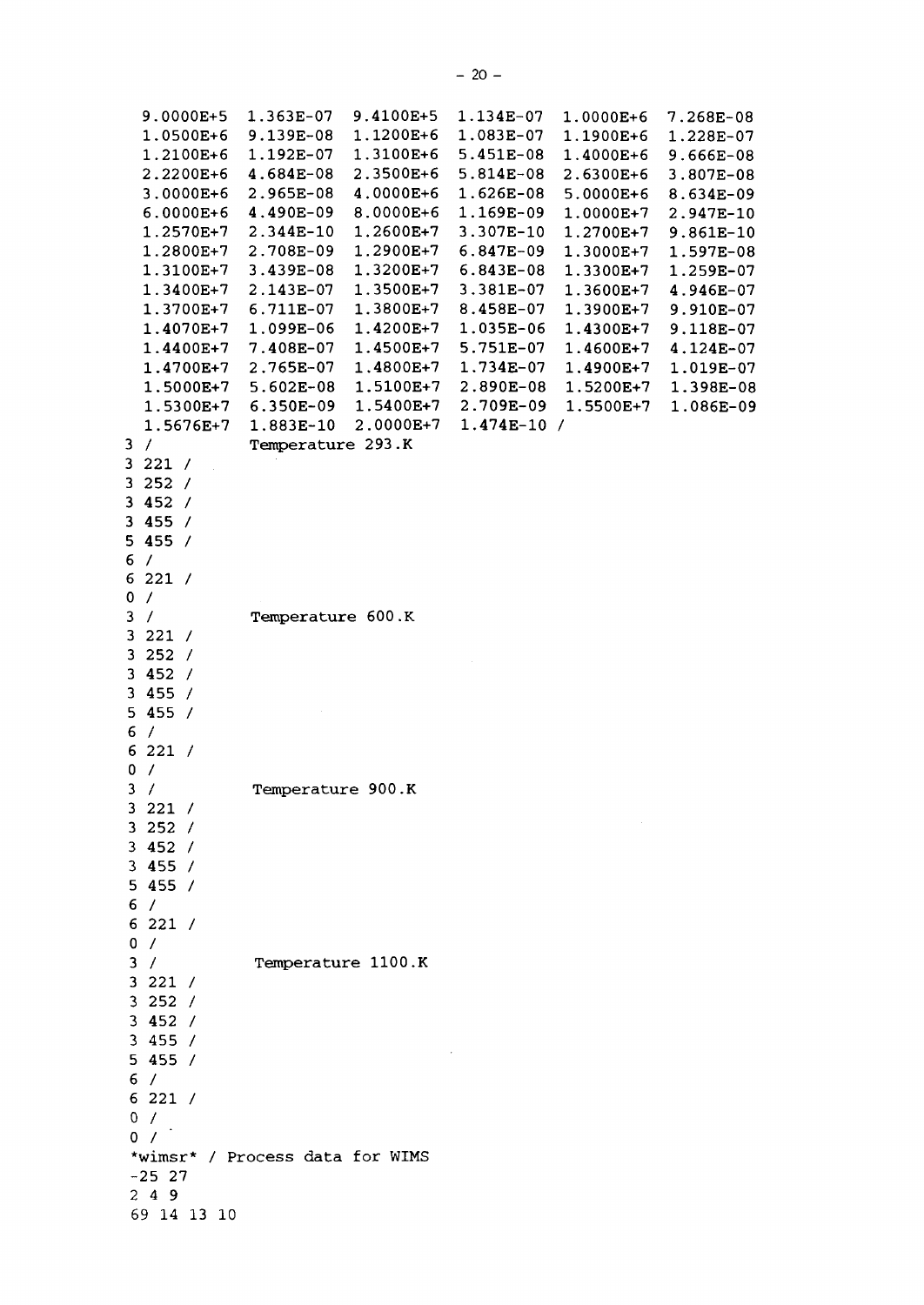```
9443 0 241 -1
0 0 6044. 0 11.437 221 0 11 0 0 27/J1, Fixed SigP, All x-sect at Sig0=6044 b
.2 .2 .2 .2 .2 .2 .2 .2 .2 .2 .2 .2 .2 / Const (WIMS-D"1986")
1.18 2.763 4.922 3.964 2.517 2.121 1.199 .964 .7172 .5436
 .4331 .3631 .3168 .2871 .2677 .231 .2214 .2143 .2105 .4124
 .4056 .3008 .2002 .2432 .2416 .2094 .3891 / British current spectrum
*stop*
\begin{array}{c} 5 \\ 5 \end{array} !
   DEL/NOCON TAPE*.DAT; *
\frac{5}{5} !
$ SET DEF [-]<br>$ GOTO PU242
   $ GOTO PU242
5 !
$ PU242:<br>$ IF P
$ IF Pl.NES."" .AND. P1.NES.-PU242" THEN GOTO AM241
    SET DEF [.PU242]
$ 1$ ! Process PU-242 from JEF-2.2
$ ASS/USER UD4:[SCR.LIUJPU242JF.DAT TAPE20
$ ASS/USER PU242JF.XSG TAPE25
$ ASS/USER PU242JF.XSW TAPE27
$ ASS/USER PU242JF.OUT OUTPUT
$ ! Begin calculations
$ RUN UD8: [TMP.WIENKE.NJOY94]XNJOY_TRKOV
0 / Batch mode input
6 / ENDF-6 formatted library processed
*moder* / Convert data to binary to Unit-21
1 -21*JEF-2.2 PU-242* /
20 9446
0 /*reconr* / Reconstruct x-sect from resonance parameters to Unit-22
-21 -22*PENDF TAPE FOR PU-242 FROM JEF-2.2 */
9446 2 /
0.001 0. 9 0.005/ Reconstruction 0.1% (0.5% max), 9 digits
*94-PU-242 FROM JEF-2.2 */
* PROCESSED BY NJOY94.105 */
0 /*broadr* / Doppler broaden to Unit-23
-21 -22 -239446 3 0 10 /
0.001 /
293. 600. 1100.
0 /*unresr* / Doppler broaden & self-shield URP data to Unit-24
-21 -23 -249446 3 9 1
293. 600. 1100.
1.E10 1.E4 6480. 5305. 3136. 1563. 700. 350. 100. / Revised SigO mesh
0 /*thermr* / Add thermal scattering data to Unit-26
0 -24 -260 9446 12 3 1 0 1 221 1
293. 600. 1100.
0.005 4.0
*groupr* / Generate group averaged data on Unit-25
```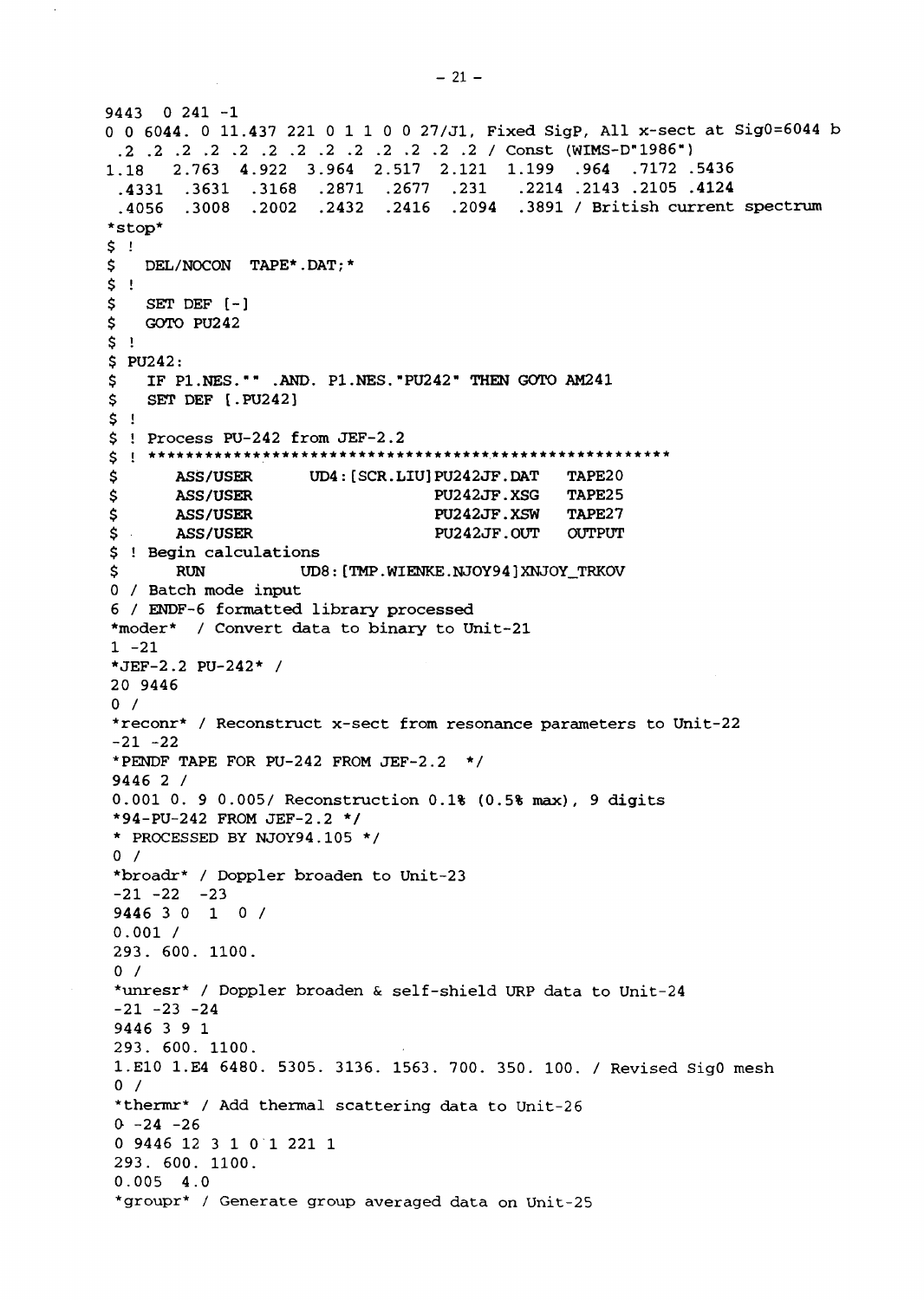| -21<br>-26<br>v            | -25                                   |                    |              |               |                                                                       |
|----------------------------|---------------------------------------|--------------------|--------------|---------------|-----------------------------------------------------------------------|
| 9446 9 0 1                 | $\mathbf{1}$<br>$\mathbf 1$<br>9<br>1 |                    |              |               |                                                                       |
| *94-PU-242 FROM JEF-2.2 */ |                                       |                    |              |               |                                                                       |
| 293. 600. 1100.            |                                       |                    |              |               |                                                                       |
|                            |                                       |                    |              |               | 1.E10 1.E4 6480. 5305. 3136. 1563. 700. 350. 100. / Revised Sig0 mesh |
| .0000                      | .0000                                 | 0                  | 0            | $\mathbf{1}$  | 89                                                                    |
| 89                         | 5                                     |                    |              |               |                                                                       |
| 1.0000E-5                  | 5.250E-04                             | $9.0000E-3$        | 3.550E-01    | $1.6000E-2$   | 5.520E-01                                                             |
| 2.4000E-2                  | 7.120E-01                             | 2.9000E-2          | 7.850E-01    | 3.3000E-2     | 8.290E-01                                                             |
| 4.3000E-2                  | 8.980E-01                             | 5.0000E-2          | 9.180E-01    | 5.4000E-2     | 9.210E-01                                                             |
| 5.9000E-2                  | 9.180E-01                             | 7.0000E-2          | 8.920E-01    | $9.0000E - 2$ | 7.990E-01                                                             |
| 1.1200E-1                  | 6.860E-01                             | 1.4000E-1          | 5.200E-01    | 1.7000E-1     | 3.830E-01                                                             |
| 2.1000E-1                  | 2.520E-01                             | 3.0000E-1          | 1.080E-01    | 4.0000E-1     | 6.870E-02                                                             |
| 4.9000E-1                  | 5.100E-02                             | 5.7000E-1          | 4.370E-02    | 6.0000E-1     | 4.130E-02                                                             |
| 1.0000E+0                  | 2.491E-02                             | 4.0000E+0          | 6.786E-03    | 9.1180E+3     | 2.977E-06                                                             |
|                            |                                       |                    |              |               |                                                                       |
| 2.0000E+4                  | 1.413E-06                             | 3.0700E+4          | 9.884E-07    | 6.0700E+4     | 5.814E-07                                                             |
| 1.2000E+5                  | 3.677E-07                             | 2.0100E+5          | 2.770E-07    | 2.8300E+5     | 2.432E-07                                                             |
| 3.5600E+5                  | 2.344E-07                             | 3.7700E+5          | 2.160E-07    | 3.9900E+5     | 1.738E-07                                                             |
| 4.4200E+5                  | $6.395E-08$                           | 4.7400E+5          | 1.381E-07    | 5.0200E+5     | 1.672E-07                                                             |
| 5.4000E+5                  | 1.936E-07                             | 6.5000E+5          | 1.872E-07    | 7.7000E+5     | 1.587E-07                                                             |
| 9.0000E+5                  | 1.363E-07                             | 9.4100E+5          | 1.134E-07    | 1.0000E+6     | 7.268E-08                                                             |
| 1.0500E+6                  | 9.139E-08                             | 1.1200E+6          | 1.083E-07    | 1.1900E+6     | 1.228E-07                                                             |
| 1.2100E+6                  | 1.192E-07                             | 1.3100E+6          | 5.451E-08    | 1.4000E+6     | 9.666E-08                                                             |
| 2.2200E+6                  | 4.684E-08                             | 2.3500E+6          | 5.814E-08    | 2.6300E+6     | 3.807E-08                                                             |
| 3.0000E+6                  | 2.965E-08                             | 4.0000E+6          | 1.626E-08    | 5.0000E+6     | 8.634E-09                                                             |
| $6.0000E + 6$              | 4.490E-09                             | 8.0000E+6          | 1.169E-09    | 1.0000E+7     | 2.947E-10                                                             |
| 1.2570E+7                  | 2.344E-10                             | 1.2600E+7          | 3.307E-10    | 1.2700E+7     | 9.861E-10                                                             |
| 1.2800E+7                  | 2.708E-09                             | 1.2900E+7          | 6.847E-09    | 1.3000E+7     | 1.597E-08                                                             |
| 1.3100E+7                  | 3.439E-08                             | 1.3200E+7          | 6.843E-08    | 1.3300E+7     | 1.259E-07                                                             |
| 1.3400E+7                  | 2.143E-07                             | 1.3500E+7          | 3.381E-07    | 1.3600E+7     | 4.946E-07                                                             |
| 1.3700E+7                  | 6.711E-07                             | 1.3800E+7          | 8.458E-07    | 1.3900E+7     | 9.910E-07                                                             |
| 1.4070E+7                  | 1.099E-06                             | 1.4200E+7          | 1.035E-06    | 1.4300E+7     | 9.118E-07                                                             |
| 1.4400E+7                  | 7.408E-07                             | 1.4500E+7          | 5.751E-07    | 1.4600E+7     | 4.124E-07                                                             |
| 1.4700E+7                  | 2.765E-07                             | 1.4800E+7          | 1.734E-07    | 1.4900E+7     | 1.019E-07                                                             |
| 1.5000E+7                  | $5.602E-08$                           | 1.5100E+7          | 2.890E-08    | 1.5200E+7     | 1.398E-08                                                             |
| 1.5300E+7                  | 6.350E-09                             | 1.5400E+7          | 2.709E-09    | 1.5500E+7     | 1.086E-09                                                             |
|                            | 1.883E-10                             |                    |              |               |                                                                       |
| 1.5676E+7                  |                                       | $2.0000E+7$        | $1.474E-10/$ |               |                                                                       |
| 3/                         | Temperature 293.K                     |                    |              |               |                                                                       |
| 3221 /                     |                                       |                    |              |               |                                                                       |
| 3252 /                     |                                       |                    |              |               |                                                                       |
| 3452/                      |                                       |                    |              |               |                                                                       |
| 6/                         |                                       |                    |              |               |                                                                       |
| 6221/                      |                                       |                    |              |               |                                                                       |
| 0 /                        |                                       |                    |              |               |                                                                       |
| 3 /                        | Temperature 600.K                     |                    |              |               |                                                                       |
| 3221 /                     |                                       |                    |              |               |                                                                       |
| 3252 /                     |                                       |                    |              |               |                                                                       |
| 3452/                      |                                       |                    |              |               |                                                                       |
| 6/                         |                                       |                    |              |               |                                                                       |
| 6221 /                     |                                       |                    |              |               |                                                                       |
| 0 /                        |                                       |                    |              |               |                                                                       |
| 3 /                        |                                       | Temperature 1100.K |              |               |                                                                       |
| 3221 /                     |                                       |                    |              |               |                                                                       |
| 3252/                      |                                       |                    |              |               |                                                                       |
| 3452/                      |                                       |                    |              |               |                                                                       |
|                            |                                       |                    |              |               |                                                                       |
| 6/                         |                                       |                    |              |               |                                                                       |
| 6221/                      |                                       |                    |              |               |                                                                       |
| 0 /                        |                                       |                    |              |               |                                                                       |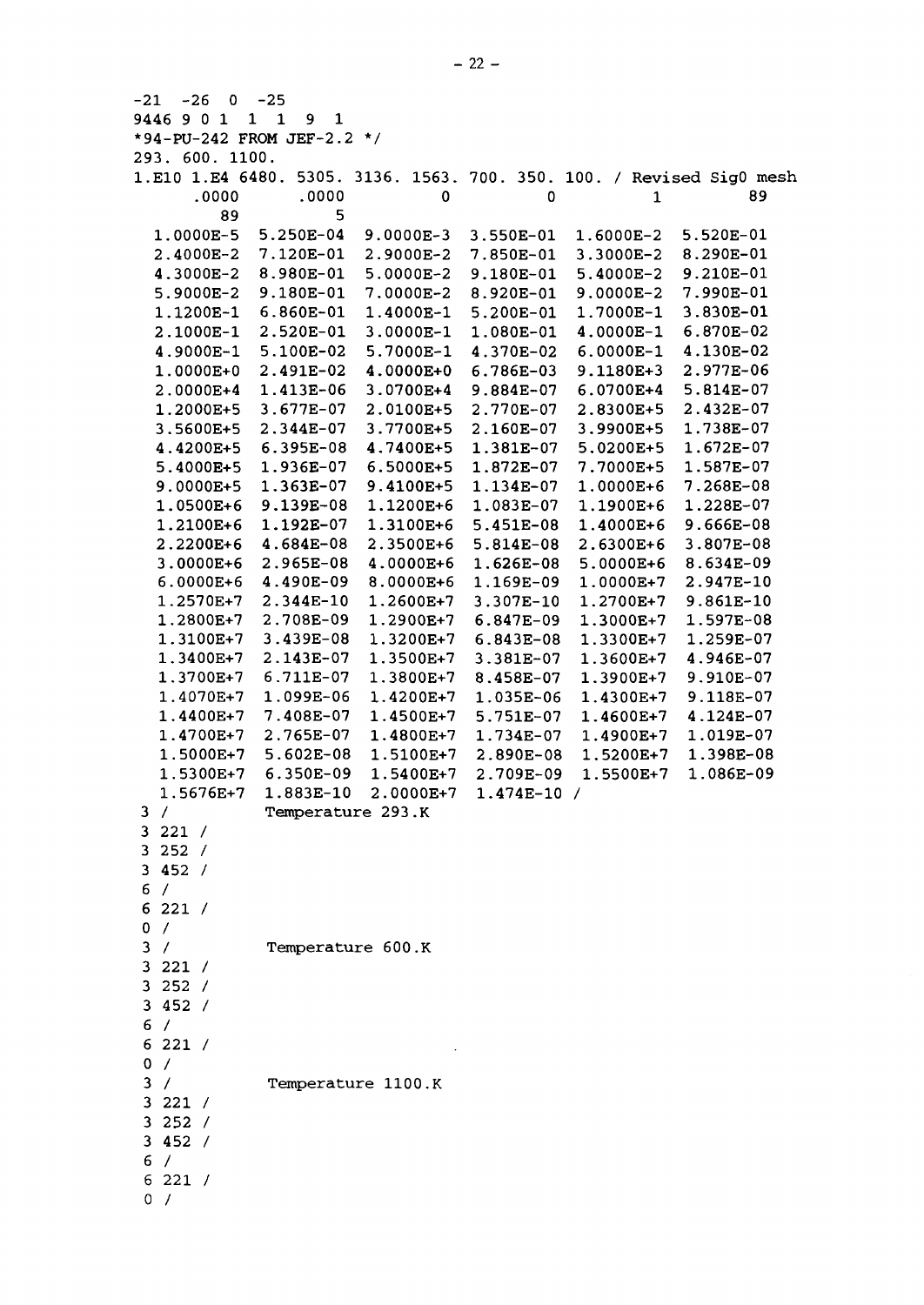```
0 /*wimsr* / Process data for WIMS
-25 27
2 4 9
69 14 13 10
9446 0 242 -1
0 0 I.e4 0 0. 221 0 1 1 0 0 27 /Jl, Fixed SigP, All x-sect at SigO=l.E4 b
 0 .0 .0 .0 .0 .0 .0 .0 .0 / Const (WIMS-D"1986")
.0 .0 .0 .0
4.922 3.964 2.517 2.121 1.199 .964 .7172 .5436
1.18 2.763
 .3168 .2871 .2677 .231 .2214 .2143 .2105 .4124
.4331 .3631
       .2002 .2432 .2416 .2094 .3891 / British current spectrum
 .4056*stop*
$ !
$ DEL/NOCON TAPE*.DAT; *
$ 1$
   SET DEF [-]
$
   GOTO AM241
$ !
$!
$ AM241:
    IF Pl.NES."" .AND. Pl.NES.
"AM241" THEN GOTO END
$
   SET DEF [.AM241]
5<sub>1</sub>$! Process AM-241 from JEF-2.2
\t *********** *
      ASS/USER UD4:[SCR.LIUJAM241JF.DAT TAPE20
$
$
      ASS/USER AM241JF.XSG TAPE25
\mathsf{S}ASS/USER AM241JF.XSW TAPE27
\mathsf{S}ASS/USER AM241JF.OUT OUTPUT
$ ! Begin calculations
Ś
      RUN UD8: [TMP.WIENKE.NJOY94]XNJOY_TRKOV
0 / Batch mode input
6 / ENDF-6 formatted library processed
*moder* / Convert data to binary to Unit-21
1 -21*JEF-2.2 AM-241* /
20 9543
0 /*reconr* / Reconstruct x-sect from resonance parameters to Unit-22
-21 -22*PENDF TAPE FOR AM-241 FROM JEF-2.2 */
9543 2 /
0.001 0. 9 0.005/ Reconstruction 0.1% (0.5% max), 9 digits
*95-AM-241 FROM JEF-2.2 */
* PROCESSED BY NJOY94.105 */
0 /*broadr* / Doppler broaden to Unit-23
-21 -22 -239543 3 0 10 /
0.001 /
                           \sim293. 600. 1100.
0 /*unresr* / Doppler broaden & self-shield URP data to Unit-24
-21 -23 -249543 3 10 1
293. 600. 1100.
1.E10 4.E4 1.E4 3600. 1000. 260. 140. 56. 28. 10. / Revised SigO mesh II
0 /
```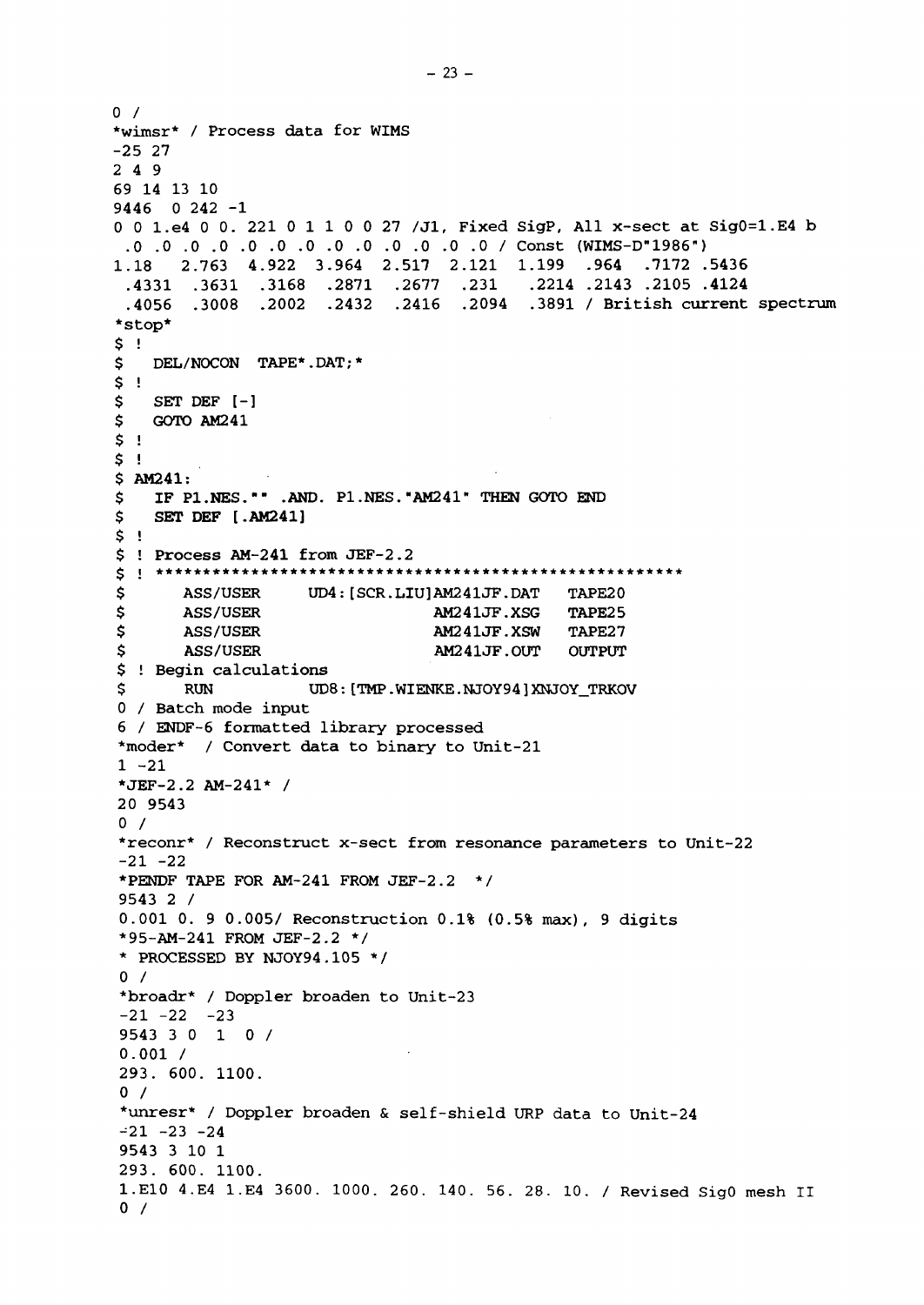\*thermr\* / Add thermal scattering data to Unit-26  $0 -24 -26$ 0 9443 12 3 1 0 1 221 1 293. 600. 1100. 0.005 4.0 \*groupr\* / Generate group averaged data on Unit-25  $-21$   $-26$  0  $-25$ 9443 9 0-1 1 3 10 1 -1 1 3 10 \*/ \*95-AM-241 FROM JEF-2.2 293. 600. 1100. 1.E10 4.E4 1.E4 3600. 1000. 260. 140. 56. 28. 10. / Revised SigO mesh II 906.9 10.8687 15000 / Homogeneous .0000  $\mathbf 0$ 89 .0000 0  $\mathbf{1}$ 89 5 1.0000E-5 5.250E-04 9.0000E-3 3.550E-01 1. 6000E-2 5.520E-01 4000E-2 7.120E-01 2.9000E-2 7.850E-01 3. 3000E-2 8.290E-01 8.980E-01 9.180E-01 3000E-2 5. .0000E-2 5. 4000E-2 9.210E-01 8.920E-01 9. 0000E-2 990E-01 9000E-2 9.180E-01 7. .0000E-2 1. .4000E-1 1. 7000E-1 830E-01 1.1200E-1 6.860E-01 5.200E-01 2.520E-01 3. .0O00E-1 1.080E-01 4. O0OOE-1 870E-02 1000E-1 9000E-1 5.100E-02 5.7000E-1 4.370E-02 6. 0000E-1 130E-02 6.786E-03 2.491E-02 4.0000E+0 9. 1180E+3 2.977E-06 0000E+0 6. 0700E+4 5.814E-07 2.0000E+4 1.413E-06 3.0700E+4 9.884E-07 677E-07 3. 2.0100E+5 2. 8300E+5 432E-2. 07 1.2000E+5 2.770E-07 344E-07 2. 2.160E-07 3. 9900E+5 738E- 1. 07 3.5600E+5 3.7700E+5 395E-08 6. 381E-07 1. 5. 0200E+5 .672E- 1. 07 4.4200E+5 4.7400E+5 7. 7000E+5 936E-07 1. 6.5000E+5 872E-07 1. .587E- 1. 07 5.4000E+5 9.0000E+5 363E-07 1. 1. 0000E+6 .268E-7. 08 9.4100E+5 1.134E-07 1.0500E+6 9.139E-08 1. 1900E+6 1.228E-07 1.1200E+6 083E-07 1. 2100E+6 1. 1.192E-07 1.3100E+6 451E-08 5. 1, 4000E+6 .666E- 9. 08 2.2200E+6 684E-08 4. 2. 6300E+6 3.807E-08 2.3500E+6 5.814E-08 5 0000E+6 8.634E-09 3.0000E+6 965E-08 2. 4.0000E+6 626E-08 6.0000E+6 4.490E-09 1 0000E+7 2.947E-10 8.0000E+6 1.169E-09 2570E+7 1. 2.344E-10 1 .2700E+7 9.861E-10 1.2600E+7 307E-10 2.708E-09 .2900E+7 1. 1 .3000E+7 1.597E-08 847E-09 1.2800E+7 439E-08 3. .3200E+7 1. 1 .3300E+7 1.259E-07 1.3100E+7 843E-08 1 .3600E+7 .3500E+7 1. 3.381E-07 946E- 4. •07 1.3400E+7 2.143E-07 1.3700E+7 .3800E+7 1. 1 .3900E+7 .910E- 9. -07 6.711E-07 8.458E-07 1.4070E+7 .4200E+7 1. 1 .4300E+7 9.118E-07 1.099E-06 1.035E-06 1.4400E+7 .4500E+7 1. 1 .4600E+7 .124E- 4. •07 7.408E-07 5.751E-07 1.4700E+7 .4800E+7 1. 1 .4900E+7 1.019E-07 2.765E-07 1.734E-07 1 .5200E+7 1.398E-08 5000E+7 1, .5100E+7 1. 2.890E-08 5.602E-08 1.5300E+7 .5400E+7 1. 1 .5500E+7 1.086E-09 6.350E-09 2.709E-09 1.5676E+7 2.0000E+7 1.883E-10 1.474E-10  $3/$ Temperature 293.K 3 221 3 252 3 452 3 455 5 455 6 6 221 /  $0 /$  $3/$ Temperature 600.K 3 221 3 252 3 452 3 455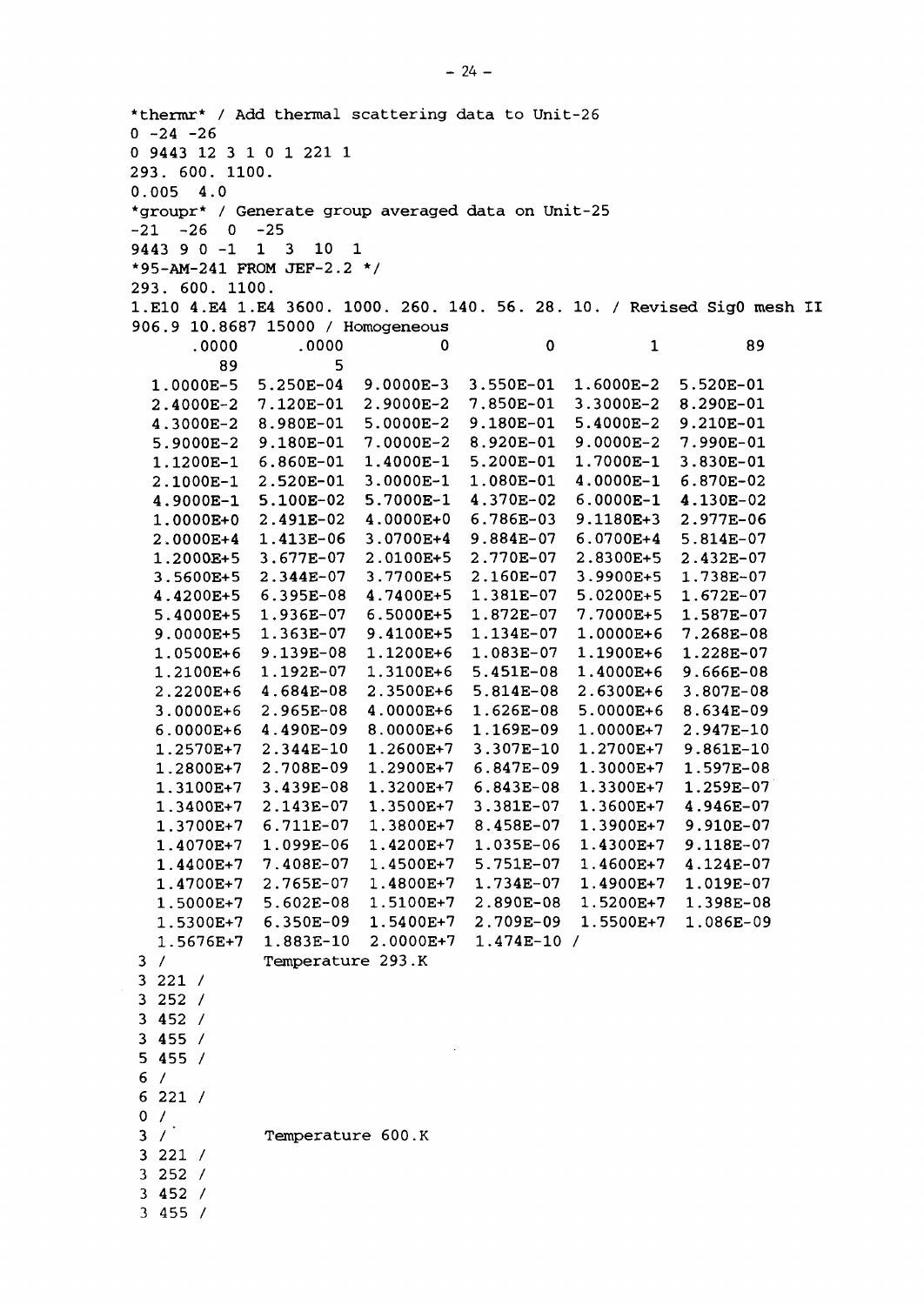5 455 / 6 / 6 221 / 0 /  $3 /$ / Temperature 1100.K 3 221 / 3 252 / 3 452 / 3 455 / 5 455 / 6 / 6 221 / 0 / 0 / \*wimsr\* / Process data for WIMS -25 27 2 4 9 69 14 13 10 9543 0 9521 -1 0 0 4.e4 3 10.8687 221 0 1 1 0 0 27 /J1, Fixed SigP, All x-sect at Sig0=4.E4 b .2 .2 .2 .2 .2 .2 .2 .2 .2 .2 .2 2 .2 / Const (WIMS-D-1986") 1 .18 2.763 4.922 3 .964 2.517 2.121 1.199 .964 .7172 .5436 .4331 .3631 .3168 .2871 .2677 .231 .2214 .2143 .2105 .4124 .4056 .3008 .2002 .2432 .2416 .2094 .3891 / British current spectrum\*stop\* \$ i \$ SET DEF [-]  $\epsilon$ \$ GOTO END \$ ! \$ !  $\sim$ \$ END: \$ ; \$ EXIT

 $\sim$ 

 $\ddot{\phantom{0}}$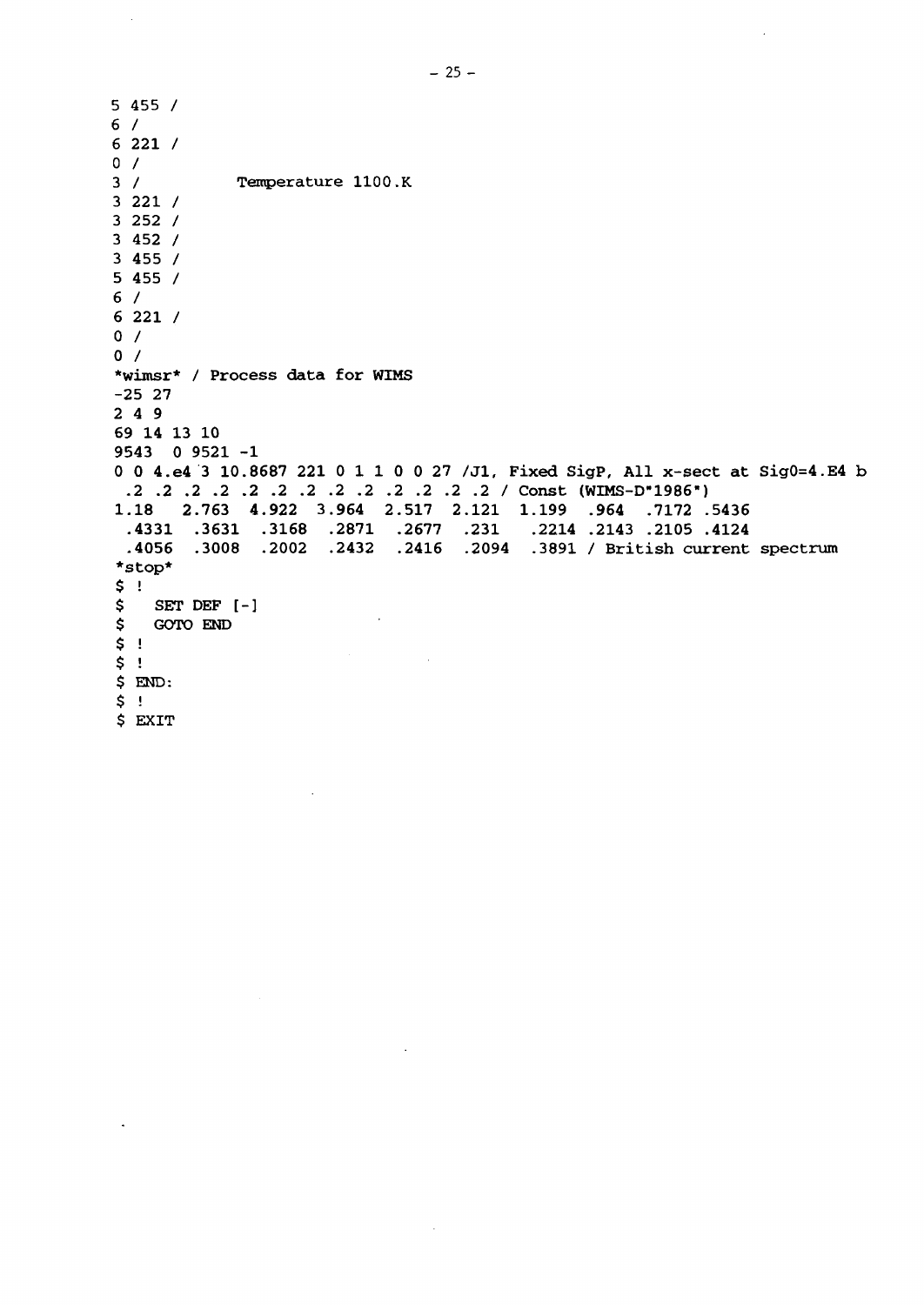| Table II.5 |  |
|------------|--|

 $\mathcal{L}_{\mathcal{A}}$ 

 $\mathcal{A}^{\mathcal{A}}$ 

 $\ddot{\phantom{a}}$ 

|                             | Fuel 1       |              | Fuel 2       |              |
|-----------------------------|--------------|--------------|--------------|--------------|
|                             | 300K         | 560K         | 300K         | 560K         |
| APPOLLO-2                   | 1.22143      | 1.20640      | 1.26342      | 1.24929      |
| <b>ECCO</b>                 | $1.22323$ H' | $1.20863$ H' | $1.26419$ H' | $1.25033$ H' |
| WIMS                        | 1.21656 L    | 1.20371 L    | 1.25862 L    | 1.24510 L    |
| WLUP $(JEF-2.2)$            | 1.21813      | 1.20466      | 1.260112     | 1.246762     |
| WLUP $(CENDL-2.1)$          | 1.216395     | 1.20269      | 1.26061      | 1.247198     |
| MCNP4A (ECN)<br>$(-0.0005)$ | 1.21784      | 1.20048      | 1.26106      | 1.24564      |
| SCALE4.2 (Delft)            | 1.21939      | 1.20439      | 1.26088      | 1.24663      |
| <b>KENO</b><br>$(-0.0002)$  | 1.2258 H     | 1.2106 H     | 1.2668 H     | 1.2529 H     |
| SCALE4.1 (Petten)           | 1.22217      | 1.20773      | 1.26404      | 1.24999      |

#### VALUES OF K-INFINITY FOR THE PLUTONIUM PIN CELL BENCHMARK

 $\sim 10^7$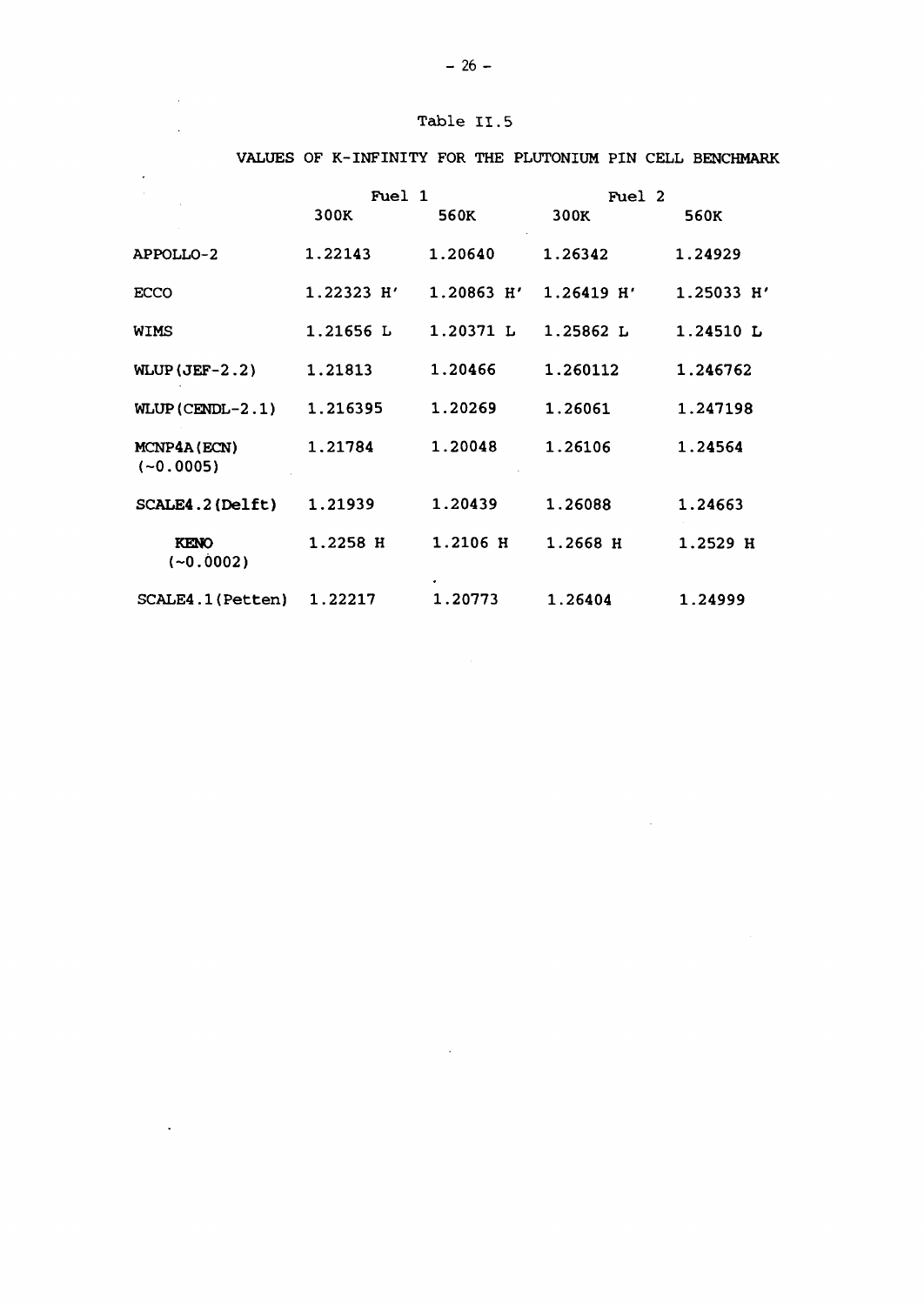**PU benchmark Fuel 1; Case A: RRTDIF - Reaction Rate Comparison** =================================== **Reference RRT file:**  $\qquad \qquad : MCNP4A(ECN)$ :WIMSD5A(NDS) Compared RRT file: Case-A Lattice Reaction Rates RR-Grl er % RR-Gr2 er % RR-Gr3 er RR-Gr4 er U235Capt Ref. 0.000110 0.06 **0.001850** 0.15 **0.000630 0.14** WLUP 0.000110 0.00 **0.001860 0.54 0.000630 0.00 U235Fiss Ref. 0.000620 0.05 0.003400 0,** .12 0.003190 **0.15 WLUP 0.000620 0.00 0.003290-3** .24 0.003230 **1.25 U238Capt Ref. 0.026130 0.06 0.151000 0** .15 0.009880 **0.12 WLUP 0.025740-1.49 0.150680-0** .21 0.009980 **1.01** U238Fiss Ref. 0.030300 0.12 WLUP 0.029430-2.87 PU238Capt Ref. 0.000090 0.06 0.00161 0. 42 0.00240 0 .43 WLUP 0.000090 0.00 0.00153-4. 96 0.00236-1 .66 PU238Fiss Ref. 0.000630 0.06 0.00038 0 .26 0.00008 0 .19 WLUP 0.000630 0.00 0.00038 0.00 0.00008 0.00 PU239Capt Ref. 0.002350 0.06 0.05732 0 .16 0.10020 0.14 WLUP 0.002330-0.85 0.05451-4 .90 0.10146 1.26 PU239Fiss Ref. 0.022080 0.05 0.07985 0 .13 0.19600 1 D.13 WLUP 0.021960-0.54 0.07764-2 .76 0.19851 : **1.28** PU240Capt Ref. 0.001170 0.06 0.01936 0.30 0.12920 0.19 WLUP 0.001160-0.85 0.02062 6.51 0.13041 **0.94** PU240Fiss Ref. 0.004390 0.08 0.00038 ( **3.24** 0.00003 0.18 WLUP 0.004350-0.91 0.00039 : 2.63 0.00003 0.00 PU241Capt Ref. 0.000780 0.05 0.01151 **0.21** 0.01195 0.15 WLUP 0.000760 -2.56 0.01155 0.35 0.01217 **1.84** PU241Fiss Ref. 0.004400 0.05 i 0.03833 **0.11** 0.03666 0.15 WLUP 0.004390-0.2: J 0.03983 **3.91** 0.03723 1.55

#### -27 -

Table II.6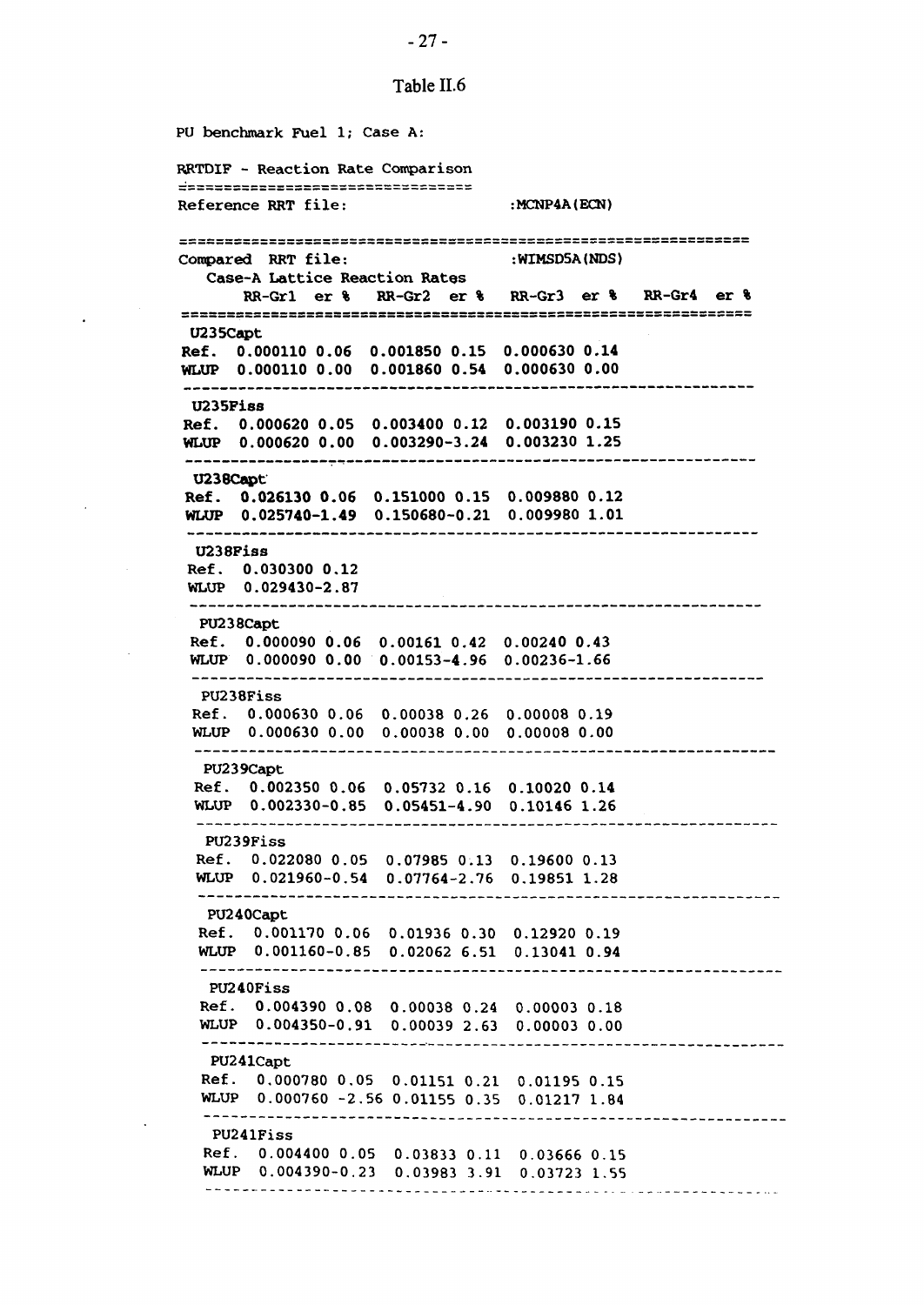Table II.6 (cont.)

**PU242Capt Ref. 0.000260 0.06 0.00261 0.47 0.01726 0.53 WLUP 0.000250-3.84 0.00248-4.98 0.01790 3.71 PU242Fiss Ref. 0.000870 0. 08 0. 00001 0. 52 0. 00001 0. 53 WLUP 0.000870 0. 00 0. 00001 0. 00 0. 00001 0. 00 AM24ICapt Ref. 0.000240 0. .06 0. .00303 0. .15 0. .00916 0. .19 WLUP 0.000240 0. .00 0 .00309 1, .98 0, .00903-1 .42 AM241Fiss Ref. 0.000210 0 .09 0 .00002 0 .24 0 .00006 0 .20 WLUP 0.000210 0 .00 0 .00000 0 .00006 0 .00**

 $\overline{\phantom{a}}$ 

 $\mathbb{R}^2$ 

 $\sim 10^7$ 

 $\frac{1}{\sqrt{2}}\left(\frac{1}{2}\right)^2$ 

 $\ddot{\phantom{a}}$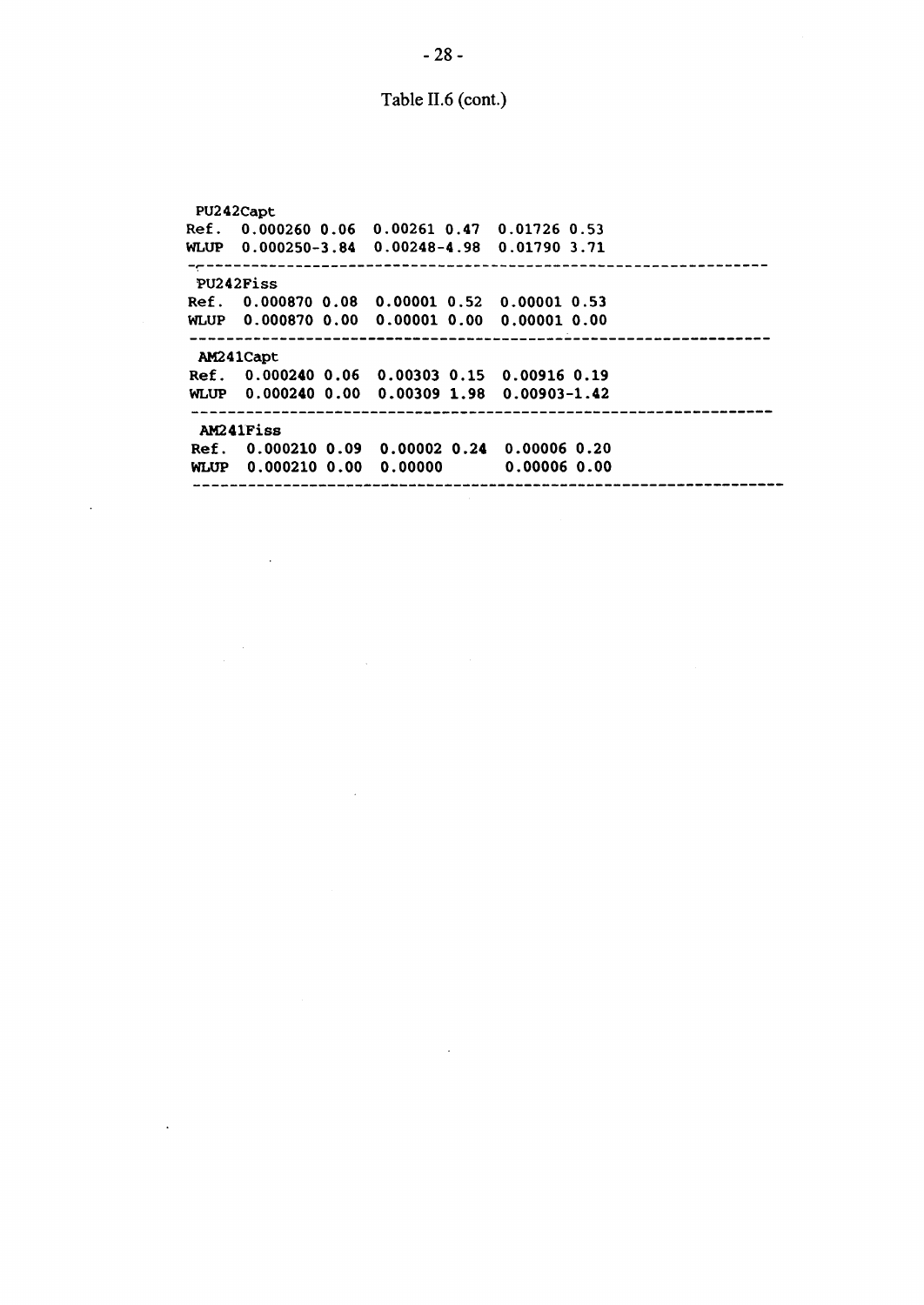**Table II.7**

**PU benchmark Fuel l;case B RRTDIF - Reaction Rate Comparison** ==================================== **Reference RRT file: :MCNP4A(ECN) :WIMSD5A(NDS) Compared RRT file: Case-B Lattice Reaction Rates RR-Grl er % RR-Gr2 er % RR-Gr3 er RR-Gr4 er U235Capt Ref. 0.000110 0.06 0.001810 0.14 0.000610 0.14 WLUP 0.000110 0.00 0.001830 1.10 0.000620 1.64 U235Fiss Ref. 0.000620 0.05 0.003340 0.11 0.003100 0.15 WLUP 0.000620 0.00 0.003250-2.69 0.003140 1.29 U238Capt Ref. 0.026170 0.06 0.158500 0.15 0.009600 0.12 WLUP 0.025740-1.64 0.157610-0.56 0.009720 1.25 U238Fiss Ref. 0.030360 0.12 WLUP 0.029430-3.06 PU238Capt Ref. 0.000090 0.06 0.00158 0.37 0.00239 0.20 WLUP 0.000090 0.00 0.00151-4.43 0.00230-3.76 PU238Fiss Ref. 0.000630 0.06 0.00038 0.23 0.00008 0.19 WLUP 0.000630 0.00 0.00037-2.63 0.00008 0.00** PU239Capt Ref. 0.002349 0.06 **0.05893 0.15 0.09780 0.14** WLUP 0.002330-0.81 **0.05629-4.48 0.09938 1.61 PU239Fiss Ref. 0.022110 0.05 0.08047 0.13 0.19090 0.14 WLUP 0.021960-0.68 0.07838-2.59 0.19413 1.69 PU240Capt Ref. 0.001173** 0.06 **0.02014 0.28 0.12740 0.19 WLUP 0.001160-1.11** 0.02037 **1.14 0.12828** 0.69 **PU240Fiss Ref. 0.004399 0.08** 0.00039 0.21 0.00003 0.19 **WLUP 0.004350-1.11** 0.00039 0.00 0.00003 0.00 **PU241Capt** Ref. 0.000786 0.05 0.01141 0.20 0.01164 0.15 **WLUP** 0.000760-3.31 0.01136-0.44 0.01188 2.06 PU241Fiss Ref. 0.004409 0.05 0.03773 0.11 0.03568 0.15 WLUP 0.004390-0.43 0.03920 3.89 0.03635 1.88

**-** 29 **-**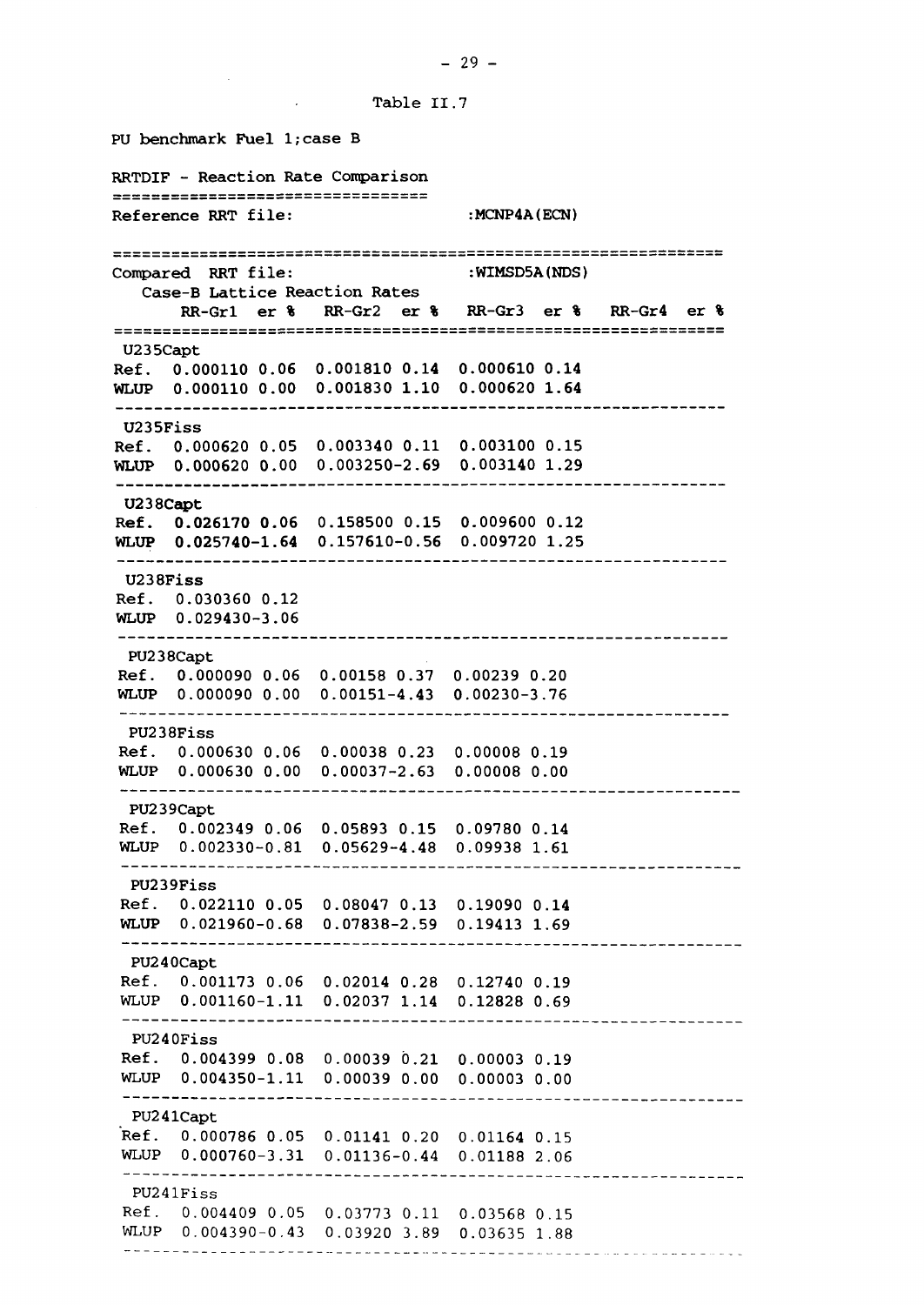Table II.7(cont.) PU242Capt Ref. 0.000259 0.06 0.00264 0.43 0.01836 0.51 WLUP 0.000250-3.47 0.00245-7.19 0.01874 2.07 PU242Fiss Ref. 0.000876 0.08 0.00001 0.45 0.00001 0.51 WLUP 0.000870 0.00 0.00001 0.00 0.00001 0.00 AM241Capt Ref. 0.000238 0.06 0.00300 0.14 0.00893 0.18 WLUP 0.000240 0.84 0.00305 1.66 0.00886-0.78 AM241Fiss Ref. 0.000211 0.09 0.00002 0.22 0.00006 0.20 WLUP 0.000210-0.47 0.00000 0.00006 0.00

 $\mathcal{L}_{\text{max}}$  and  $\mathcal{L}_{\text{max}}$ 

 $\langle \cdot \rangle$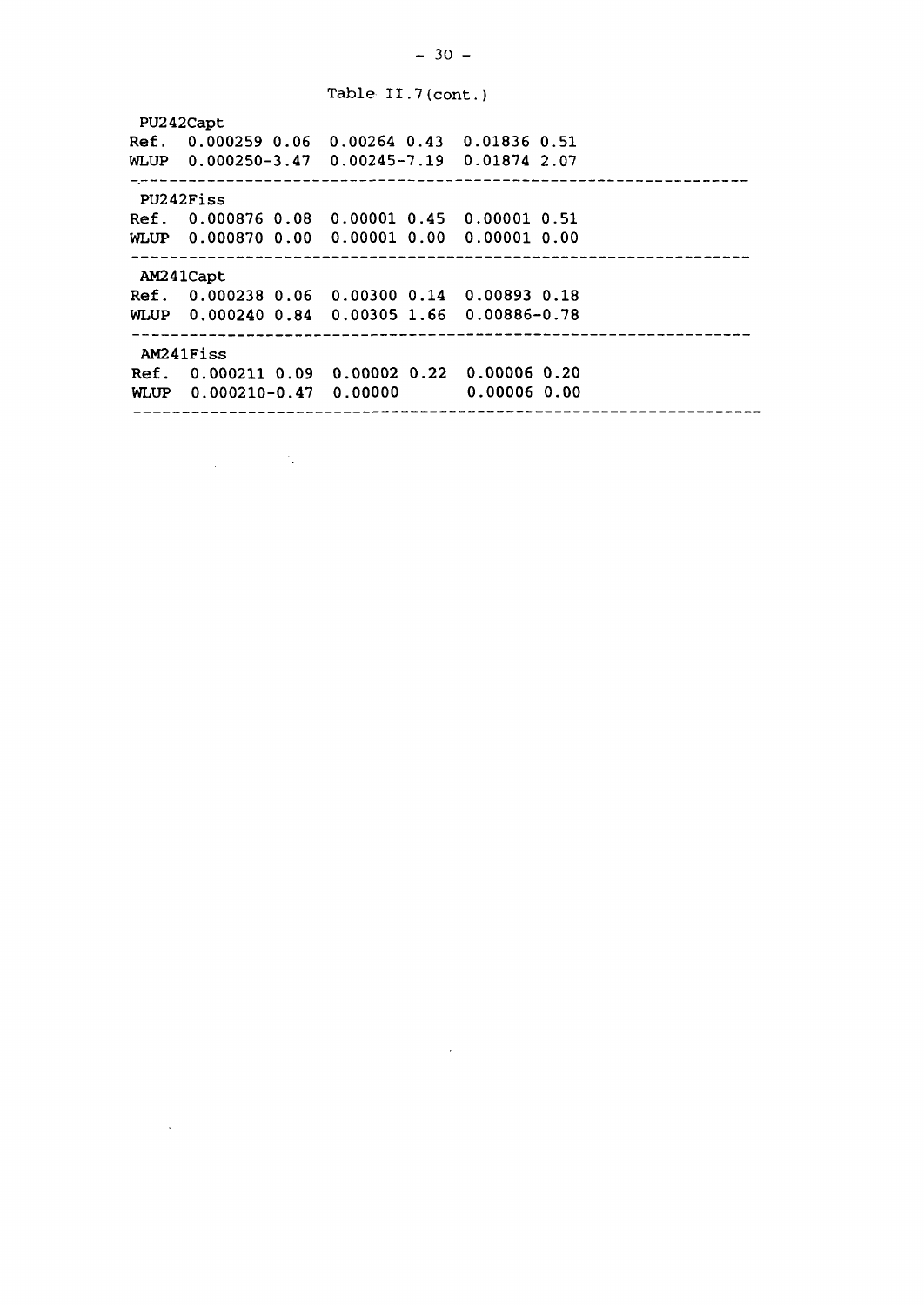PU benchmark Fuel 2; case A. RRTDIF - Reaction Rate Comparison =================================== Reference RRT file: : : : : MCNP4A(ECN) WIMSD5A(NDS) Compared RRT file: Case-A Lattice Reaction Rates RR-Grl er % RR-Gr2 er % RR-Gr3 er RR-Gr4 er U235Capt Ref. 0.000110 0.06 0.001860 0.15 0.000640 **0.14** WLUP 0.000110 0.00 0.001900 2.15 0.000650 1.56 U235Fiss Ref. 0.000620 0.05 0.003430 0.12 0.003210 0.14 WLUP 0.000620 0.00 0.003340-2.62 0.003260 1.56 **U238Capt Ref. 0.026170 0.06** 0.152800 0.15 0.010300 0.11 **WLUP 0.025780-1.49** 0.154680 1.23 0.010420 1.17 U238Fiss Ref. 0.030490 0.12 WLUP 0.029480-3.31 PU238Capt Ref. 0.000054 0.06 0.00094 0.42 0.00140 0.43 WLUP 0.000050-7.41 0.00089-5.32 0.00142 1.43 PU238Fiss Ref. 0.000367 0.06 0.00022 0.26 0.00005 0.19 WLUP 0.000360-1.91 0.00022 0.00 0.00005 0.00 PU239Capt Ref. 0.003157 0.06 0.07222 0.15 0.12810 0.13 WLUP 0.003140-0.54 0.06823-5.52 0.12996 1.45 PU239Fiss Ref. 0.029720 0.05 0.10240 0.12 0.25420 0.13 WLUP 0.029530-0.64 0.09923-3.09 0.25798 1.49 PU240Capt Ref. 0.000876 0.06 0.01524 0.32 0.11750 0.20 WLUP 0.000870-0.68 0.01547 1.51 0.11861 0.94 PU240Fiss Ref. 0.003289 0.08 0.00029 0.24 0.00002 0.19 WLUP 0.003250-1.18 0.00029 0.00 0.00002 0.00 PU24lCapt Ref. 0.000103 0.05 0.00169 0.24 0.00153 0.15 WLUP 0.000100-2.91 0.00157-7.10 0.00156 1.96 PU241Fiss Ref. 0.000581 0.05 0.00533 0.12 0.00474 0.14 WLUP 0.000580-0.17 0.00542 1.69 0.00483 1.89. <u>. . . . . . . . . . . . . . . . .</u> . .

 $-31 -$ 

Table II.8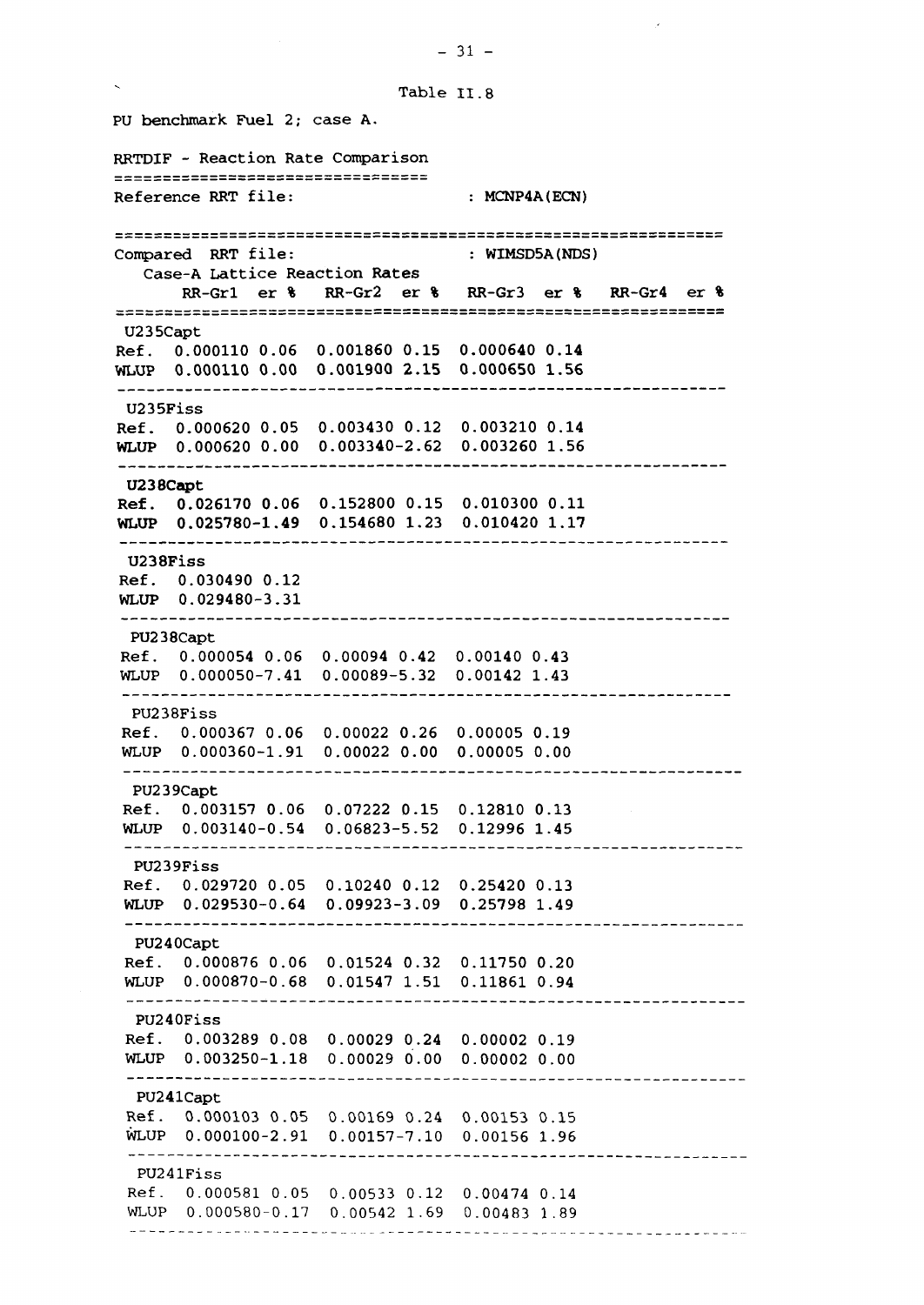#### Table II.8(cont.)

PU242Capt Ref. 0.00002 0.06 0.00027 0.59 0.00350 0.64 WLUP 0.00002 0.00 0.00022-1.85 0.00191 10.5 PU242Fiss Ref. 0.000076 0.08 0.00000 0.00000 WLUP 0.000080 5.26 0.00000 0.00000 AM241Capt Ref. 0.000110 0.06 0.00143 0.16 0.00458 0.19 WLUP 0.000110 0.00 0.00147 2.79 0.00446-2.62 AM241Fiss Ref. 0.000098 0.09 0.00001 0.25 0.00003 0.21 WLUP 0.000100 2.04 0.00000 0.00003 0.00

 $\sim$   $\sim$ 

 $\sim$ 

 $\Delta$ 

 $\sim 1$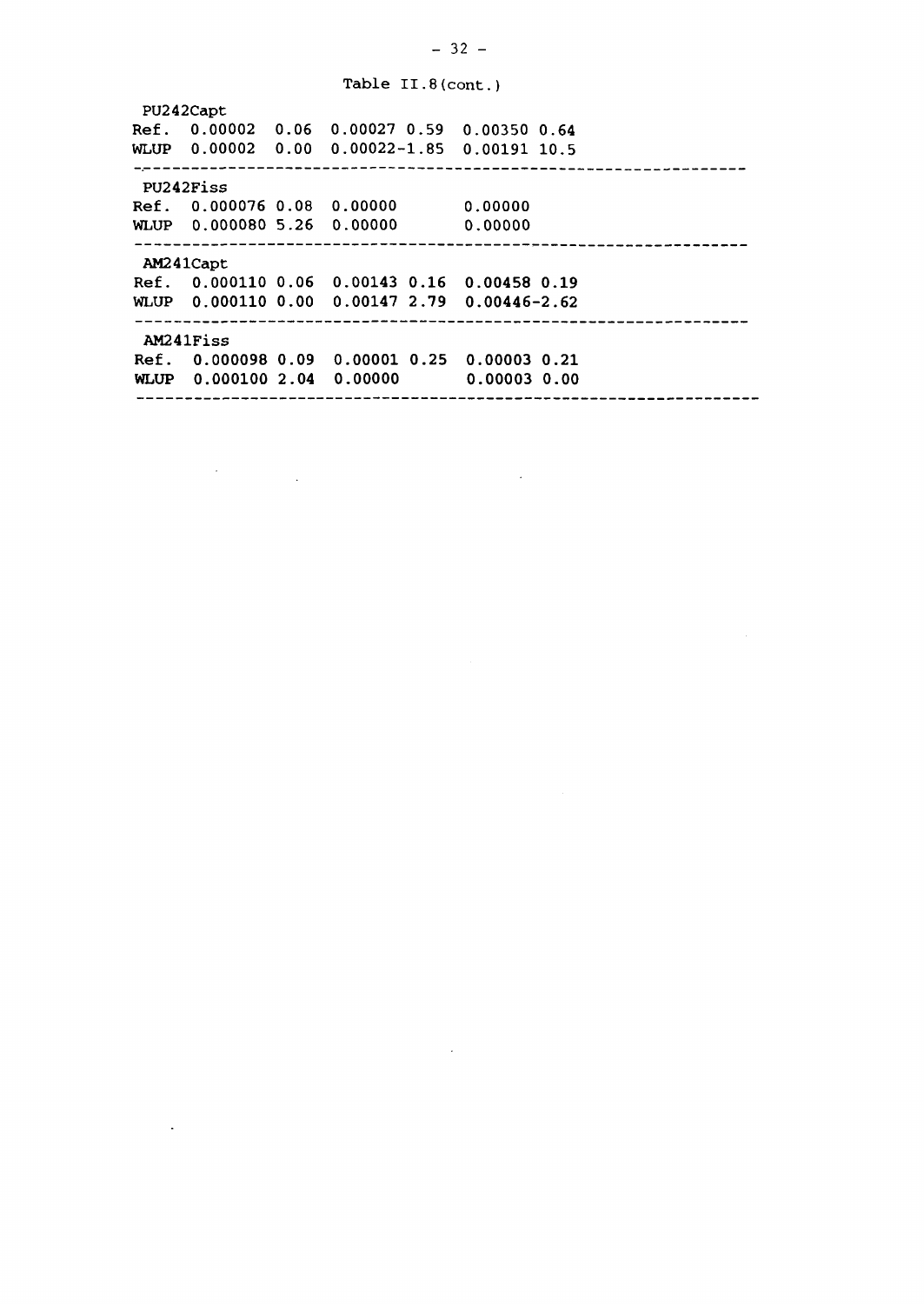**Pu benchmark Fuel 2; case B. RRTDIF - Reaction Rate Comparison** <u> azzszesszerreszerrezzetágozátozta</u> Reference RRT file: : MCNP4A(ECN) **Compared RRT file: : WIMSD5A(NDS)S ) Case-B Lattice Reaction Rates RR-Grl er % RR-Gr2 er % RR-Gr3 er % RR-Gr4 er % U235Capt Ref. 0.000110 0.06 0.001820 0.14 0.000620 0.14 WLUP 0.000110 0.00 0.001870 2.75 0.000630 1.61 U235Fiss Ref. 0.000620 0.05 0.003380 0.12 0.003110 0.14 WLUP 0.000620 0.00 0.003290-2.66 0.003180 2.25 U238Capt Ref. 0.026190 0.06 0.160100 0.15 0.010010 0.12 WLUP 0.025780-1.57 0.161470 0.86 0.010190 1.80 U238Fiss Ref. 0.030580 0.12 WLUP 0.029480-3.60 PU238Capt Ref. 0.000054 0.06 0.00093 0.37 0.00136 0.43 WLUP** 0.000052-3.70 **0.00088-5.37 0.00139** 2.20 **PU238Fiss Ref. 0.000367 0.06 0.00022 0.23 0.00005 0.19 WLUP 0.000363-1.08 0.00022 0.00 0.00005 0.00 PU239Capt Ref. 0.003157 0.06 0.07458 0.14 0.12520 0.13 WLUP 0.003143-0.44 0.07062-5.30 0.12752** 1.85 **PU239Fiss Ref. 0.029750 0.05 0.10310 0.12 0.24790 0.13 WLUP 0.029534-0.73 0.10013-2.88 0.25274 1.95 PU240Capt Ref.** 0.000876 **0.06 0.01578 0.29 0.11600** 0.20 **WLUP** 0.000874-0.23 0.01526-3.29 0.11736 1.17 PU240Fiss Ref. **0.003294** 0.08 0.00029 0.22 0.00002 0.20 **WLUP** 0.003253-1.24 0.00029 0.00 0.00002 0.00 PU24lCapt Ref. 0.000103 0.05 0.00165 0.22 0.00149 0.15 WLUP 0.000102-0.97 0.00154-6.66 0.00152 2.01 PU241Fiss Ref. 0.000581 0.05 0.00520 0.12 0.00462 0.14 WLUP 0.000580-0.17 0.00532 2.31 0.00472 2.16

#### **-** 33 **-**

**Table II. 9**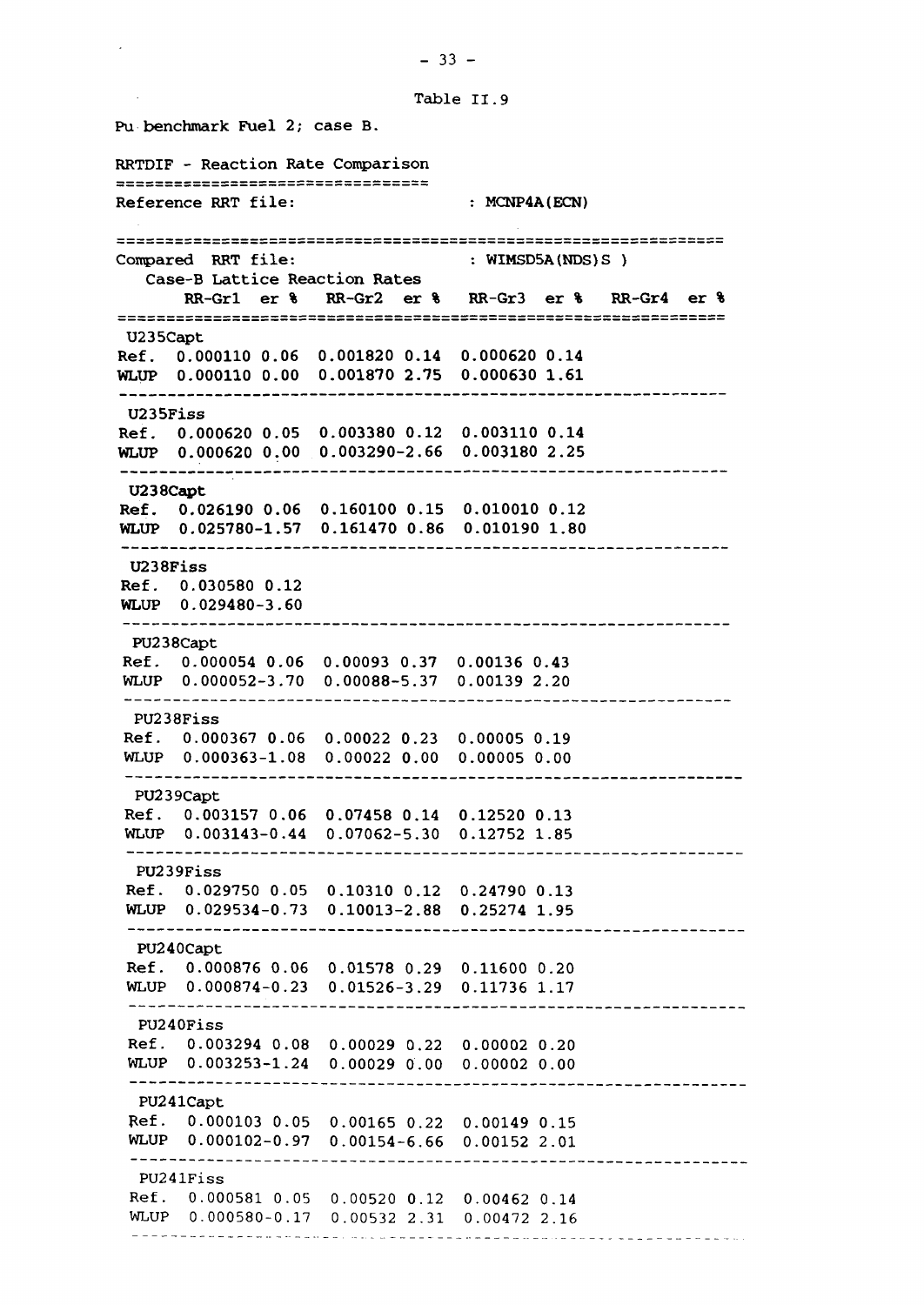Table II.9(cont.)

**PU242Capt Ref. 0.000020 0.06** 0.00026 0.53 0.00354 0.59 **WLUP 0.000020 0.00** 0.00021-11.9 0.00202-4.20 **PU242Fiss Ref. 0.000077 0.08 0.00000 0.00000 WLUP 0.000076-1.29 0.00000 0.00000 AM241Capt Ref. 0.000110 0.06 0.00141 0.14 0.00446 0.18 WLUP 0.000110 0.00 0.00145 2.83 0.00438-1.79 AM24lFiss Ref. 0.000098 0.09 0.00001 0.23 0.00003 0.20 WLUP 0.000100 2.04 0.00000 0.00003 0.00**

 $\mathcal{A}^{\mathcal{A}}$ 

 $\ddot{\phantom{a}}$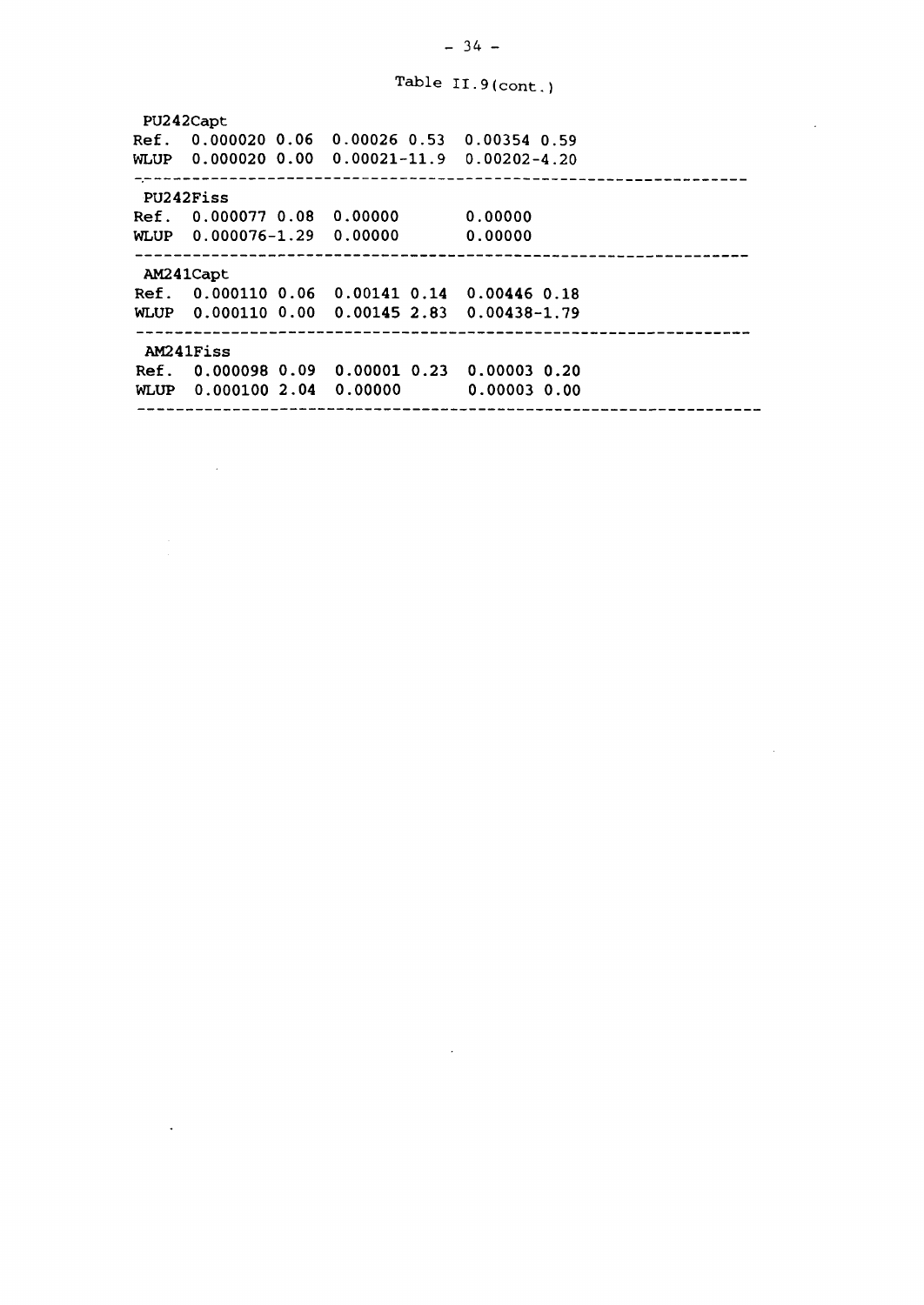IV.5 Data testing for structural materials

We replaced the structural materials Fe-56, Cr-52, Cu-63, Mn-55, Ni-58 in the "1981" WIMS library with the newly calculated cross sections from ENDF/B-VI, Rev. 4, and CENDL-2.1 respectively.

We did the DIMPLE-S01 benchmark calculation. The comparisons are shown in **Table 11.10 - Table 11.12.**

*Conclusions:*

ENDF/B-VI performs better results than those results of the "1981" WIMS library.

When only the Fe-56 data in "1981" WIMS library is replaced with data from CENDL-2.1, the results are better than those results of "1981" WIMS library, and are in good agreement with those results of ENDF/B-VI.

When replaced all structural materials in "1981" WIMS library from CENDL-2.1, the results of CENDL-2.1 are not good. According to our analysis, CENDL-2.1 underestimates the capture cross section of Cr-52 in the resonance energy region. Further improvement will be needed for Cr-52.

### V. **Building a library including PENDF files and print files**

A library of cross sections containing all processed data of CENDL-2.1 were performed on AlphaServer 2100 of NDS. All files of the library include intermediate PENDF files (the result of RECONR module) and print files with complete diagnostics. The PENDF files are binary. Each PENDF file is named FILE.RCN, standing for RECONR. For example the PENDF file for H-l is named H01.RCN. The print files are named with a file extension of "OUT", such as HOI.OUT. The list of files thus prepared is given in **Table III.** The fractional reconstruction tolerance in RECONR is 0.002 (0.2%).

### *Results:*

When processing H-3, Li-6 and He-4 from CENDL-2 using NJOY94.105, it stops at the BROADR module. In the output of BROADR, we found the thermal capture integral is 0.0, and then stopped. It seems that this version of the BROADR module is not protected against cases in which the capture cross section is not defined at thermal energies. For the mentioned materials, NJOY94.66 was used to generate the PENDF files.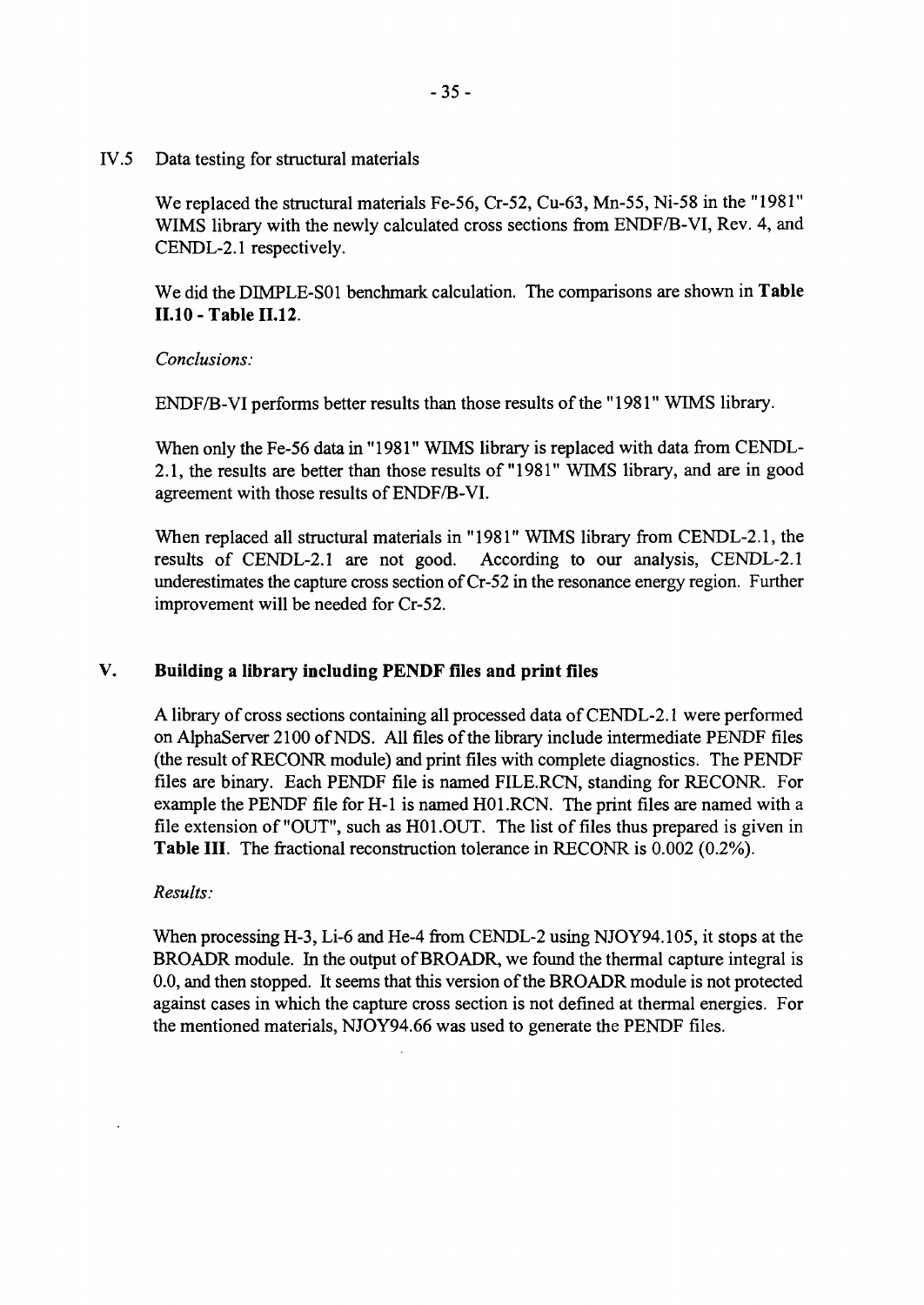#### Table 11.10

SMRDIF Integral parameter comparison

Reference file :refexp.smr

Compared file :bnce6.smr

 $\mathcal{A}^{\mathcal{A}}$  $\mathcal{L}_{\mathcal{A}}$ 

 $\langle \cdot \rangle$ 

Compared file :bncnewe6.smr(New structural materials)

 $\ddot{\phantom{0}}$ 

| LATTICE | $K$ -eff                | Rho28          | Del <sub>25</sub> | Del28           | ConvR          |
|---------|-------------------------|----------------|-------------------|-----------------|----------------|
|         | TRX-1 $1.00000(-.30)$   | $1.320(-1.6)$  | $0.0987(-1.0)$    | $0.0946(-4.3)$  | $0.797(-1.0)$  |
|         | $0.98853(-1.2)$         | $1.377(+4.3)$  | $0.0977(-1.1)$    | $0.0974 (+3.0)$ | $0.808(+1.3)$  |
|         | TRX-2 $1.00000(-.10)$   | $0.837(-1.9)$  | $0.0614(-1.3)$    | $0.0693(-5.1)$  | $0.647(-.93)$  |
|         | $0.99113(-.90)$         | $0.863 (+3.1)$ | $0.0600(-2.4)$    | $0.0690(-.42)$  | $0.650 (+.49)$ |
|         | $BAPL-1$ 1.00000 (~.10) | $1.390(-.72)$  | $0.0840(-2.4)$    | $0.0780(-5.1)$  | 0.000          |
|         | $0.99431(-.57)$         | $1.429 (+2.8)$ | $0.0824(-1.9)$    | $0.0751(-3.7)$  | 0.819          |
|         | BAPL-2 $1.00000(-.10)$  | $1.120(-.89)$  | $0.0680(-1.5)$    | $0.0700(-5.7)$  | 0.000          |
|         | $0.99459(-.54)$         | $1.188(+6.1)$  | $0.0672(-1.2)$    | $0.0645(-7.8)$  | 0.746          |
|         | BAPL-3 $1.00000(-.10)$  | $0.906(-1.1)$  | $0.0520(-1.9)$    | $0.0570(-5.3)$  | 0.000          |
|         | $0.99565(-.44)$         | $0.933 (+3.0)$ | $0.0516(-.67)$    | $0.0528(-7.3)$  | 0.666          |
|         | DIMP1A $1.00000(-.10)$  | 0.000          | 0.0000            | $0.0962(-3.3)$  | $0.647(-.46)$  |
|         | $0.99265(-.74)$         | 4.045          | 0.2341            | $0.0862(-10)$   | $0.658(+1.7)$  |
|         | $0.99932(-.07)$         | 4.012          | 0.2321            | $0.0857(-11)$   | $0.654(+1.1)$  |
|         |                         |                |                   |                 |                |
| Average | 0.15                    | 1.32           | 1.69              | 4.86            | 0.83           |
|         | $-0.73(-0.25)$          | $3.85(-1.25)$  | $-1.44(-0.62)$    | $-4.45(-4.60)$  | $1.16(-0.49)$  |
|         | $-0.61(-0.35)$          | $3.85(-1.25)$  | $-1.44(-0.62)$    | $-4.54(-4.72)$  | $0.98(-0.36)$  |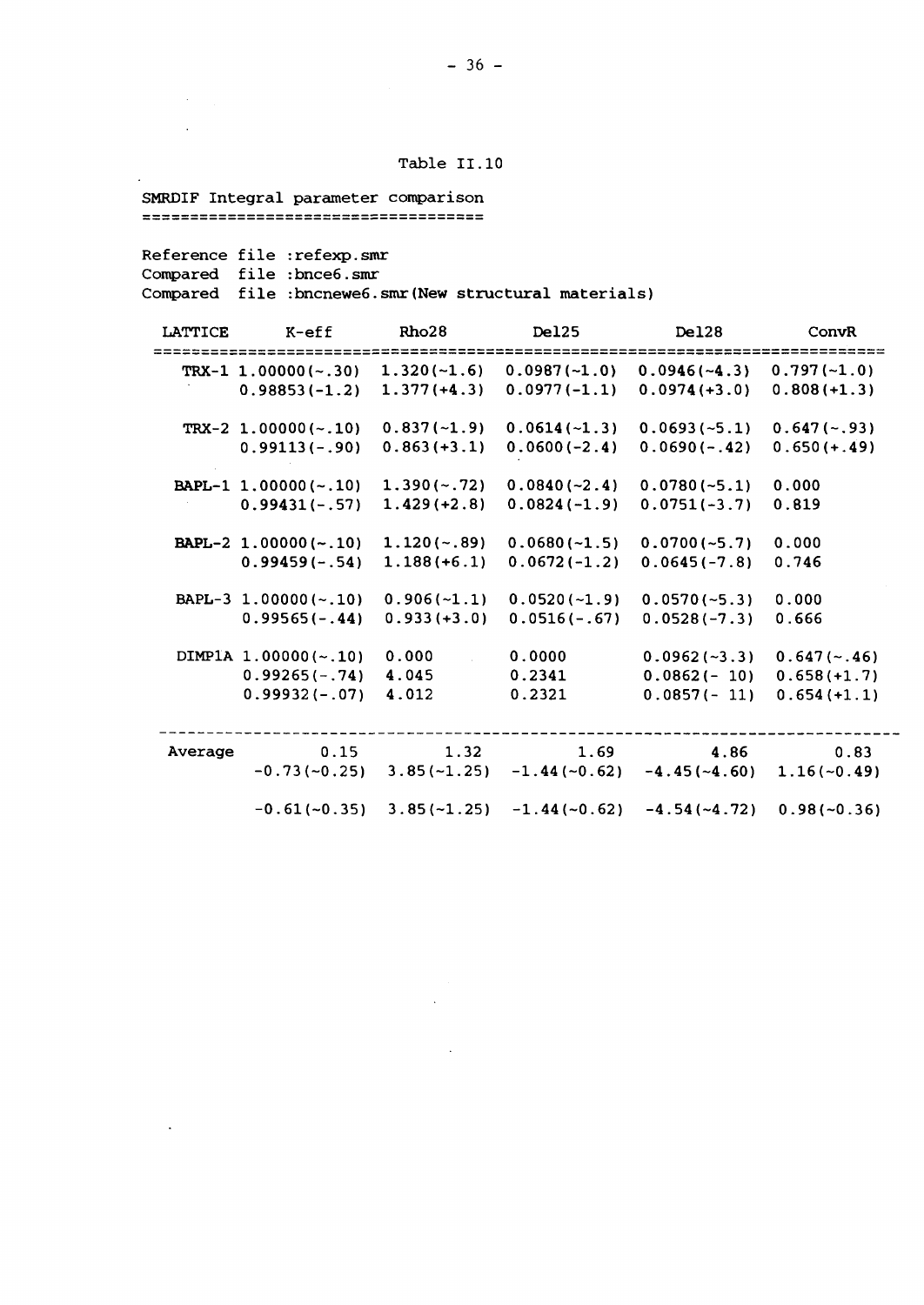Table 11.11

SMRDIF Integral parameter comparison

Reference file :REFEXP.SMR Compared file :BNCC2.SMR Compared file :BNCFEC2.SMR(New Fe-56 only)

| LATTICE | $K$ -eff                       | Rho28         | Del25          | Del28          | ConvR          |
|---------|--------------------------------|---------------|----------------|----------------|----------------|
|         | $TKX-1$ 1.00000 (~.30)         | $1.320(-1.6)$ | $0.0987(-1.0)$ | $0.0946(-4.3)$ | $0.797(-1.0)$  |
|         | $0.99717(-.28)$                | $1.379(+4.5)$ | $0.0974(-1.3)$ | $0.0930(-1.7)$ | $0.800 (+.34)$ |
|         | $TKX-2$ 1.00000 (~.10)         | $0.837(-1.9)$ | $0.0614(-1.3)$ | $0.0693(-5.1)$ | $0.647(-.93)$  |
|         | $0.99842(-.16)$                | $0.866(+3.5)$ | $0.0599(-2.4)$ | $0.0667(-3.7)$ | $0.644(-.43)$  |
|         | BAPL-1 1.00000(~.10)           | $1.390(-.72)$ | $0.0840(-2.4)$ | $0.0780(-5.1)$ | 0.000          |
|         | $1.00205 (+.20)$               | $1.435(+3.3)$ | $0.0823(-2.1)$ | $0.0714(-8.5)$ | 0.812          |
|         | BAPL-2 $1.00000(-.10)$         | $1.120(-.89)$ | $0.0680(-1.5)$ | $0.0700(-5.7)$ | 0.000          |
|         | $1.00215 (+.21)$               | $1.195(+6.7)$ | $0.0671(-1.3)$ | $0.0617(-12)$  | 0.740          |
|         | BAPL-3 $1.00000(-.10)$         | $0.906(-1.1)$ | $0.0520(-1.9)$ | $0.0570(-5.3)$ | 0.000          |
|         | $1.00235 (+.23)$               | $0.939(+3.6)$ | $0.0516(-.67)$ | $0.0509(-11)$  | 0.661          |
|         | DIMP1A $1.00000$ ( $\sim$ .10) | 0.000         | 0.0000         | $0.0962(-3.3)$ | $0.647(-.46)$  |
|         | $1.00246 (+.24)$               | 4.060         | 0.2340         | $0.0836(-13)$  | $0.653 (+.90)$ |
|         | $1.00105 (+.10)$               | 4.065         | 0.2342         | $0.0839(-13)$  | $0.653 (+.99)$ |
|         |                                |               |                |                |                |
| Average | 0.15                           | 1.32          | 1.69           | 4.86           | 0.83           |
|         | $0.19(-0.38)$                  | $4.30(-1.26)$ | $-1.54(-0.63)$ | $-8.27(-4.19)$ | $0.27(-0.54)$  |
|         | $0.05(-0.20)$                  | $4.30(-1.26)$ | $-1.54(-0.63)$ | $-8.22(-4.14)$ | $0.30(-0.58)$  |

 $\ddot{\phantom{0}}$ 

 $\ddot{\phantom{a}}$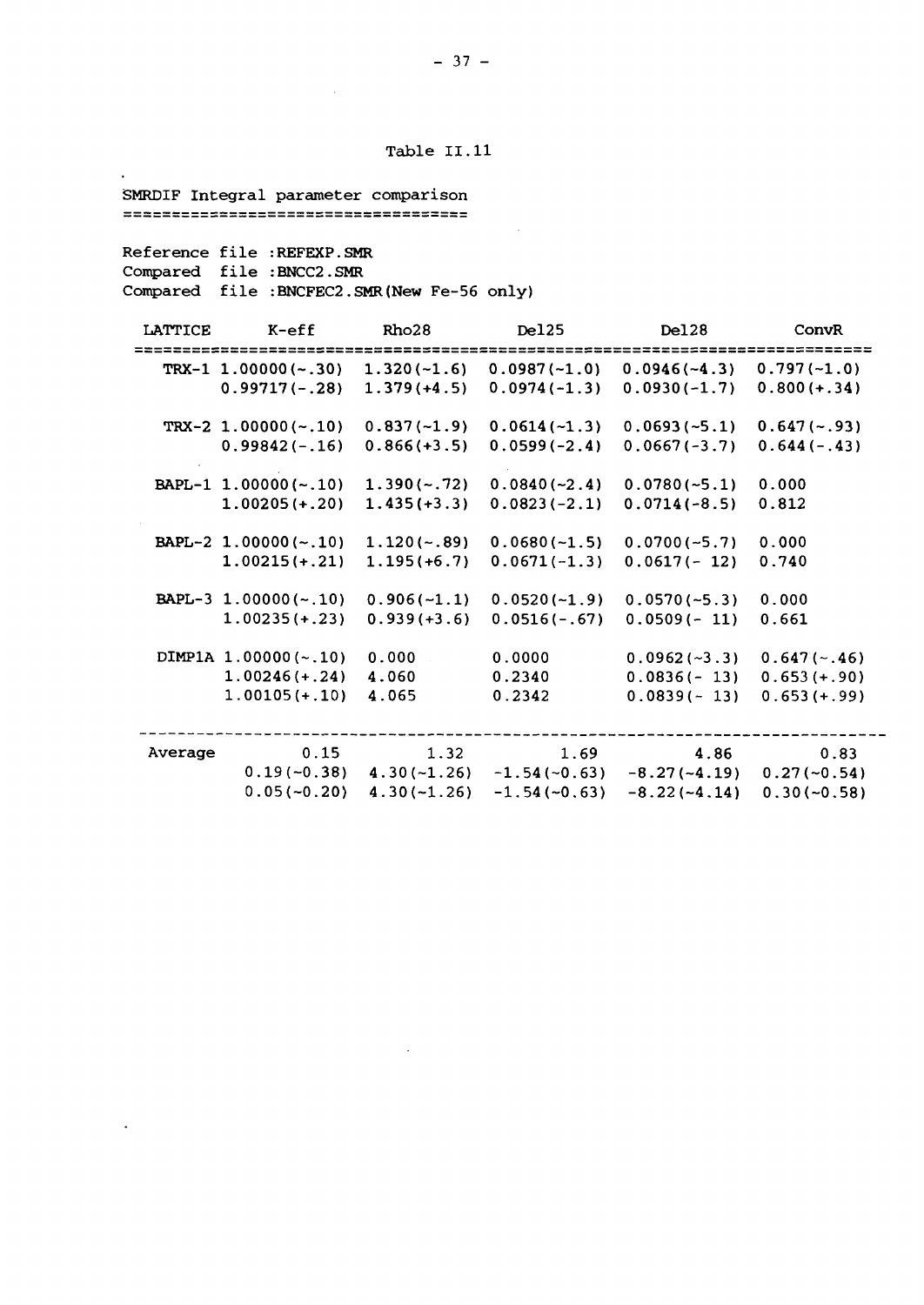```
Table 11.12
```
SMRDIF Integral parameter comparison

 $\ddot{\phantom{a}}$ 

Reference file :refexp.smr Compared file :bncc2.smr(old structural materials) Compared file :bncnewc2.smr(new structural materials)

| LATTICE | $K$ -e $ff$             | Rho28          | Del25          | Del28          | ConvR          |
|---------|-------------------------|----------------|----------------|----------------|----------------|
|         | $TKX-1$ 1.00000 (~.30)  | $1.320(-1.6)$  | $0.0987(-1.0)$ | $0.0946(-4.3)$ | $0.797(-1.0)$  |
|         | $0.99717(-.28)$         | $1.379(+4.5)$  | $0.0974(-1.3)$ | $0.0930(-1.7)$ | $0.800 (+.34)$ |
|         | TRX-2 $1.00000(-.10)$   | $0.837(-1.9)$  | $0.0614(-1.3)$ | $0.0693(-5.1)$ | $0.647(-.93)$  |
|         | $0.99842(-.16)$         | $0.866(+3.5)$  | $0.0599(-2.4)$ | $0.0667(-3.7)$ | $0.644(-.43)$  |
|         | $BAPL-1$ 1.00000 (~.10) | $1.390(-.72)$  | $0.0840(-2.4)$ | $0.0780(-5.1)$ | 0.000          |
|         | $1.00205 (+.20)$        | $1.435(+3.3)$  | $0.0823(-2.1)$ | $0.0714(-8.5)$ | 0.812          |
|         | BAPL-2 $1.00000(-.10)$  | $1.120(-.89)$  | $0.0680(-1.5)$ | $0.0700(-5.7)$ | 0.000          |
|         | $1.00215 (+.21)$        | $1.195(+6.7)$  | $0.0671(-1.3)$ | $0.0617(-12)$  | 0.740          |
|         | BAPL-3 1.00000 (~.10)   | $0.906(-1.1)$  | $0.0520(-1.9)$ | $0.0570(-5.3)$ | 0.000          |
|         | $1.00235(+.23)$         | $0.939 (+3.6)$ | $0.0516(-.67)$ | $0.0509(-11)$  | 0.661          |
|         | $DIMPIA 1.00000(-.10)$  | 0.000          | 0.0000         | $0.0962(-3.3)$ | $0.647(-.46)$  |
|         | $1.00246 (+.24)$        | 4.060          | 0.2340         | $0.0836(-13)$  | $0.653(+.90)$  |
|         | $1.00925 (+.91)$        | 4.029          | 0.2320         | $0.0828(-14)$  | $0.650 (+.42)$ |
|         |                         |                |                |                |                |
| Average | 0.15                    | 1.32           | 1.69           | 4.86           | 0.83           |
|         | $0.08(-0.21)$           | $4.30(-1.26)$  | $-1.54(-0.63)$ | $-8.27(-4.19)$ | $0.27(-0.54)$  |
|         | $0.19(-0.38)$           | $4.30(-1.26)$  | $-1.54(-0.63)$ | $-8.42(-4.37)$ | $0.11(-0.38)$  |

 $\hat{\mathcal{A}}$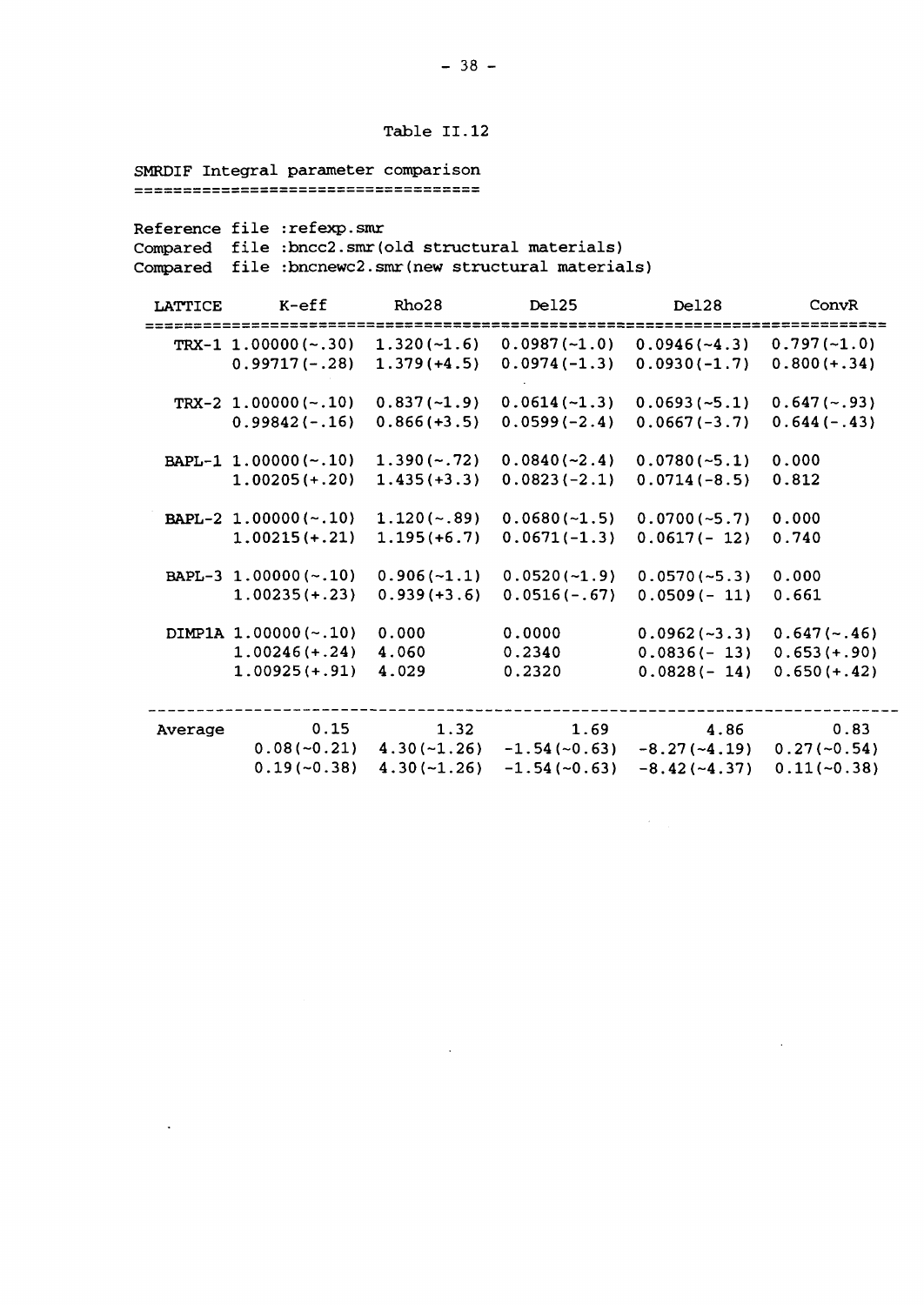$\overline{1}$ 

| Material | Filename       | Type          | Format     |
|----------|----------------|---------------|------------|
| $H-1$    | <b>H01.RCN</b> | PENDF         | Binary     |
| $H-1$    | H01.OUT        | <b>OUTPUT</b> | <b>BCD</b> |
| $H - 2$  | <b>H02.RCN</b> | PENDF         | Binary     |
| $H-2$    | H02.OUT        | <b>OUTPUT</b> | <b>BCD</b> |
| $H-3$    | <b>H03.RCN</b> | <b>PENDF</b>  | Binary     |
| $H-3$    | H03.OUT        | <b>OUTPUT</b> | <b>BCD</b> |
| $He-3$   | HE3.RCN        | <b>PENDF</b>  | Binary     |
| $He-3$   | HE3.OUT        | <b>OUTPUT</b> | <b>BCD</b> |
| $He-4$   | HE4.RCN        | <b>PENDF</b>  | Binary     |
| $He-4$   | HE4.OUT        | <b>OUTPUT</b> | <b>BCD</b> |
| $Li-6$   | LI6.RCN        | PENDF         | Binary     |
| $Li-6$   | LI6.OUT        | <b>OUTPUT</b> | <b>BCD</b> |
| $Li-7$   | LI7.RCN        | <b>PENDF</b>  | Binary     |
| $Li-7$   | LI7.OUT        | <b>OUTPUT</b> | <b>BCD</b> |
| $Be-9$   | BE9.RCN        | PENDF         | Binary     |
| $Be-9$   | BE9.OUT        | <b>OUTPUT</b> | <b>BCD</b> |
| $B-10$   | <b>B10.RCN</b> | <b>PENDF</b>  | Binary     |
| $B-10$   | <b>B10.0UT</b> | <b>OUTPUT</b> | <b>BCD</b> |
| $B-11$   | B11.RCN        | <b>PENDF</b>  | Binary     |
| $B-11$   | <b>B11.OUT</b> | <b>OUTPUT</b> | <b>BCD</b> |
| $N - 14$ | <b>N14.RCN</b> | PENDF         | Binary     |
| $N-14$   | <b>N14.0UT</b> | <b>OUTPUT</b> | <b>BCD</b> |
| $0 - 16$ | 016.RCN        | PENDF         | Binary     |
| $O-16$   | 016.0UT        | OUTPUT        | <b>BCD</b> |
| $F-19$   | F19.RCN        | PENDF         | Binary     |
| $F-19$   | F19.OUT        | OUTPUT        | <b>BCD</b> |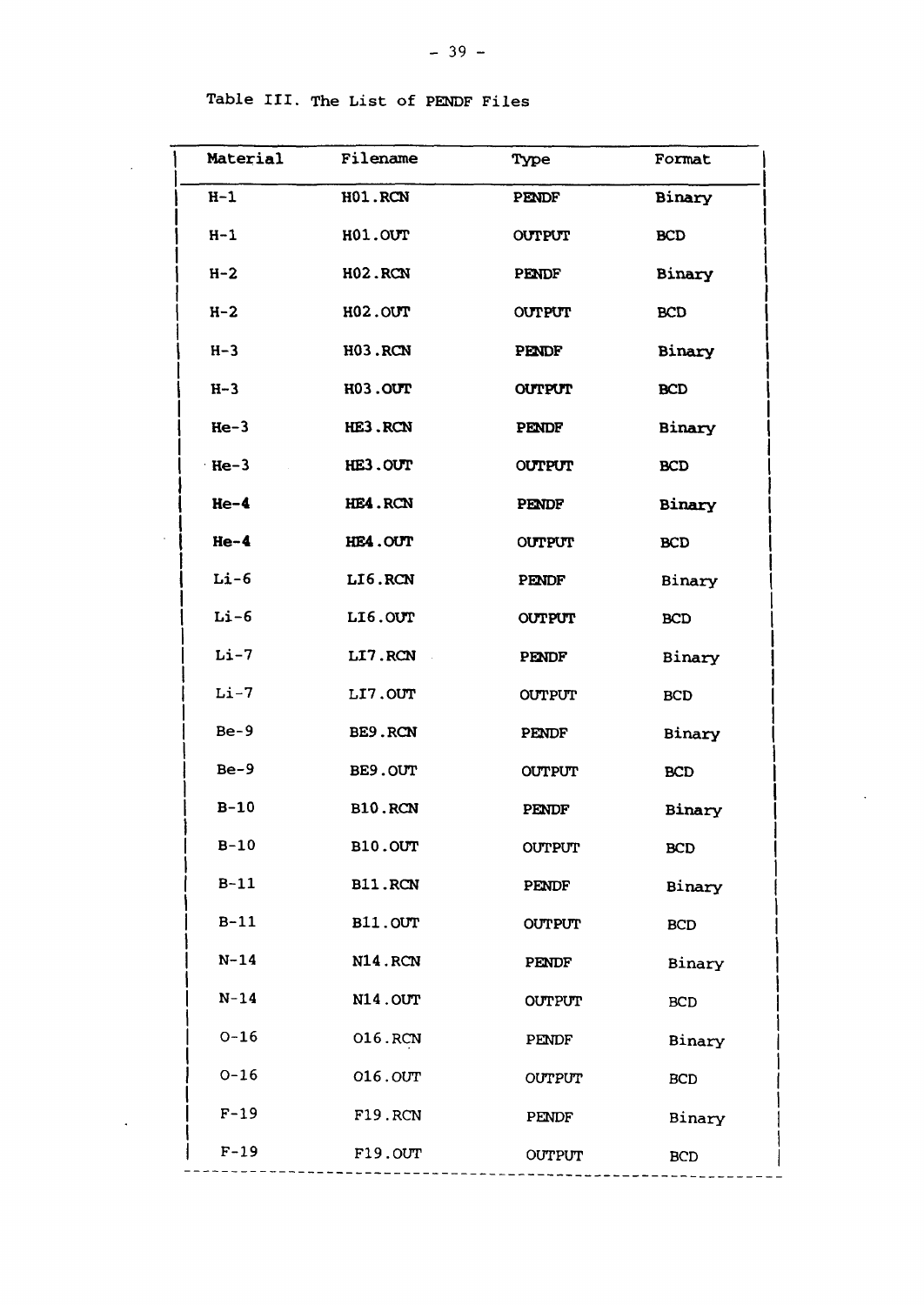| Material     | Filename       | Type          | Format               |
|--------------|----------------|---------------|----------------------|
| $Na-23$      | NA23.RCN       | <b>PENDF</b>  | Binary               |
| $Na-23$      | NA23.OUT       | <b>OUTPUT</b> | <b>BCD</b>           |
| Mg           | MG.RCN         | PENDF         | Binary               |
| Mg           | MG.OUT         | <b>OUTPUT</b> | <b>BCD</b>           |
| $A1 - 27$    | AL.RCN         | PENDF         | Binary               |
| $A1 - 27$    | AL.OUT         | <b>OUTPUT</b> | <b>BCD</b>           |
| Si           | SI.RCN         | <b>PENDF</b>  | Binary               |
| Si           | SI.OUT         | <b>OUTPUT</b> | <b>BCD</b>           |
| $P-31$       | P31.RCN        | <b>PENDF</b>  | Binary               |
| $P-31$       | <b>P31.OUT</b> | <b>OUTPUT</b> | <b>BCD</b>           |
| $\mathbf{s}$ | S.RCN          | PENDF         | Binary               |
| $\mathbf{s}$ | S.OUT          | <b>OUTPUT</b> | <b>BCD</b>           |
| C1           | CL.RCN         | PENDF         | Binary               |
| C1           | CL.OUT         | <b>OUTPUT</b> | <b>BCD</b>           |
| K            | K.RCN          | PENDF         | Binary               |
| K            | K.OUT          | <b>OUTPUT</b> | <b>BCD</b>           |
| Ca           | CA.RCN         | PENDF         | Binary<br>$\epsilon$ |
| Ca           | CA.OUT         | <b>OUTPUT</b> | <b>BCD</b>           |
| Тi           | TI.RCN         | PENDF         | Binary               |
| Ti           | TI.OUT         | <b>OUTPUT</b> | BCD                  |
| $\mathbf V$  | V.RCN          | PENDF         | Binary               |
| $\mathbf v$  | V.OUT          | <b>OUTPUT</b> | BCD                  |
| cr           | CR.RCN         | PENDF         | Binary               |
| cr           | CR.OUT         | <b>OUTPUT</b> | <b>BCD</b>           |
| $Cr-50$      | CR50.RCN       | PENDF         | Binary               |
| $Cr-50$      | CR50.OUT       | <b>OUTPUT</b> | <b>BCD</b>           |

 $\ddot{\phantom{a}}$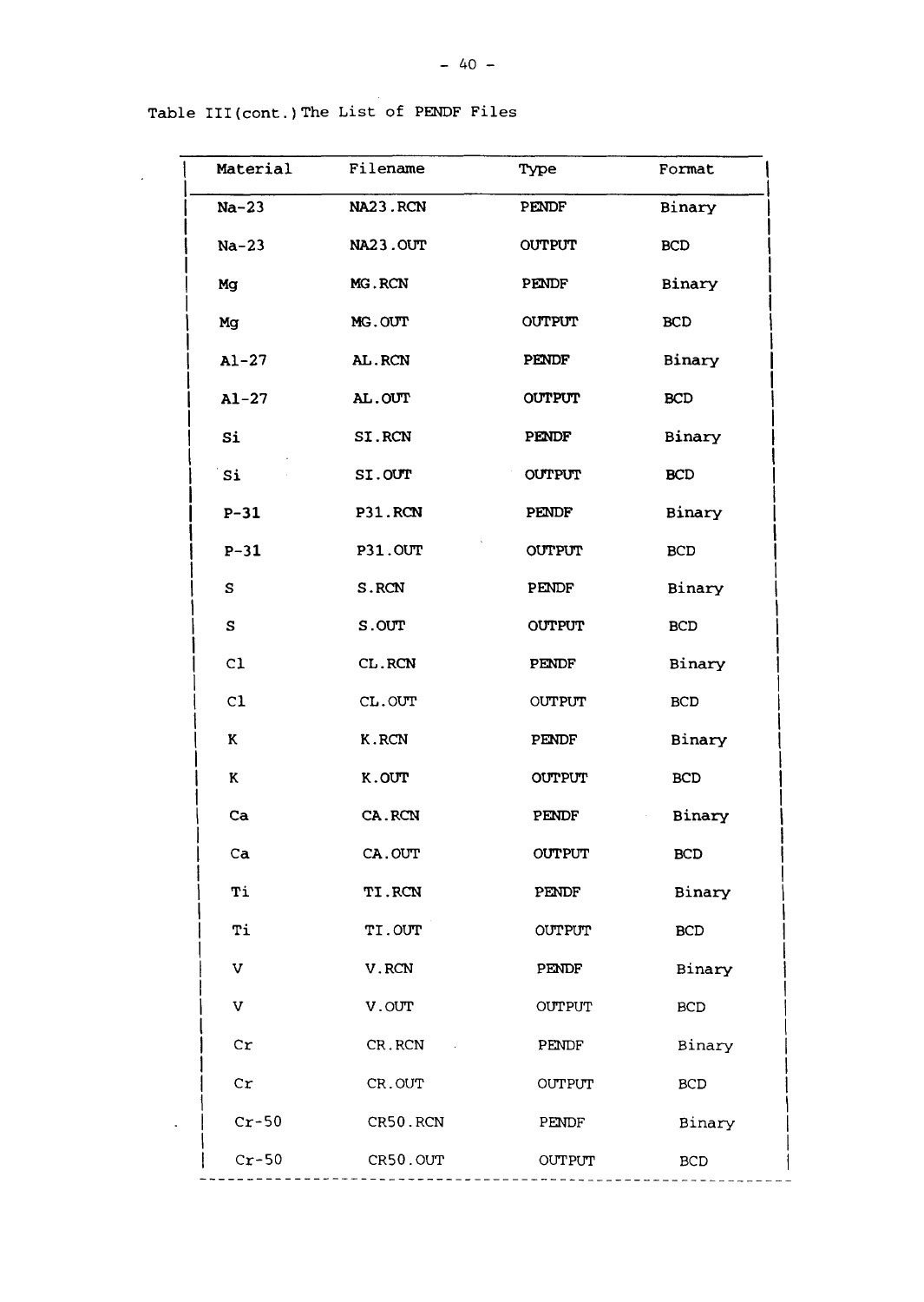## Table III(cont.) The List of PENDF Files

 $\frac{1}{2}$ 

 $\mathbf{A}^{\mathrm{max}}$ 

| Filename | Type          | Format     |
|----------|---------------|------------|
| CR52.RCN | PENDF         | Binary     |
| CR52.OUT | <b>OUTPUT</b> | <b>BCD</b> |
| CR53.RCN | PENDF         | Binary     |
| CR53.OUT | <b>OUTPUT</b> | <b>BCD</b> |
| CR54.RCN | PENDF         | Binary     |
| CR54.OUT | <b>OUTPUT</b> | <b>BCD</b> |
| MN55.RCN | PENDF         | Binary     |
| MN55.OUT | <b>OUTPUT</b> | <b>BCD</b> |
| FE.RCN   | PENDF         | Binary     |
| FE.OUT   | <b>OUTPUT</b> | <b>BCD</b> |
| FE54.RCN | PENDF         | Binary     |
| FE54.OUT | <b>OUTPUT</b> | <b>BCD</b> |
| FE56.RCN | PENDF         | Binary     |
| FE56.OUT | <b>OUTPUT</b> | <b>BCD</b> |
| FE57.RCN | PENDF         | Binary     |
| FE57.OUT | OUTPUT        | <b>BCD</b> |
| FE58.RCN | PENDF         | Binary     |
| FE58.OUT | <b>OUTPUT</b> | <b>BCD</b> |
| CO59.RCN | PENDF         | Binary     |
| CO59.OUT | <b>OUTPUT</b> | BCD        |
| NI.RCN   | PENDF         | Binary     |
| NI.OUT   | <b>OUTPUT</b> | <b>BCD</b> |
| CU.RCN   | PENDF         | Binary     |
| CU.OUT   | <b>OUTPUT</b> | <b>BCD</b> |
| CU63.RCN | PENDF         | Binary     |
| CU63.OUT | <b>OUTPUT</b> | <b>BCD</b> |
|          |               |            |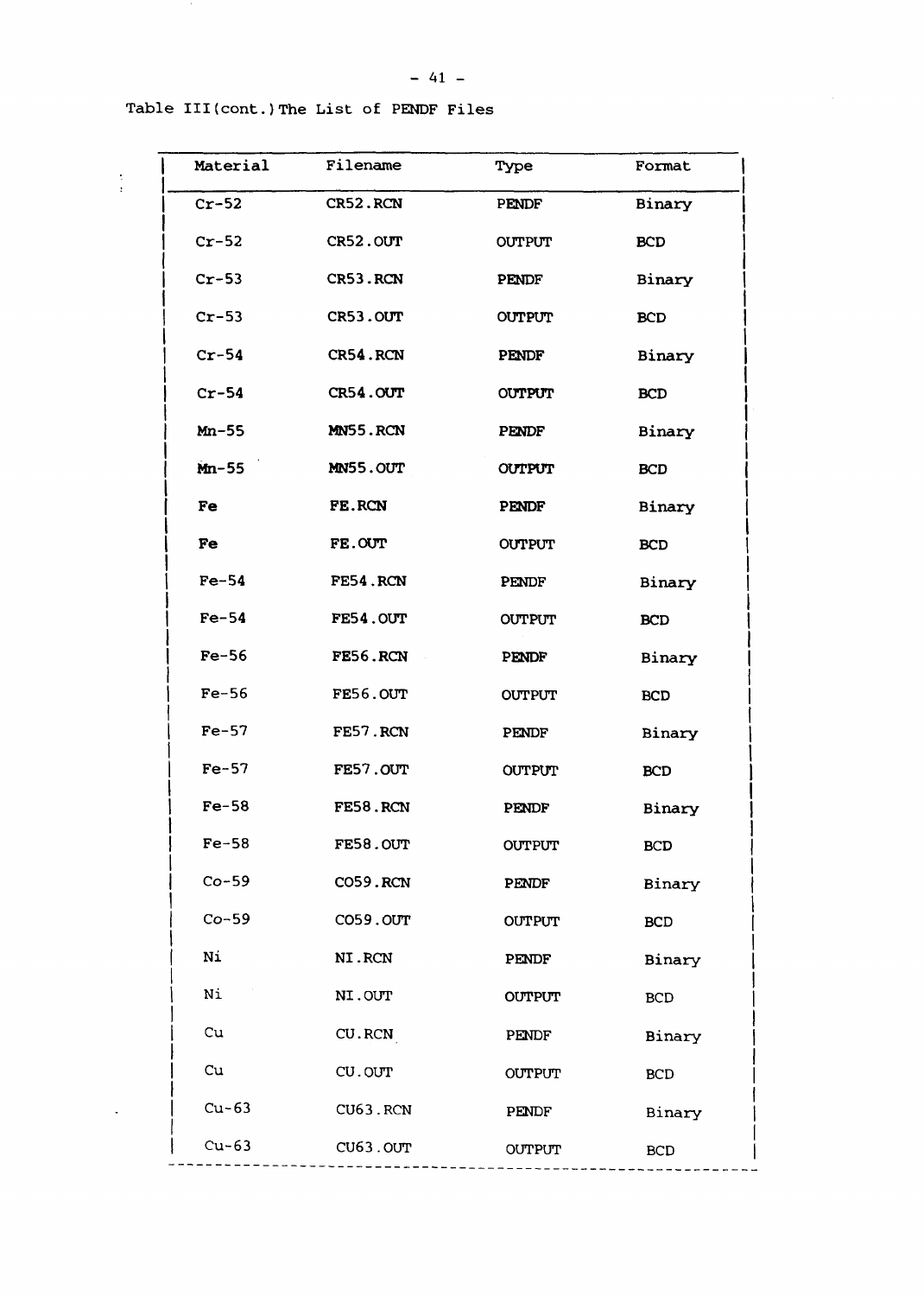| Material       | Filename  | Type          | Format     |
|----------------|-----------|---------------|------------|
| $Cu-65$        | CU65.RCN  | PENDF         | Binary     |
| $Cu-65$        | CU65.OUT  | <b>OUTPUT</b> | <b>BCD</b> |
| Zn             | ZN.RCN    | <b>PENDF</b>  | Binary     |
| Zn             | ZN.OUT    | <b>OUTPUT</b> | <b>BCD</b> |
| $z_{r}$        | ZR.RCN    | PENDF         | Binary     |
| Zr             | ZR.OUT    | <b>OUTPUT</b> | <b>BCD</b> |
| $Nb-93$        | NB93.RCN  | <b>PENDF</b>  | Binary     |
| $Nb-93$        | NB93.OUT  | <b>OUTPUT</b> | <b>BCD</b> |
| Mo             | MO.RCN    | <b>PENDF</b>  | Binary     |
| Mo             | MO.OUT    | <b>OUTPUT</b> | <b>BCD</b> |
| $Ag-107$       | AG107.RCN | <b>PENDF</b>  | Binary     |
| $Ag-107$       | AG107.OUT | <b>OUTPUT</b> | <b>BCD</b> |
| $Ag-109$       | AG109.RCN | <b>PENDF</b>  | Binary     |
| $Ag-109$       | AG109.OUT | <b>OUTPUT</b> | <b>BCD</b> |
| In             | IN.RCN    | <b>PENDF</b>  | Binary     |
| In             | IN.OUT    | <b>OUTPUT</b> | <b>BCD</b> |
| Sn             | SN.RCN    | <b>PENDF</b>  | Binary     |
| Sn             | SN.OUT    | <b>OUTPUT</b> | <b>BCD</b> |
| S <sub>b</sub> | SB.RCN    | <b>PENDF</b>  | Binary     |
| S <sub>b</sub> | SB.OUT    | <b>OUTPUT</b> | <b>BCD</b> |
| Hf             | HF.RCN    | PENDF         | Binary     |
| Hf             | HF.OUT    | <b>OUTPUT</b> | <b>BCD</b> |
| $Ta-181$       | TA.RCN    | PENDF         | Binary     |
| $Ta-181$       | TA.OUT    | <b>OUTPUT</b> | <b>BCD</b> |
| W              | W.RCN     | PENDF         | Binary     |
| W              | W.OUT     | OUTPUT        | <b>BCD</b> |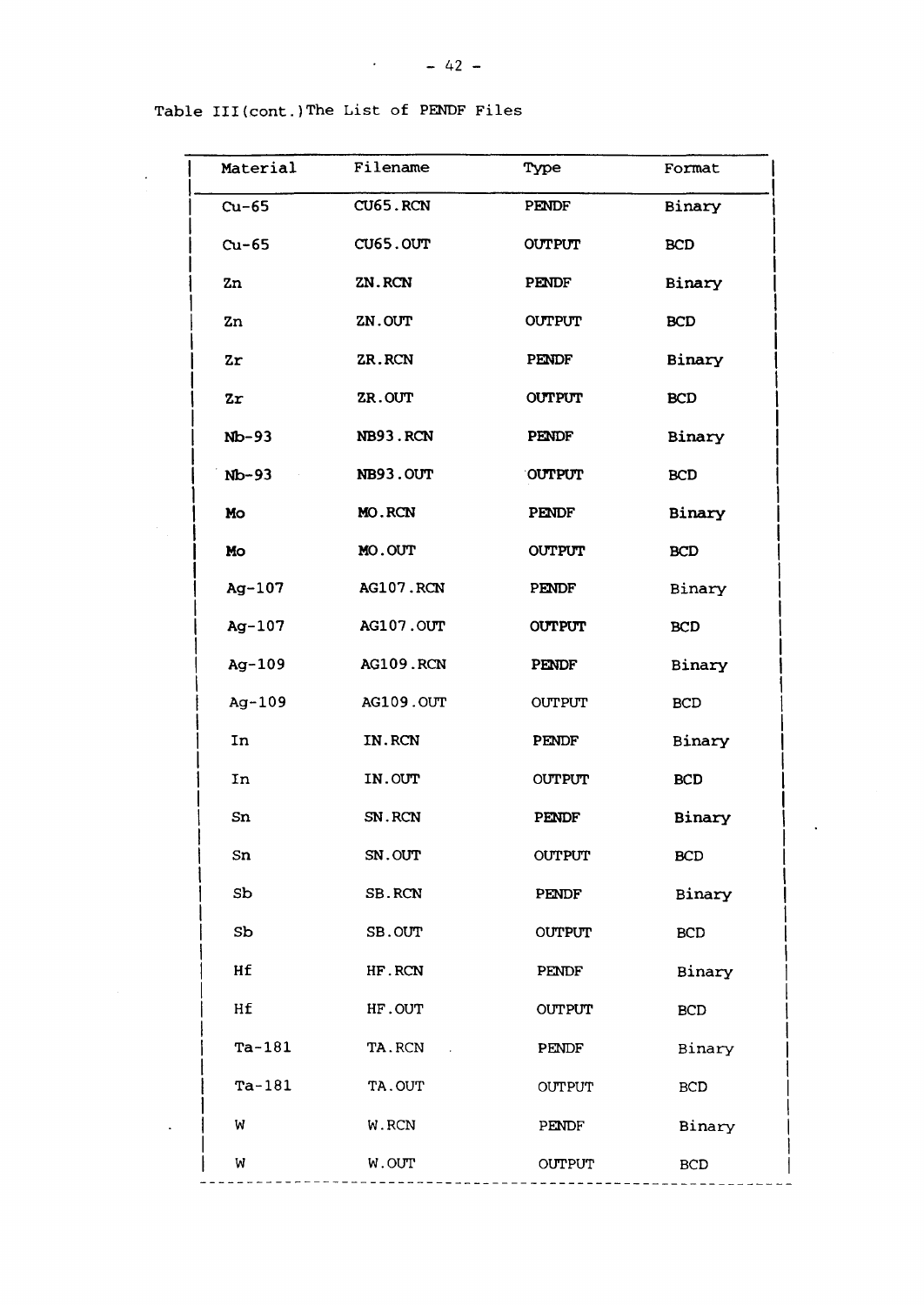$\sim$ 

 $\ddot{\phantom{0}}$ 

| Material  | Filename         | Type          | Format     |
|-----------|------------------|---------------|------------|
| Au-197    | <b>AU.RCN</b>    | <b>PENDF</b>  | Binary     |
| Au-197    | AU.OUT           | <b>OUTPUT</b> | <b>BCD</b> |
| Hg        | HG.RCN           | PENDF         | Binary     |
| Hg        | HG.OUT           | <b>OUTPUT</b> | <b>BCD</b> |
| T1        | TL.RCN           | PENDF         | Binary     |
| T1        | <b>TL.OUT</b>    | <b>OUTPUT</b> | <b>BCD</b> |
| <b>Pp</b> | PB.RCN           | PENDF         | Binary     |
| Pb        | PB.OUT           | <b>OUTPUT</b> | <b>BCD</b> |
| Th-232    | <b>TH232.RCN</b> | <b>PENDF</b>  | Binary     |
| $Th-232$  | <b>TH232.0UT</b> | <b>OUTPUT</b> | <b>BCD</b> |
| $U - 234$ | <b>U234.RCN</b>  | <b>PENDF</b>  | Binary     |
| $U - 234$ | <b>U234.0UT</b>  | <b>OUTPUT</b> | <b>BCD</b> |
| $U - 235$ | <b>U235.RCN</b>  | PENDF         | Binary     |
| $U - 235$ | <b>U235.0UT</b>  | <b>OUTPUT</b> | <b>BCD</b> |
| $U - 238$ | <b>U238.RCN</b>  | <b>PENDF</b>  | Binary     |
| $U - 238$ | <b>U238.0UT</b>  | <b>OUTPUT</b> | <b>BCD</b> |
| $Np-237$  | NP.RCN           | <b>PENDF</b>  | Binary     |
| $Np-237$  | NP.OUT           | OUTPUT        | <b>BCD</b> |
| $Pu-239$  | <b>PU239.RCN</b> | PENDF         | Binary     |
| $Pu-239$  | <b>PU239.0UT</b> | OUTPUT        | <b>BCD</b> |
| $Pu-240$  | <b>PU240.RCN</b> | PENDF         | Binary     |
| Pu-240    | PU240.0UT        | <b>OUTPUT</b> | <b>BCD</b> |
| $Pu-241$  | <b>PU241.RCN</b> | PENDF         | Binary     |
| $Pu-241$  | <b>PU241.0UT</b> | <b>OUTPUT</b> | <b>BCD</b> |
| $Pu-242$  | PU242.RCN        | PENDF         | Binary     |
| $Pu-242$  | PU242.0UT        | <b>OUTPUT</b> | <b>BCD</b> |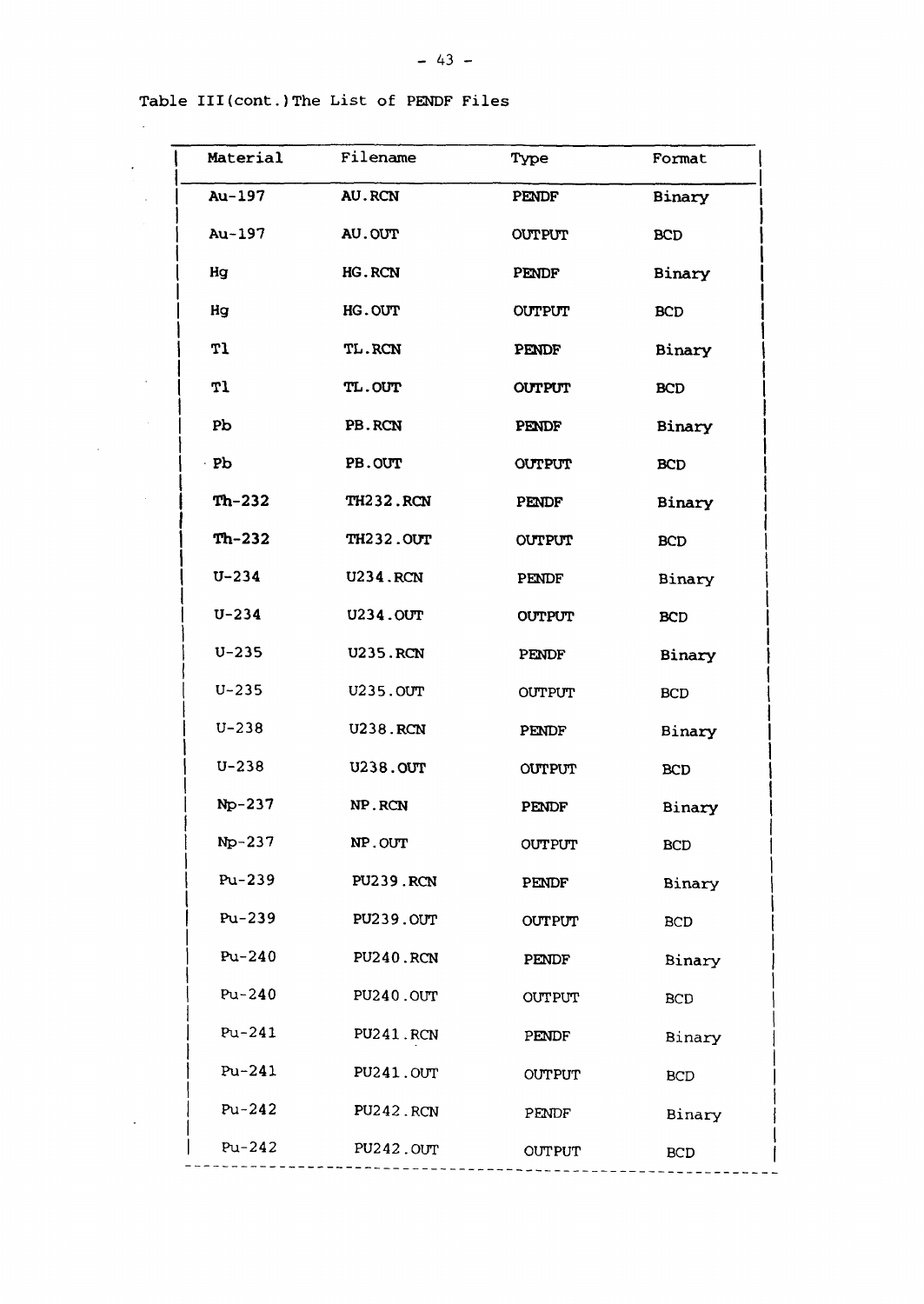| Material     | Filename         | Type          | Format     |
|--------------|------------------|---------------|------------|
| $Am-241$     | <b>AM241.RCN</b> | <b>PENDF</b>  | Binary     |
| AM-241       | AM241.OUT        | <b>OUTPUT</b> | <b>BCD</b> |
| $Bk-249$     | <b>BK.RCN</b>    | <b>PENDF</b>  | Binary     |
| $Bk-249$     | BK.OUT           | <b>OUTPUT</b> | <b>BCD</b> |
| $CF-249$     | CF.RCN           | <b>PENDF</b>  | Binary     |
| $C_{E}$ -249 | CF.OUT           | <b>OUTPUT</b> | <b>BCD</b> |
|              |                  |               |            |

 $\mathcal{L}^{\text{max}}_{\text{max}}$ 

 $\mathcal{L}_{\mathcal{A}}$ 

Table III.(cont.) The List of PENDF Files

 $\mathcal{L}^{\text{max}}$ 

 $\mathcal{L}_{\text{max}}$ 

 $\label{eq:2.1} \frac{1}{\sqrt{2\pi}}\frac{1}{\sqrt{2\pi}}\frac{1}{\sqrt{2\pi}}\frac{1}{\sqrt{2\pi}}\frac{1}{\sqrt{2\pi}}\frac{1}{\sqrt{2\pi}}\frac{1}{\sqrt{2\pi}}\frac{1}{\sqrt{2\pi}}\frac{1}{\sqrt{2\pi}}\frac{1}{\sqrt{2\pi}}\frac{1}{\sqrt{2\pi}}\frac{1}{\sqrt{2\pi}}\frac{1}{\sqrt{2\pi}}\frac{1}{\sqrt{2\pi}}\frac{1}{\sqrt{2\pi}}\frac{1}{\sqrt{2\pi}}\frac{1}{\sqrt{2\pi}}\frac{1}{\sqrt$ 

 $\mathcal{L}^{\text{max}}_{\text{max}}$